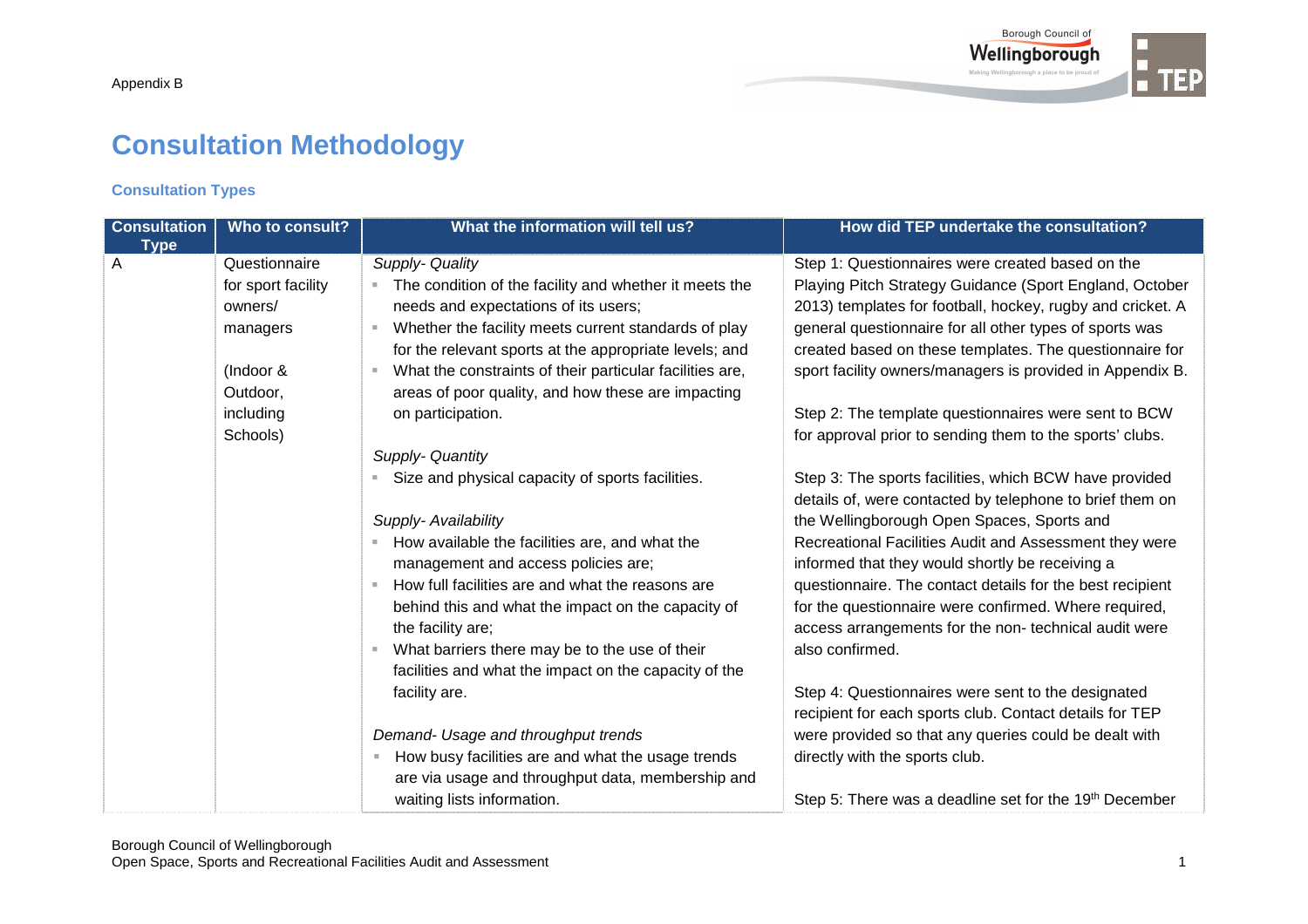



| <b>Consultation</b><br><b>Type</b> | Who to consult?                   | What the information will tell us?                                                                                                                                                                                                                                                                                                                                                                                                                                                                                                                                                                                                                                                             | How did TEP undertake the consultation?                                                                                                                                                                                                                                                                                                                                                                                                                                                                                                                                                                                                                                                                                                                                                                                                                     |
|------------------------------------|-----------------------------------|------------------------------------------------------------------------------------------------------------------------------------------------------------------------------------------------------------------------------------------------------------------------------------------------------------------------------------------------------------------------------------------------------------------------------------------------------------------------------------------------------------------------------------------------------------------------------------------------------------------------------------------------------------------------------------------------|-------------------------------------------------------------------------------------------------------------------------------------------------------------------------------------------------------------------------------------------------------------------------------------------------------------------------------------------------------------------------------------------------------------------------------------------------------------------------------------------------------------------------------------------------------------------------------------------------------------------------------------------------------------------------------------------------------------------------------------------------------------------------------------------------------------------------------------------------------------|
|                                    |                                   | Demand- Unmet, latent, displaced and future demand<br>What demands they are aware of that cannot be<br>satisfied and the reasons why.                                                                                                                                                                                                                                                                                                                                                                                                                                                                                                                                                          | 2014 for the questionnaire, any sports facility who did not<br>return the questionnaires by the deadline were contacted<br>to encourage returns in January 2015.<br>Step 6: The data from the returned questionnaires was<br>inputted into the consultation spreadsheet. All<br>consultation data has been provided to BCW as<br>supporting information to the study.                                                                                                                                                                                                                                                                                                                                                                                                                                                                                       |
| B                                  | Questionnaire<br>for sports clubs | Supply- Quality<br>The condition of the facility and whether it meet the<br>needs and expectations of its users;<br>Whether the facility meets current standards of play<br>×.<br>for the relevant sports at the appropriate levels; and<br>What the constraints of their particular facilities are,<br>ш<br>areas of poor quality, and how these are impacting<br>on participation.<br>Supply- Quantity and Demand- Local demand and NGB<br>priorities<br>What facilities there are in their area and how many<br>ш<br>different or additional facilities they would like to see<br>across the area.<br>Demand- Local demand and NGB priorities<br>What the demands is for sports facilities. | Step 1: Questionnaires were created based on the<br>Playing Pitch Strategy Guidance (Sport England, October<br>2013). Questionnaires for football, hockey, rugby and<br>cricket are provided in Appendix B. A general<br>questionnaire for all other types of sports is also<br>provided.<br>Step 2: The template questionnaires were be sent to<br>BCW for approval prior to sending them to the sports'<br>clubs.<br>Step 3: The sports clubs were emailed using the contact<br>details provided by BCW. Contact details for TEP were<br>provided so that any queries could be dealt with directly<br>with the sports club.<br>Step 5: There was a deadline set for the 19th December<br>2014 for the questionnaire, any sports clubs who did not<br>return the questionnaires by the deadline were be<br>contacted to encourage returns in January 2015. |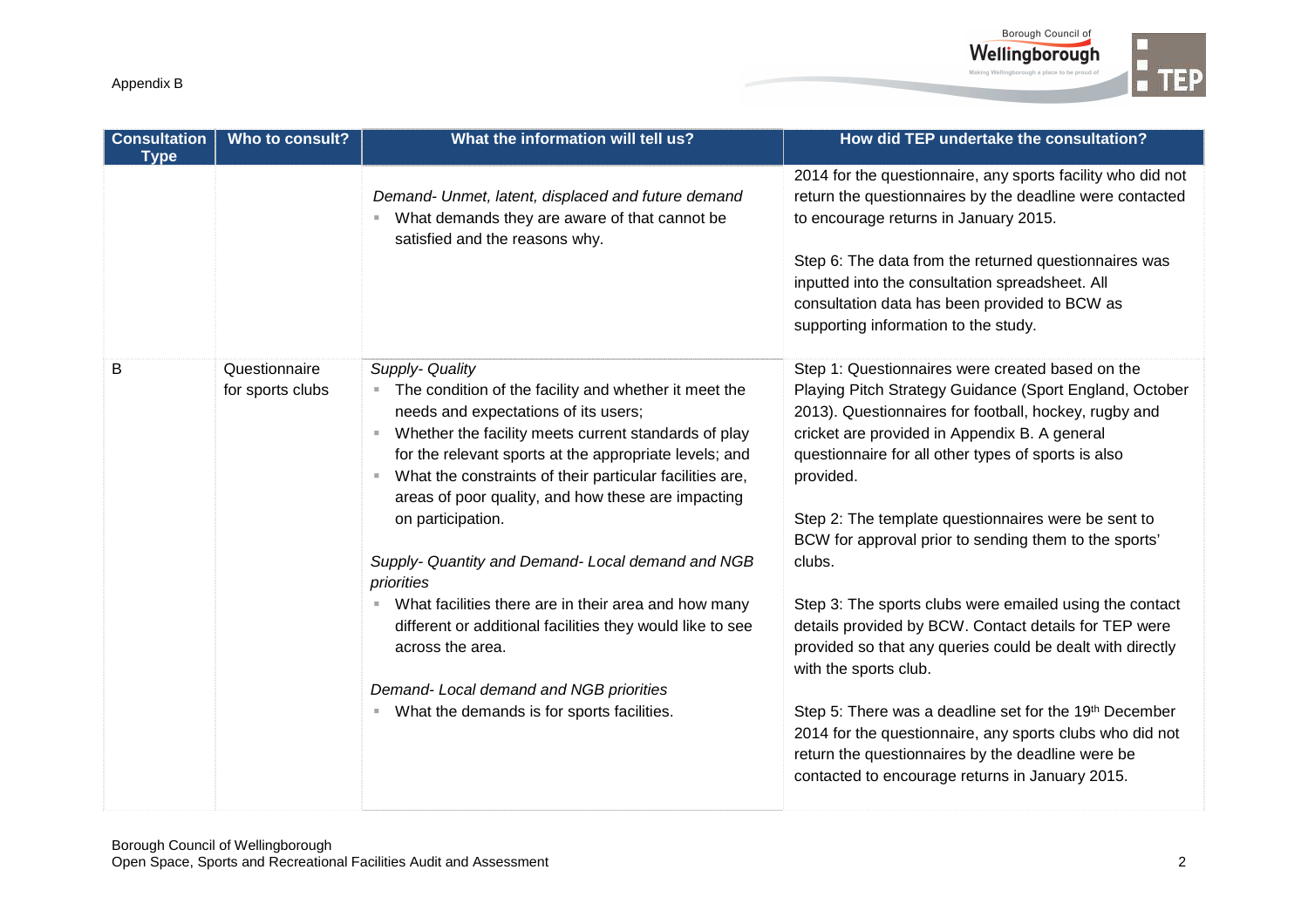

| <b>Consultation</b><br><b>Type</b> | Who to consult?              | What the information will tell us?                                                                                                                                                                                                                                                                                                                                                                                                                                                                                                                                                                                                                                                                                                                                | How did TEP undertake the consultation?                                                                                                                                                                                                                                                                                                                                                                                                                                                                                                                                                                                                                                                                                                                                                                                                                                                                                                                                                                                                                                                                                                  |
|------------------------------------|------------------------------|-------------------------------------------------------------------------------------------------------------------------------------------------------------------------------------------------------------------------------------------------------------------------------------------------------------------------------------------------------------------------------------------------------------------------------------------------------------------------------------------------------------------------------------------------------------------------------------------------------------------------------------------------------------------------------------------------------------------------------------------------------------------|------------------------------------------------------------------------------------------------------------------------------------------------------------------------------------------------------------------------------------------------------------------------------------------------------------------------------------------------------------------------------------------------------------------------------------------------------------------------------------------------------------------------------------------------------------------------------------------------------------------------------------------------------------------------------------------------------------------------------------------------------------------------------------------------------------------------------------------------------------------------------------------------------------------------------------------------------------------------------------------------------------------------------------------------------------------------------------------------------------------------------------------|
|                                    |                              |                                                                                                                                                                                                                                                                                                                                                                                                                                                                                                                                                                                                                                                                                                                                                                   | Step 6: The data from the returned questionnaires was<br>inputted into the consultation spreadsheet. All<br>consultation data has been provided to BCW as<br>supporting information to the study.                                                                                                                                                                                                                                                                                                                                                                                                                                                                                                                                                                                                                                                                                                                                                                                                                                                                                                                                        |
| $\mathsf{C}$                       | Ward/Parish<br>Questionnaire | Supply- Quantity<br>What facilities there are in your area?<br>×<br>How many facilities do you need of a particular type to<br>ш<br>meet the vision and objectives across the relevant<br>area?<br>What is the size and physical capacity?<br>Supply- Accessibility<br>Where your facilities are located.<br>Supply- Availability<br>How available the facilities are, and what the<br>management and access policies are; and<br>How full facilities are, what are the reasons behind this.<br>ш<br>Demand- Unmet, latent, displaced and future demand.<br>Demand which exists that cannot be satisfied and the<br>reasons why.<br>Consultation on Site Specific DPD's for:<br>Environmentally Important Open Spaces (EIOS's)<br>Important Amenity Areas (IAA's) | Step 1: Questionnaires were be created based on those<br>within the BCW Draft Sports Plan 2004-2009. The Arts<br>Development section will was excluded from the<br>template. The questionnaire for wards and parishes is<br>provided in Appendix B.<br>Step 2: The template questionnaires were sent to BCW<br>for approval prior to sending them to the parishes and<br>councillors.<br>Step 3: Each councillor and parish council were<br>contacted by telephone in the first instance to brief them<br>on the Wellingborough Open Spaces, Sports and<br>Recreational Facilities Audit and Assessment and to let<br>them know that they would shortly be receiving a<br>questionnaire. The contact details for the best recipient<br>for the questionnaire was confirmed.<br>Step 4: Questionnaires were emailed to the designated<br>recipient for each councillor and parish. Contact details<br>for TEP were be provided so that any queries could be<br>dealt with directly with the councillor and parish.<br>Step 5: There was a deadline stated on the questionnaire<br>of the 31st January 2015, any councillor and parish who |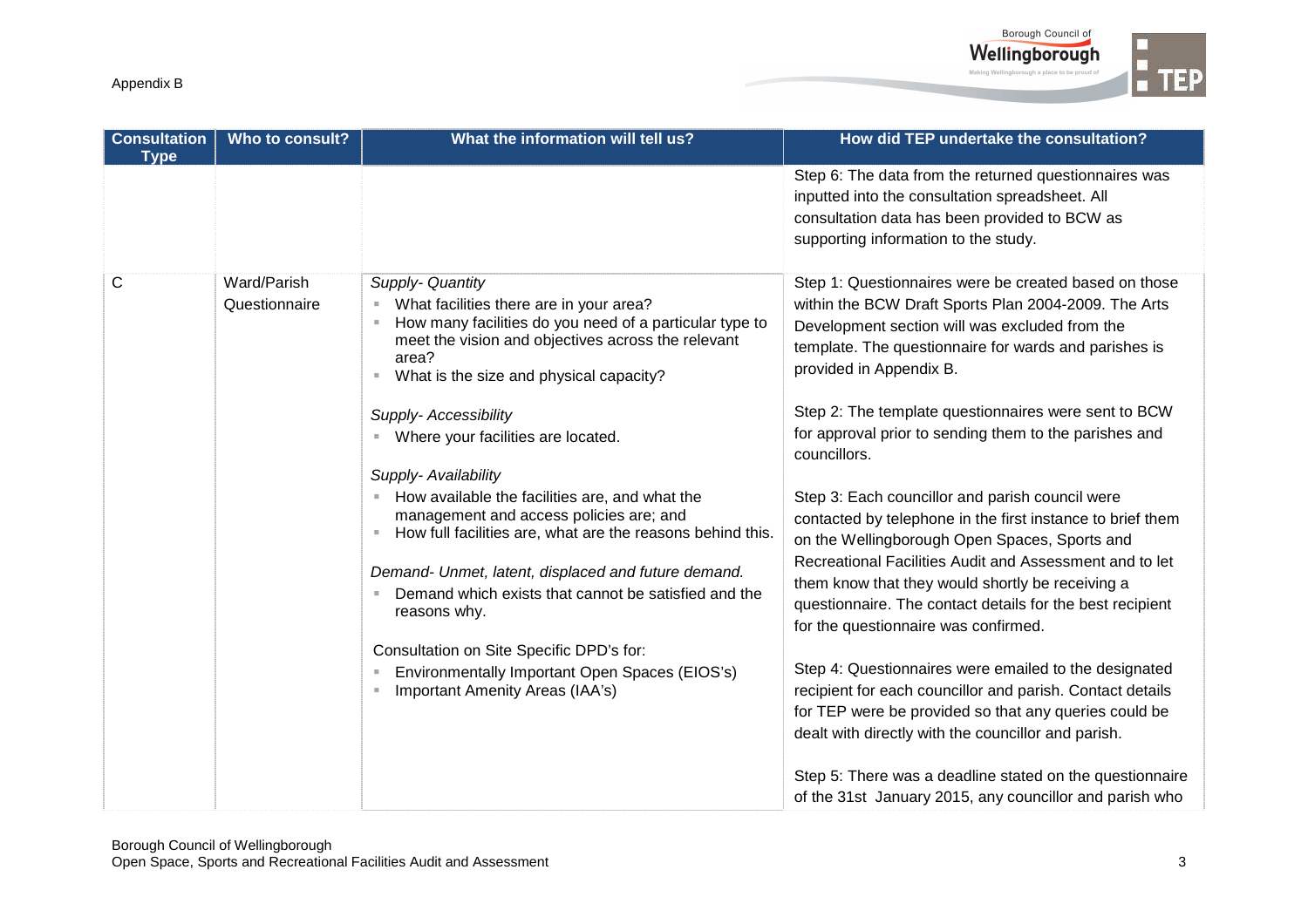

| <b>Consultation</b><br><b>Type</b> | Who to consult?                | What the information will tell us?                                                                                                                                                                                                                                                                                                                                                                                                                                                                                                                                                                                                                                                                                                                                                                                                                                    | How did TEP undertake the consultation?                                                                                                                                                                                                                                                                                                                                                                                                                                                                                                                                                                                                                                                                                                                                                                                                                                                                                                                                        |
|------------------------------------|--------------------------------|-----------------------------------------------------------------------------------------------------------------------------------------------------------------------------------------------------------------------------------------------------------------------------------------------------------------------------------------------------------------------------------------------------------------------------------------------------------------------------------------------------------------------------------------------------------------------------------------------------------------------------------------------------------------------------------------------------------------------------------------------------------------------------------------------------------------------------------------------------------------------|--------------------------------------------------------------------------------------------------------------------------------------------------------------------------------------------------------------------------------------------------------------------------------------------------------------------------------------------------------------------------------------------------------------------------------------------------------------------------------------------------------------------------------------------------------------------------------------------------------------------------------------------------------------------------------------------------------------------------------------------------------------------------------------------------------------------------------------------------------------------------------------------------------------------------------------------------------------------------------|
|                                    |                                |                                                                                                                                                                                                                                                                                                                                                                                                                                                                                                                                                                                                                                                                                                                                                                                                                                                                       | do not return the questionnaires by the deadline were<br>contacted to encourage returns.<br>Step 6: The data from the returned questionnaires was<br>inputted into the consultation spreadsheet. All<br>consultation data has been provided to BCW as<br>supporting information to the study.                                                                                                                                                                                                                                                                                                                                                                                                                                                                                                                                                                                                                                                                                  |
| D                                  | Questionnaire<br>for CSPs/NGBs | Supply- Quantity<br>What the barriers are and the scope to influence<br>ш<br>and increase use and availability; and<br>Number of facilities are required of a particular type<br>٠<br>to meet the vision and objectives across the relevant<br>area.<br>Demand- Sports participation profile<br>The propensity for participation now and in the<br>future.<br>Which sports/facilities are best suited to the profile<br>and therefore needed to be provided; and<br>The facilities identified as priorities for regional and<br>٠<br>national levels of competition and training.<br>Demand- Unmet, latent, displaced and future demand.<br>Demand which exists that cannot be satisfied and<br>the reasons why.<br>Demand - Local demand and NGB priorities<br>A local interpretation of the national data sets NGB<br>priorities for a local area will be reviewed. | Step 1: The questionnaire was based on the template<br>provided in Assessing Needs and Opportunities Guide<br>for Indoor and Outdoor Sports Facilities (Sport England,<br>July 2014). The same questionnaire was be sent to all<br>CSPs/NGBs regardless of the sport. The questionnaire<br>for CSPs and NGBs is provided in Appendix B.<br>Step 2: The questionnaire was sent to BCW for approval<br>prior to sending them to the CSPs/NGBs.<br>Step 3: Questionnaires were emailed to the designated<br>recipient for each CSP/NGB. Contact details for TEP<br>were provided so that any queries could be dealt with<br>directly with the CSP/NGB.<br>Step 4: There was a deadline for the questionnaire for<br>the 19th December, any CSPs/NGBs who did not return<br>the questionnaires by the deadline were contacted in<br>January 2015 to encourage returns.<br>Step 5: The data from the returned questionnaires was<br>inputted into the consultation spreadsheet. All |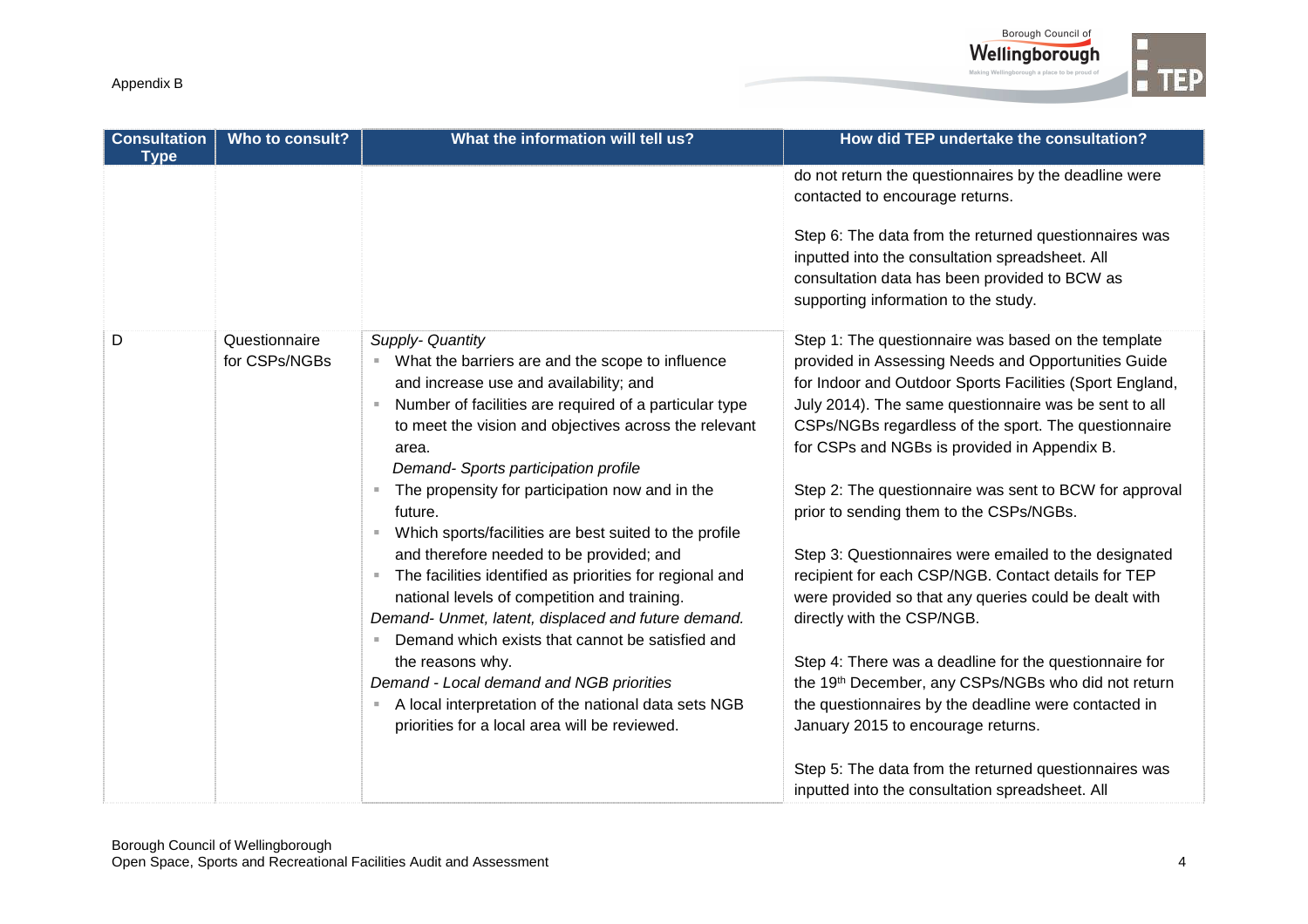

| <b>Consultation</b><br><b>Type</b> | Who to consult?            | What the information will tell us?                                                                                     | How did TEP undertake the consultation?                                                                             |
|------------------------------------|----------------------------|------------------------------------------------------------------------------------------------------------------------|---------------------------------------------------------------------------------------------------------------------|
|                                    |                            |                                                                                                                        | consultation data has been provided to BCW as                                                                       |
|                                    |                            |                                                                                                                        | supporting information to the study.                                                                                |
| Е                                  | Community<br>questionnaire | <b>Open Space</b><br>Supply - Quantity                                                                                 | Step 1: A questionnaire was created based on the<br>questions included within the 2005 Open Space Sport             |
|                                    |                            | Whether there is the right amount of provision of the<br>right type of open space; and                                 | and Recreation Study, the 2010 Open Space Survey and<br>the Draft Sports Plan 2004-2009. The questionnaire for      |
|                                    |                            | Where there is not enough provision of open space<br>feedback as to what type of open space is required.               | the community is provided in Appendix B.                                                                            |
|                                    |                            | Supply - Accessibility                                                                                                 | Step 2: The template questionnaire was sent to BCW for<br>approval prior to posting them to the households          |
|                                    |                            | Walking times to different types of open space;<br>Other modes of transport;                                           | randomly selected by BCW from the electoral role.                                                                   |
|                                    |                            |                                                                                                                        | Step 3: Questionnaires were posted with a return                                                                    |
|                                    |                            | Supply - Quality                                                                                                       | envelope (postage pre-paid) to 5,000 households                                                                     |
|                                    |                            | Satisfaction levels;<br>ш                                                                                              | randomly selected from the electoral roll across                                                                    |
|                                    |                            | What types of improvement are required.                                                                                | Wellingborough. The survey was also hosted on<br>'Limehouse' Wellingborough's Planning Database for                 |
|                                    |                            | Demand - Use                                                                                                           | individuals to download and return.                                                                                 |
|                                    |                            | The types of activities the open space is used for;                                                                    |                                                                                                                     |
|                                    |                            | and                                                                                                                    | Step 4: There was a deadline stated on the questionnaire                                                            |
|                                    |                            | What types of open space are used; and<br>ш                                                                            | of the 15 <sup>th</sup> December 2014. Contact details for TEP were                                                 |
|                                    |                            | Why types of open space are not used.                                                                                  | provided so that any queries can be dealt with directly<br>with the recipient.                                      |
|                                    |                            | <b>Sport Facilities</b>                                                                                                |                                                                                                                     |
|                                    |                            | Supply- Quantity<br>What facilities there are in your area?<br>ш                                                       | Step 5: The BCW were asked to provide an extract of the<br>Limehouse database results so that the same format could |
|                                    |                            | How many facilities do you need of a particular type to<br>meet the vision and objectives across the relevant<br>area? | be used to input the data from the postal survey into the<br>consultation spreadsheet.                              |
|                                    |                            |                                                                                                                        | Step 6: A further 1000 questionnaires were printed and                                                              |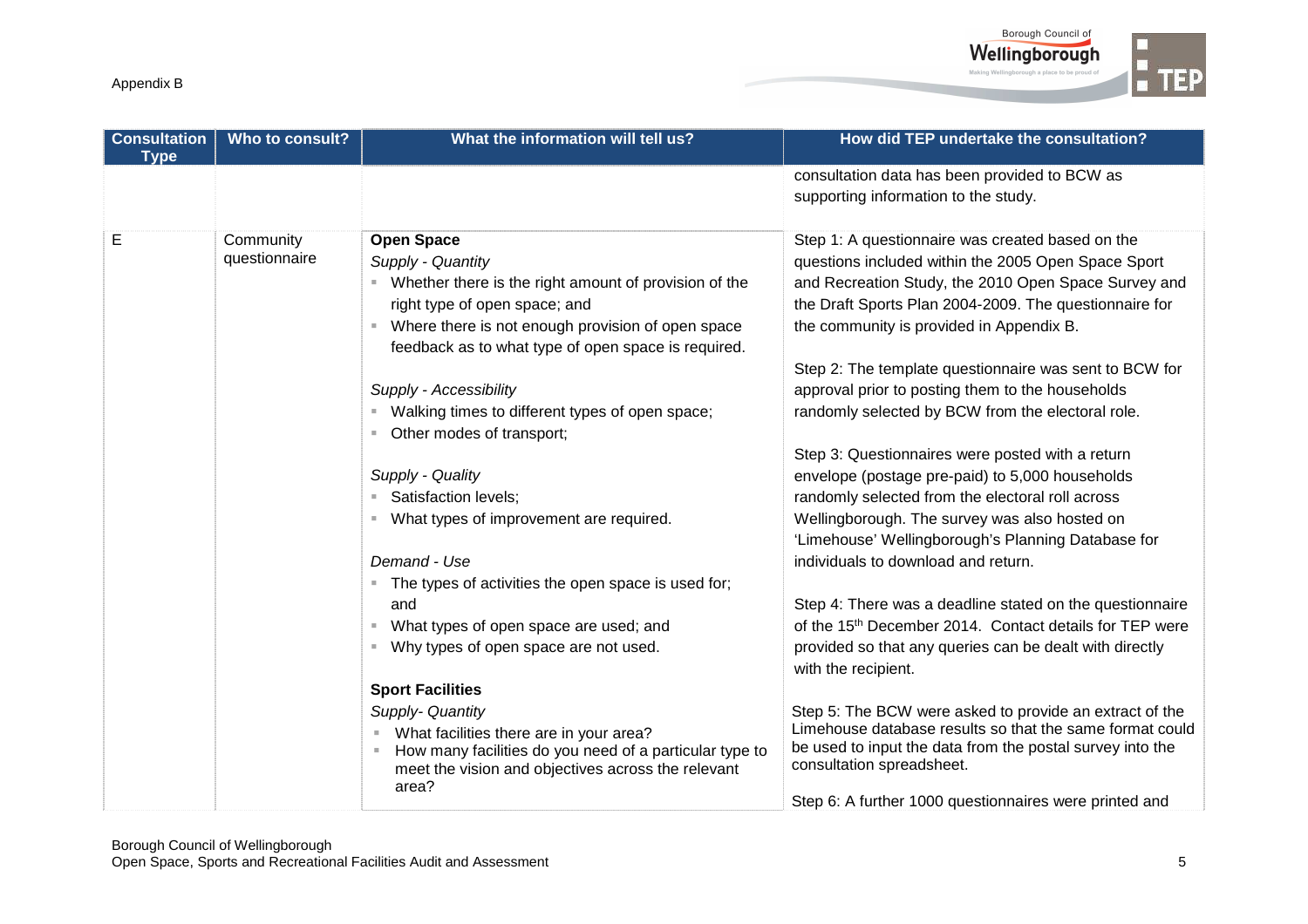

| <b>Consultation</b><br><b>Type</b> | Who to consult?                      | What the information will tell us?                                                                                                                                                                                                                                                                                       | How did TEP undertake the consultation?                                                                                                                                                                                                                                                                                                                                                                    |
|------------------------------------|--------------------------------------|--------------------------------------------------------------------------------------------------------------------------------------------------------------------------------------------------------------------------------------------------------------------------------------------------------------------------|------------------------------------------------------------------------------------------------------------------------------------------------------------------------------------------------------------------------------------------------------------------------------------------------------------------------------------------------------------------------------------------------------------|
|                                    |                                      | What is the size and physical capacity?<br>Demand- Unmet, latent, displaced and future demand<br>What demand exists to ascertain what demands<br>exist that cannot be satisfied and the reasons why.<br>Supply- Quality<br>The condition of the facility and whether it meet the<br>needs and expectations of its users; | distributed to community hubs (e.g. libraries and leisure<br>centres), as well as forming part of the Local Plan<br>consultation 'pop-up' stands, to increase numbers of<br>completed questionnaires.<br>Step 7: The data from the returned questionnaires was<br>inputted into the consultation spreadsheet. All consultation<br>data has been provided to BCW as supporting information<br>to the study. |
| F                                  | Neighbouring<br>Local<br>Authorities | The surrounding Local Authorities will be informed of<br>the Wellingborough Open Spaces, Sport and<br>Recreational Facilities Audit and Assessment as part of<br>the duty to co-operate with other local authorities.<br>The local authorities will be asked to identify key cross<br>boundary provision of facilities.  | Step 1: Emails were drafted to the local authorities.<br>Step 2: BCW were asked to provide any specific contacts<br>at the neighbouring local authorities and to confirm the<br>wording of the emails to be sent out.<br>Step 3: Emails were sent out to confirmed contacts.                                                                                                                               |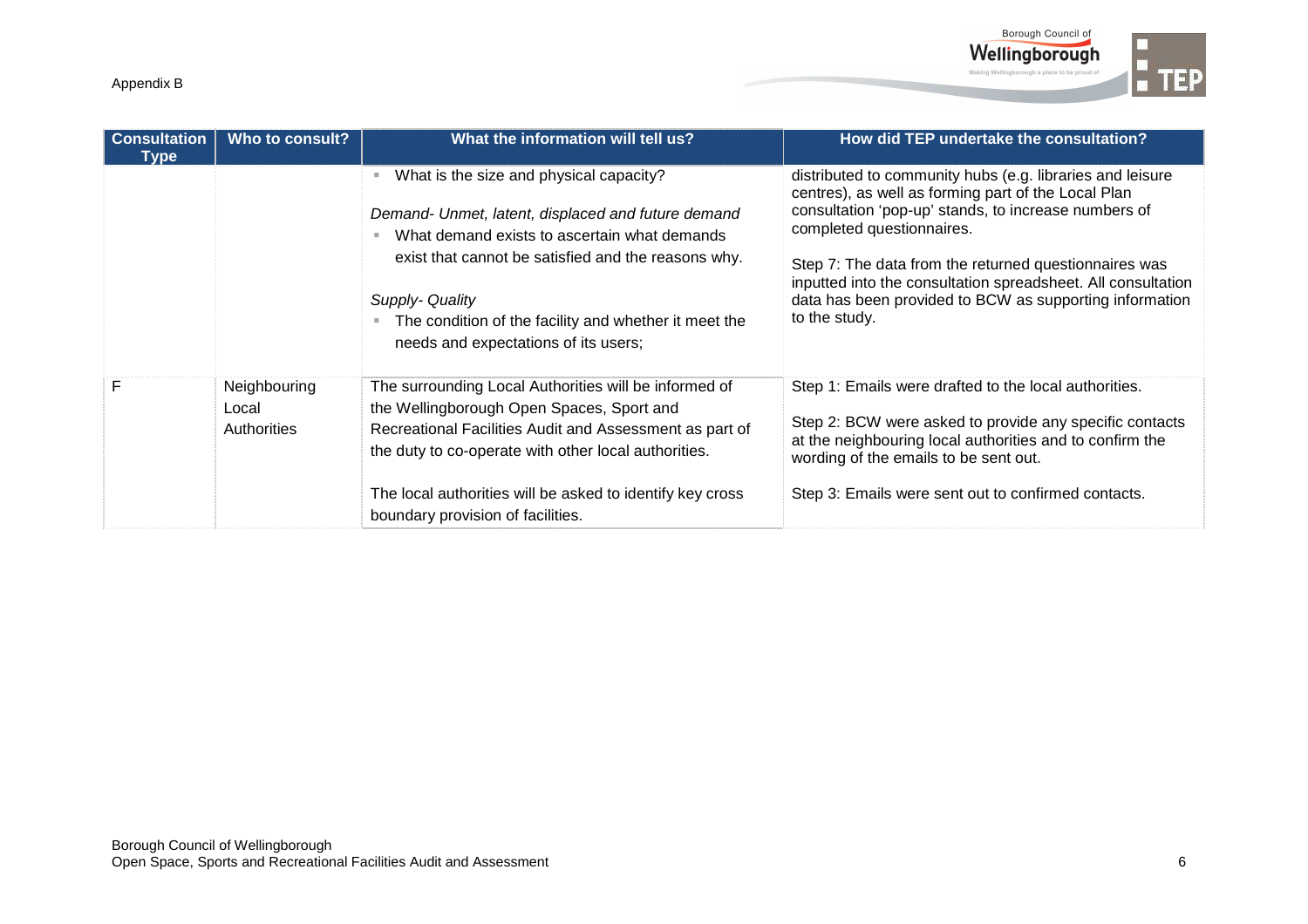

## **Information to be collected for Sports and Recreational Facilities and Open Space**

| <b>Sports and Recreational Facilities</b> |                                                                                                                                                                                                                                                                                                                                                                                                                                                                                                                               |                                      |  |  |  |  |
|-------------------------------------------|-------------------------------------------------------------------------------------------------------------------------------------------------------------------------------------------------------------------------------------------------------------------------------------------------------------------------------------------------------------------------------------------------------------------------------------------------------------------------------------------------------------------------------|--------------------------------------|--|--|--|--|
| <b>Supply</b>                             | What the information tells us about supply?                                                                                                                                                                                                                                                                                                                                                                                                                                                                                   | <b>Information</b><br><b>Source</b>  |  |  |  |  |
| Quality of existing provision             | Condition of facility and does it meet the needs and expectations of the users?<br>$\mathbb{R}^d$<br>Is the facility fit for purpose and does the facility meet current standards of play for relevant sports at<br>appropriate levels?<br>Constraints of particular facilities, areas of poor quality, and how these are impacting on participation.                                                                                                                                                                         | Consultation &<br><b>Site Audits</b> |  |  |  |  |
| Quantity of existing<br>provision         | What facilities there are in your area?<br>How many facilities do you need of a particular type to meet the vision and objectives across the<br>relevant area?<br>What is the size and physical capacity?<br>m.                                                                                                                                                                                                                                                                                                               | Consultation &<br>Desktop            |  |  |  |  |
| Accessibility of existing<br>provision    | Where your facilities are located;<br>$\equiv$<br>The location of the facilities mapped spatially; and<br>The location of facilities alongside specific policy drivers.<br>$\mathbf{u}$                                                                                                                                                                                                                                                                                                                                       | Consultation &<br>Desktop            |  |  |  |  |
| Availability of existing<br>provision     | How available the facilities are, and what the management and access policies are?<br>$\mathbb{R}^2$<br>How full facilities are and what are the reasons behind this?<br>×<br>Understanding what the barriers are and the scope to influence and increase use and availability?<br>The impact on the capacity of a facility.                                                                                                                                                                                                  | Consultation                         |  |  |  |  |
| <b>Demand</b>                             | What the information tells us about demand?                                                                                                                                                                                                                                                                                                                                                                                                                                                                                   | <b>Information</b><br><b>Source</b>  |  |  |  |  |
| Demographic analysis                      | Information about population specific to Wellingborough, including: total population; gender; ethnicity;<br>and age;<br>How these statistics compare with other areas;<br>What this tells us about likely sports/facility needs;<br>Whether there is a declining or growing population and its geographical spread, the implications on<br>×.<br>future sports/ facility needs; and<br>The number and location of other indicators across your area e.g. deprivation, obesity etc and the<br>impacts on sport/facility needs. | Desktop                              |  |  |  |  |
| Sports participation profile              | Spatial and quantitative profile of participation related to demographics.<br>Who participates, how often in what and where?<br>Propensity to participate now and in the future.<br>Which sports/facilities are best suited to the profile and therefore need to be provided.<br>Facilities identified as priorities for regional and national levels of competition and training.                                                                                                                                            | Consultation &<br>Desktop            |  |  |  |  |
| Usage and throughput                      | Ascertain how busy facilities are;<br>π.                                                                                                                                                                                                                                                                                                                                                                                                                                                                                      | Consultation                         |  |  |  |  |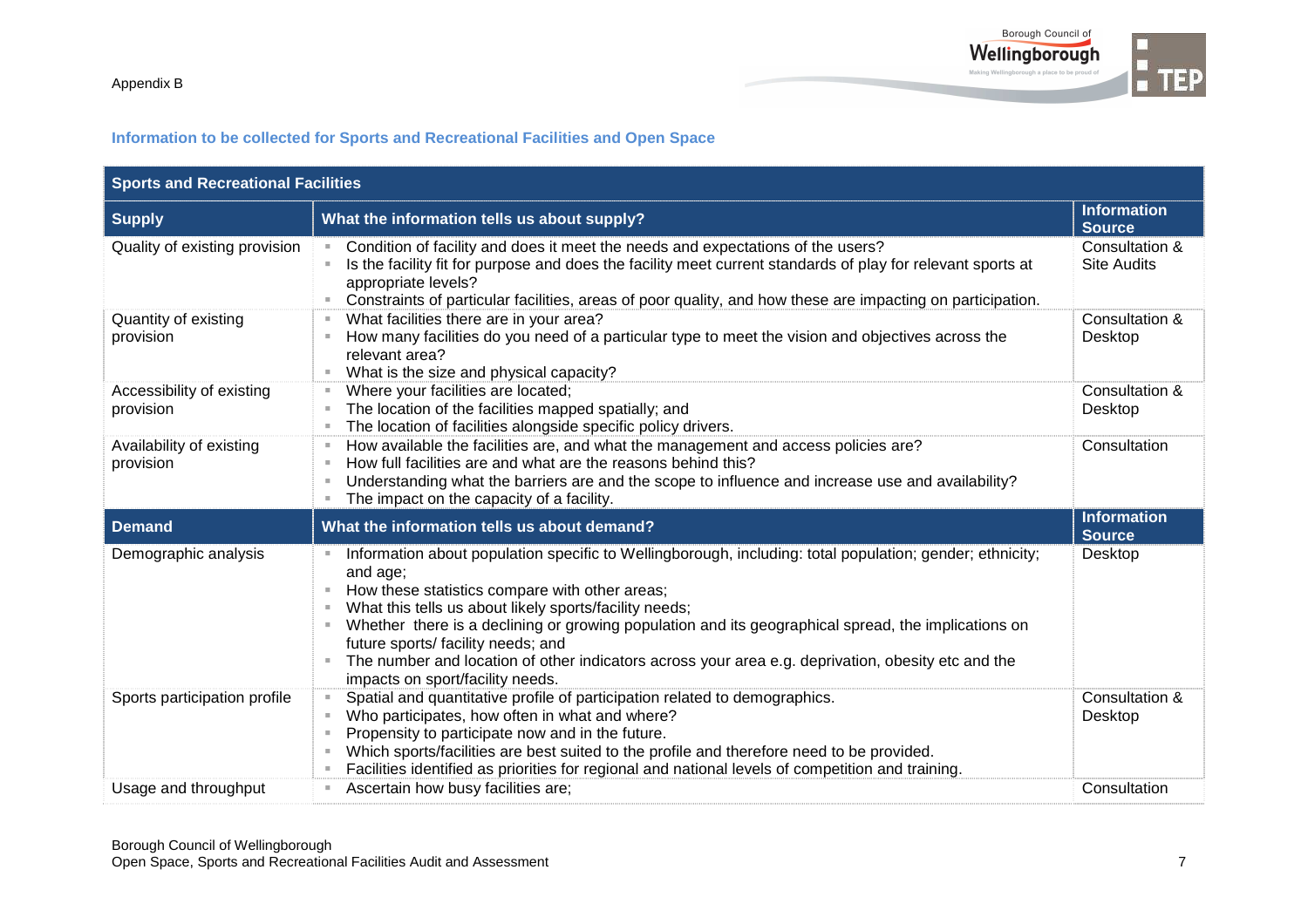

Borough Council of Wellingborough ing Wellinghorough a nlace to he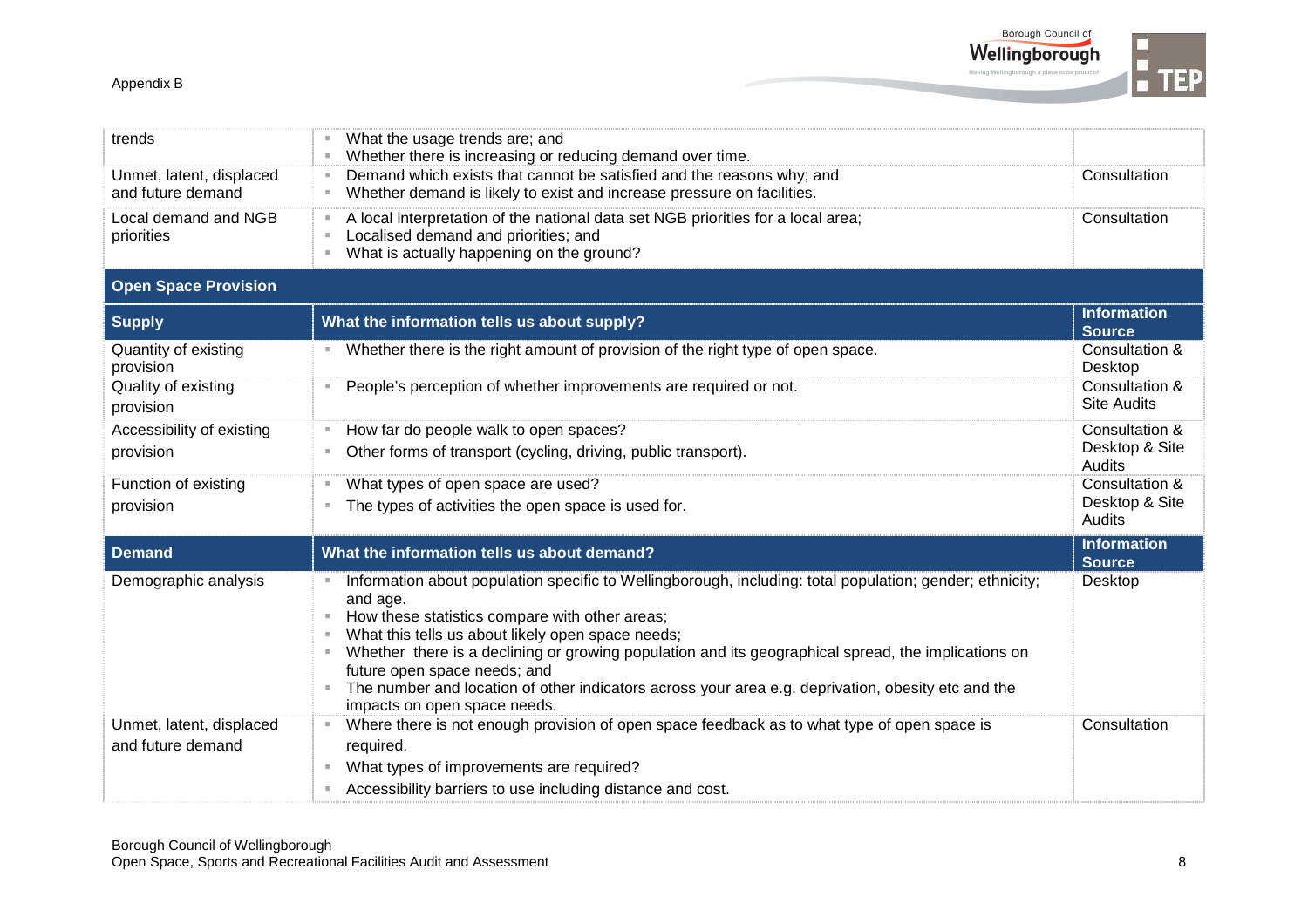

|  |  |  | Whv |                                  |  |                                     |  |  |  |  |  |  |  |  |  |
|--|--|--|-----|----------------------------------|--|-------------------------------------|--|--|--|--|--|--|--|--|--|
|  |  |  |     | tynes of onen snace are not used |  | $\cdot$ or open space are not used. |  |  |  |  |  |  |  |  |  |
|  |  |  |     |                                  |  |                                     |  |  |  |  |  |  |  |  |  |
|  |  |  |     |                                  |  |                                     |  |  |  |  |  |  |  |  |  |
|  |  |  |     |                                  |  |                                     |  |  |  |  |  |  |  |  |  |

**Methodology for reviewing previous consultation**

| <b>Previous Consultation Review</b>       |                                                                                                                                                                                                                                                                                                                                                                                                                                                                                                                                                                                                                                                                                                                         |  |  |  |  |  |
|-------------------------------------------|-------------------------------------------------------------------------------------------------------------------------------------------------------------------------------------------------------------------------------------------------------------------------------------------------------------------------------------------------------------------------------------------------------------------------------------------------------------------------------------------------------------------------------------------------------------------------------------------------------------------------------------------------------------------------------------------------------------------------|--|--|--|--|--|
| <b>Study</b>                              | <b>Information to Review</b>                                                                                                                                                                                                                                                                                                                                                                                                                                                                                                                                                                                                                                                                                            |  |  |  |  |  |
| Public Open Space<br>Strategy 2005        | Review the findings from:<br>The postal questionnaire to stakeholders;<br>The community reference group; and<br>The park users questionnaire.                                                                                                                                                                                                                                                                                                                                                                                                                                                                                                                                                                           |  |  |  |  |  |
| <b>Sports Facility Strategy</b><br>2008   | Review the findings from:<br>The householder questionnaire;<br>The focus group meetings used to reach those groups anticipated to be under represented, including a group of people<br>aged 60+, and a group of people with disabilities, questionnaire sent to Parish Clerks used to find out the facilities in<br>existence in rural areas and their condition;<br>The on-line survey and telephone interviews of sports clubs across Wellingborough used to gain an understanding of<br>the key issues facing clubs at this time, together with their aspirations;<br>Discussions with the relevant national governing body offices; and<br>Discussions with adjoining authorities regarding new facility proposals. |  |  |  |  |  |
| Borough Council of<br>Wellingborough 2010 | Review Limehouse survey.                                                                                                                                                                                                                                                                                                                                                                                                                                                                                                                                                                                                                                                                                                |  |  |  |  |  |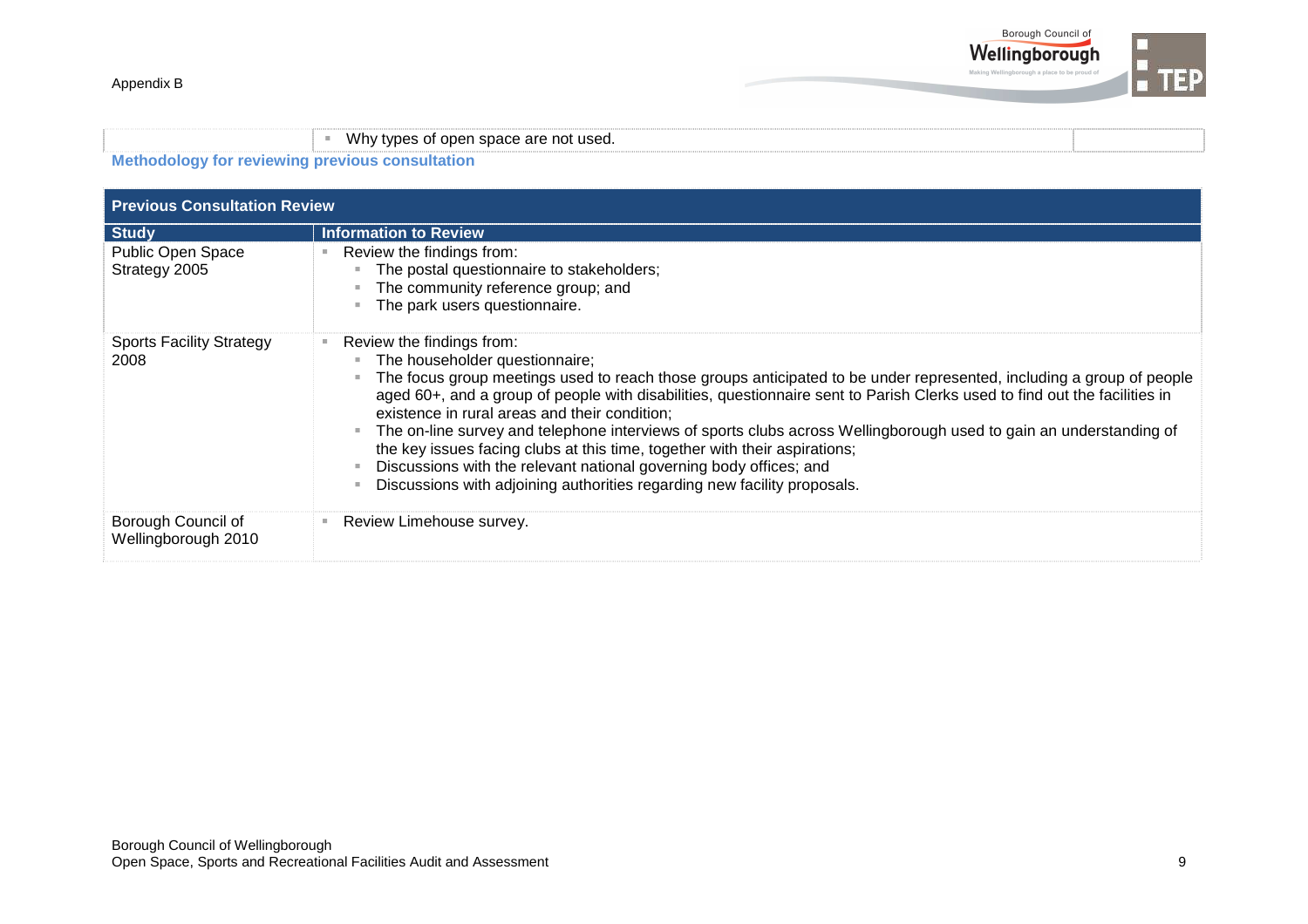

## **Open Spaces, Sports, and Recreational Facilities: Sports Facilities Survey**

We would like to hear your views on sports and recreational facilities in the Borough of Wellingborough.

The Borough Council of Wellingborough has appointed The Environment Partnership (TEP) to undertake an audit and assessment of open spaces, sports and recreational facilities within the Borough. The study will investigate whether the current level of provision is sufficient in terms of quality, quantity, and accessibility to meet the needs of Wellingborough's residents now and in the near future.

Please fill in as much of the questionnaire as you can. All the answers provided will be treated as confidential.

If you have any questions or need help completing the questionnaire, please phone **Laura Schofield or Alice Babb** on **01925 844004**.

Completed questionnaires should be returned by email to **wellingborough@tep.uk.com** by **Friday 19th December 2014**.

| <b>Name of Sport Facility:</b>                         |                                                           |  |
|--------------------------------------------------------|-----------------------------------------------------------|--|
| Name of School (if applicable):                        |                                                           |  |
| Description of School (if applicable):                 |                                                           |  |
|                                                        | Please state the type of school and the number of pupils. |  |
| <b>Address</b>                                         | Address Line 1:                                           |  |
|                                                        | Address Line 2:                                           |  |
|                                                        | Town:                                                     |  |
|                                                        | Postcode:                                                 |  |
| <b>Contact details</b><br>Please provide the name      | Name:                                                     |  |
| and contact details of the<br>key person if we need to | Position:                                                 |  |
| come back to you for<br>further information and/or     | Email:                                                    |  |
| update you on the work.                                | Telephone No:                                             |  |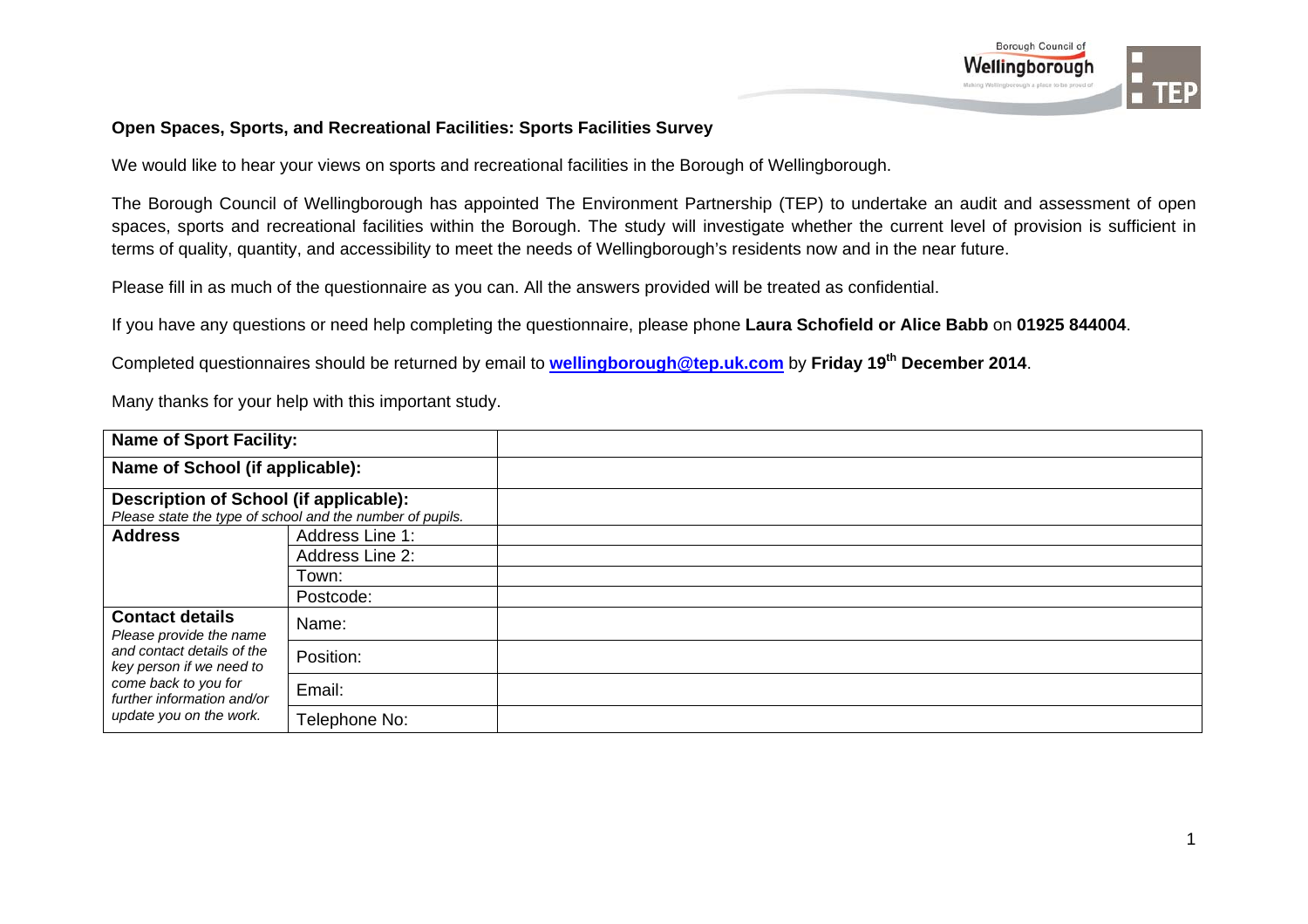

## **Supply of Sports and Recreational Facilities**

| 1. How is the facility managed?                         |                                                                                                |
|---------------------------------------------------------|------------------------------------------------------------------------------------------------|
| Please state:                                           |                                                                                                |
| Who owns the facility;                                  |                                                                                                |
| Who manages the facility; and                           |                                                                                                |
| The nature of the tenure.                               |                                                                                                |
| Quantity                                                |                                                                                                |
| 2. Please provide a description of your                 |                                                                                                |
| facilities (both Indoor and Outdoor) Describe           |                                                                                                |
| the facility in terms of the sports for which it caters |                                                                                                |
| for and the size of the facilities e.g. a 25 metre      |                                                                                                |
| swimming pool.                                          |                                                                                                |
| <b>Availability</b>                                     |                                                                                                |
| 3. How available are your facilities to the             |                                                                                                |
| public? Please enclose or state your                    |                                                                                                |
| management and access policy if applicable.             |                                                                                                |
| 4. How full are your facilities and what do you         |                                                                                                |
| think the reason behind this is?                        |                                                                                                |
| 5. Are there any barriers the use? E.g. costs,          |                                                                                                |
| opening hours, lack of capacity, physical access.       |                                                                                                |
| 6. Does your facility currently have any                |                                                                                                |
| capacity which is not being used? If so,                |                                                                                                |
| please state how much capacity and when                 |                                                                                                |
| this generally is (e.g. week day morning).              |                                                                                                |
| 7. Please select which community use                    | Available for community use and used - sports facilities in any ownership which are            |
| category your facility falls into.                      | available for hire by, or leased to the community (e.g. leased to a sports club) and currently |
|                                                         | in use by community teams $\square$                                                            |
|                                                         |                                                                                                |
|                                                         |                                                                                                |
|                                                         | Available for community use but unused - sports facilities that are available for hire to      |
|                                                         | the community but are not currently used by community teams; this may apply to some            |
|                                                         | school sites and sites which are available but unused as they are expensive to hire $\Box$     |
|                                                         |                                                                                                |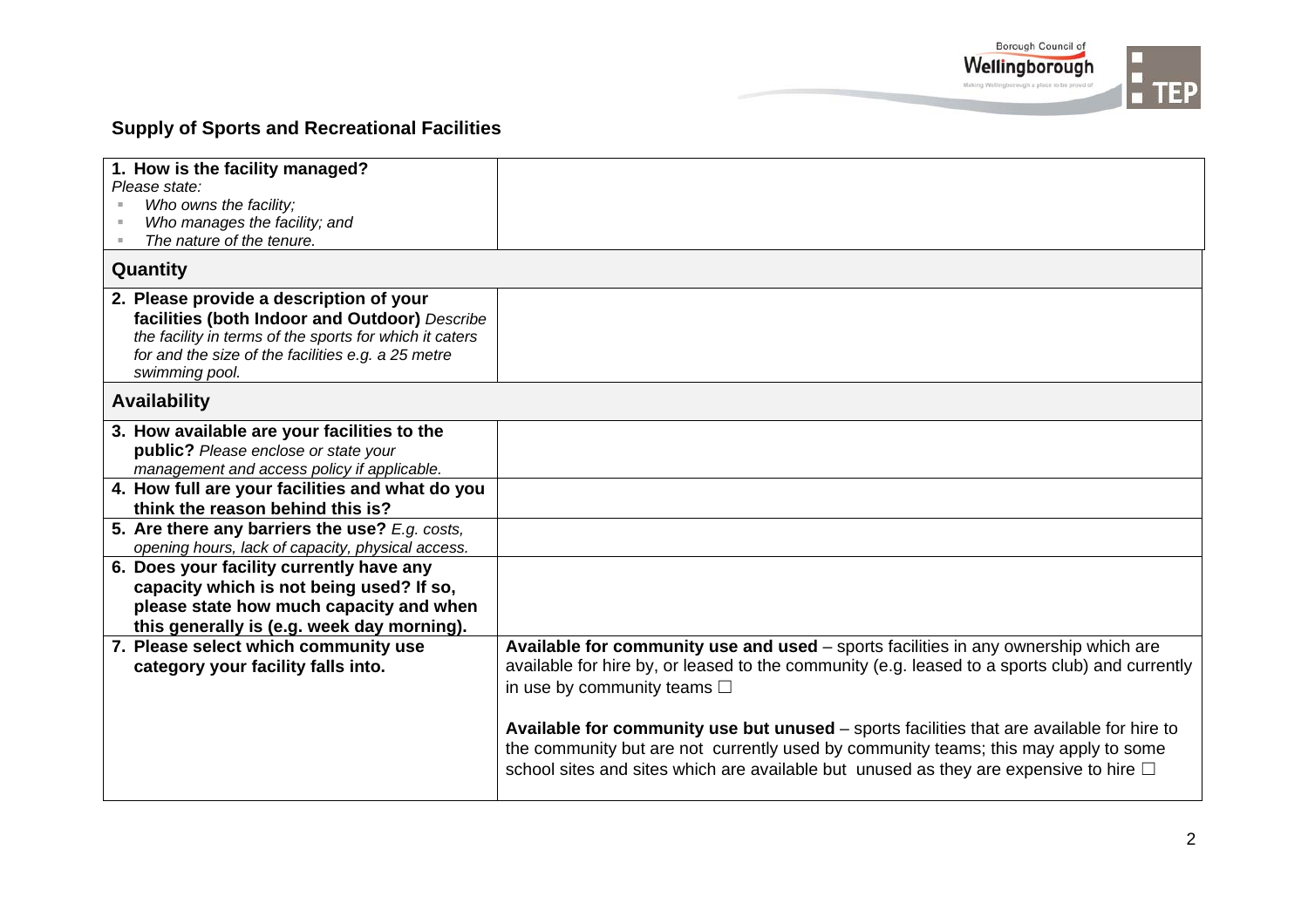

|                                                                                                                                                                                          | Not available for community use – sports facilities which as a matter of policy or practice<br>are not available for use by community teams. This should include professional club<br>pitches and some semi - professional club pitches where play is restricted to the first or<br>second team $\square$<br>Not available as disused - Any sites where sports facilities were once, but are no longer,<br>and remain undeveloped $\square$ |
|------------------------------------------------------------------------------------------------------------------------------------------------------------------------------------------|---------------------------------------------------------------------------------------------------------------------------------------------------------------------------------------------------------------------------------------------------------------------------------------------------------------------------------------------------------------------------------------------------------------------------------------------|
| 8. Is the community use category likely to<br>change? Please state the nature of the<br>change including whether the facility will<br>become more or less available to the<br>community. |                                                                                                                                                                                                                                                                                                                                                                                                                                             |
| <b>Quality</b>                                                                                                                                                                           |                                                                                                                                                                                                                                                                                                                                                                                                                                             |
| 9. What is the quality of the existing facilities?                                                                                                                                       |                                                                                                                                                                                                                                                                                                                                                                                                                                             |
| a) Users' needs and expectations<br>Are the facilities fit for purpose for the users' needs<br>and expectations?                                                                         |                                                                                                                                                                                                                                                                                                                                                                                                                                             |
| b) Limitations<br>Please identify any specific issues which limit or<br>threaten current or potential use for the facility for<br>sports.                                                |                                                                                                                                                                                                                                                                                                                                                                                                                                             |
| c) Playing standards<br>Does the facility meet the standards of play for the<br>relevant sport? Issues may include the size, playing<br>surfaces, changing facilities etc.               |                                                                                                                                                                                                                                                                                                                                                                                                                                             |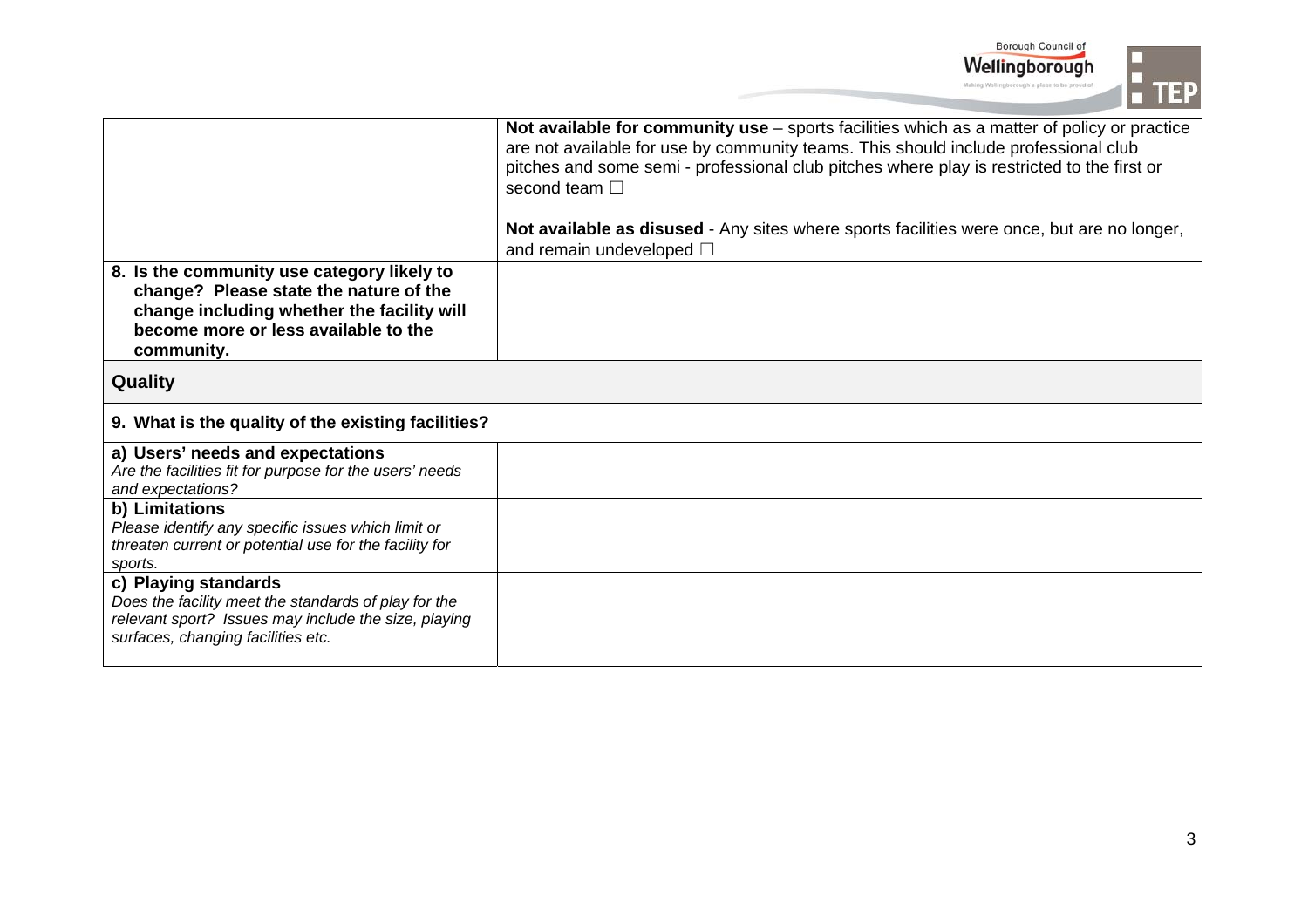

## **Demand for Sports and Recreational Facilities**

| <b>Usage trends</b>                                                                                                                                                                                                                 |  |  |
|-------------------------------------------------------------------------------------------------------------------------------------------------------------------------------------------------------------------------------------|--|--|
| 10. Can you identify any usage trends and<br>whether usage has increased or decreased<br>over the last 5 years?                                                                                                                     |  |  |
| 11. Describe the existing use of your facilities using the questions below.                                                                                                                                                         |  |  |
| a) Type of activity and level of play<br>Type of Activity: Indicate whether the facilities are<br>used for competition, education or for Training use.<br>Level of Play: Indicate if International, Premier, Club or                |  |  |
| Community level of play. If these definitions do not<br>accurately describe the appropriate level of play for<br>your sport please use the most accurate description of<br>the level of play of the sports played at your facility. |  |  |
| b) Amount of Use<br>Indicate how much use there currently is relating to the<br>activities described in 2. How many hours of use? How<br>many teams? How many clubs? How many players?                                              |  |  |
| Where possible please provide the names of<br>clubs/groups that will use this facility on a regular<br>basis either as their club base or as a league venue.                                                                        |  |  |
| c) Additional Comments<br>Please provide any relevant information relating to the<br>existing use not covered.                                                                                                                      |  |  |
| Unmet, latent, displaced and future demand                                                                                                                                                                                          |  |  |
| 12. Describe the future demand and potential use of your facilities using the questions below.                                                                                                                                      |  |  |
| a) Type of activity and level of play Complete as<br>above for potential new demand/activity. Please state                                                                                                                          |  |  |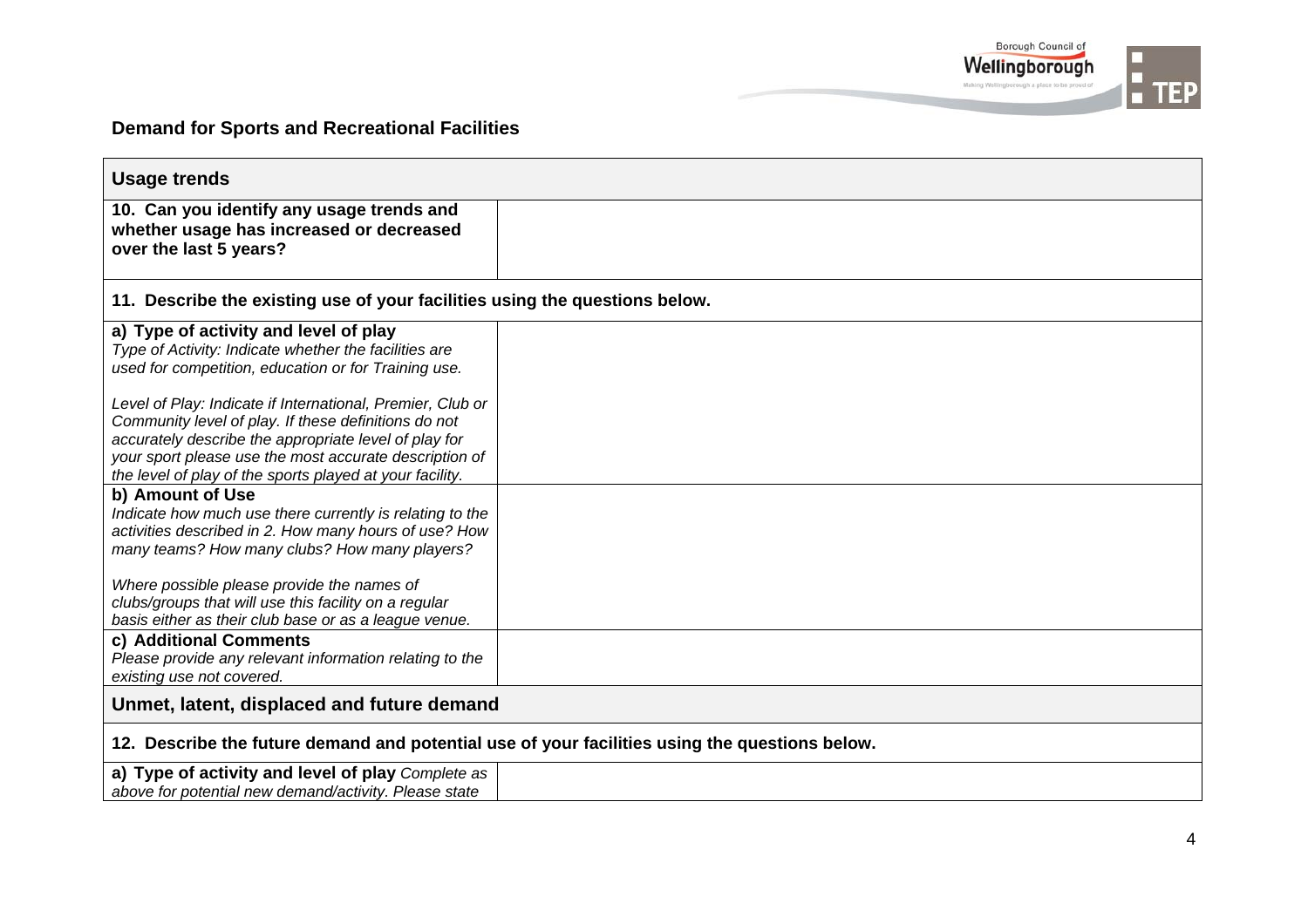|                                                                                                                                                                                                                                                        | Borough Council of<br>Wellingborough |
|--------------------------------------------------------------------------------------------------------------------------------------------------------------------------------------------------------------------------------------------------------|--------------------------------------|
|                                                                                                                                                                                                                                                        |                                      |
| any waiting lists there may be for your facilities.                                                                                                                                                                                                    |                                      |
| b) Amount of Use Complete as above for potential<br>new demand/activity.                                                                                                                                                                               |                                      |
| c) Additional Comments Please provide as much<br>information as possible to explain and evidence why<br>you think there is the potential for future demand/use.<br>Indicate any specific requirements that will need to be                             |                                      |
| met to achieve this, as well as any potential barriers or<br>restrictions to achieving this.                                                                                                                                                           |                                      |
| 13. Are there any existing demands which<br>cannot be met? Please state what these are.                                                                                                                                                                |                                      |
| If you are a school, please complete the following questions as well:                                                                                                                                                                                  |                                      |
| 14. Does your school use any external sports<br>facilities?                                                                                                                                                                                            | Yes $\Box$ No $\Box$                 |
| 15. If yes, are they situated in<br>Wellingborough?                                                                                                                                                                                                    |                                      |
| 16. If so, which sport facilities and how often<br>you use them?                                                                                                                                                                                       |                                      |
| 17. Is this likely to change in the future? If so,<br>why?                                                                                                                                                                                             |                                      |
| 18. Do you experience any problems with<br>external sport facilities?<br>Please state how available external sport facilities are<br>to you and if you have encountered any issues with<br>sport facilities being unable to meet your<br>requirements. |                                      |
| 19. Does your school have any links with<br>local sports clubs?                                                                                                                                                                                        | Yes $\Box$ No $\Box$                 |
| 20. If yes, please provide more information<br>about this link.                                                                                                                                                                                        |                                      |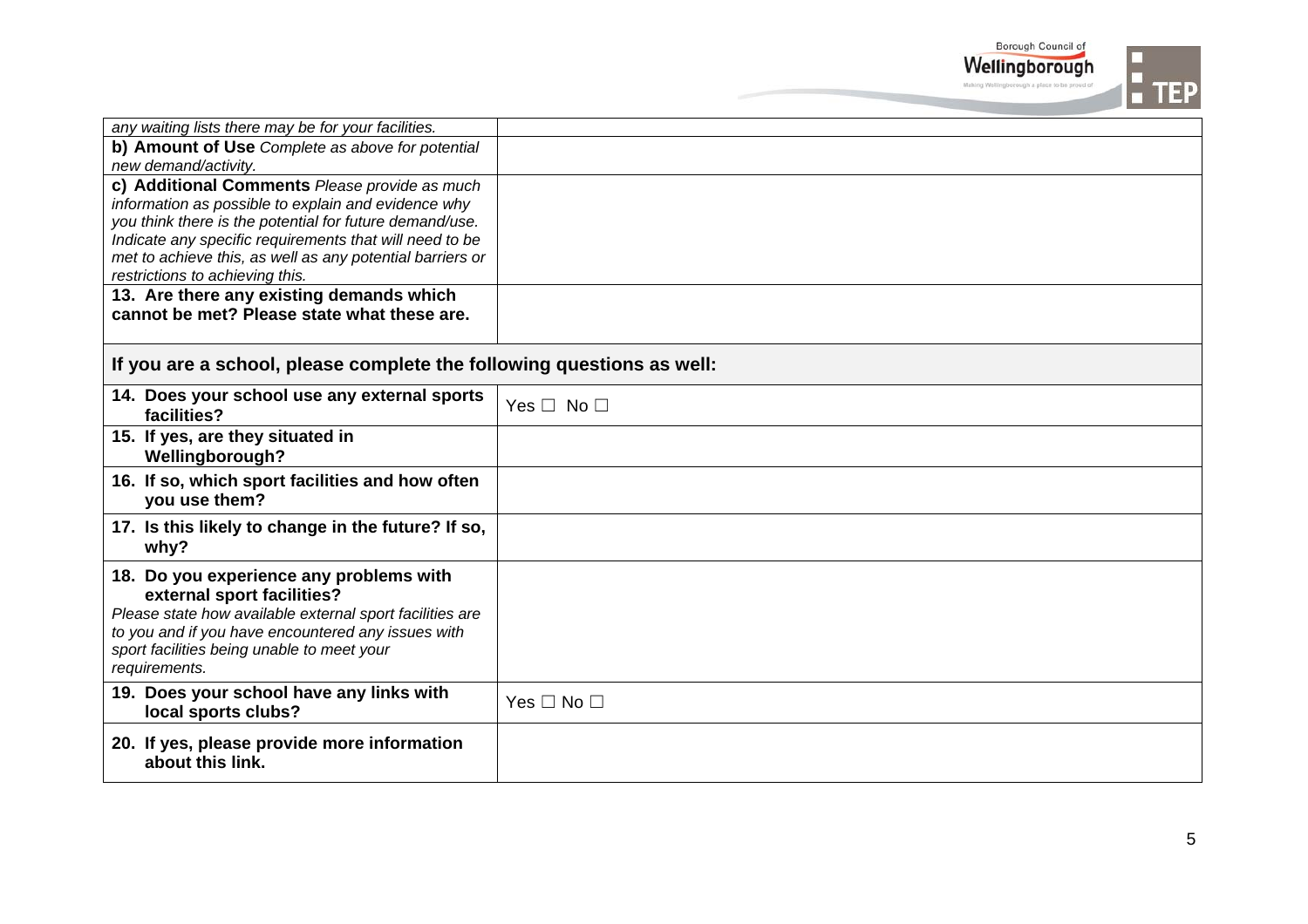



#### **Open Spaces, Sports, and Recreational Facilities: Sports Clubs Survey: General**

We would like to hear your views on sports and recreational facilities in the Borough of Wellingborough.

The Borough Council of Wellingborough has appointed The Environment Partnership (TEP) to undertake an audit and assessment of open spaces, sports and recreational facilities within the Borough. The study will investigate whether the current level of provision is sufficient in terms of quality, quantity, and accessibility to meet the needs of Wellingborough's residents now and in the near future.

Please fill in as much of the questionnaire as you can. All the answers provided will be treated as confidential.

If you have any questions or need help completing the questionnaire, please phone **Laura Schofield or Alice Babb** on **01925 844004**. Alternatively, you can email your views to: **wellingborough@tep.uk.com**

Completed questionnaires should be returned by email to **wellingborough@tep.uk.com** by **Friday 19th December 2014**.

Many thanks for your help with this important study.

| Name of Club                                                                        |               |
|-------------------------------------------------------------------------------------|---------------|
| <b>Description of Club</b><br>Please state type and number of teams.                |               |
| <b>Contact Details</b><br>Please provide the name and contact                       | Name:         |
| details of the key person if we need to<br>come back to you for further information | Position:     |
| and/or update you on the work.                                                      | Email:        |
|                                                                                     | Telephone No: |

|                              | About your club                                                                                          |                                                                                            |  |
|------------------------------|----------------------------------------------------------------------------------------------------------|--------------------------------------------------------------------------------------------|--|
|                              | 1. In the previous 5 years has the                                                                       | Increased $\square$                                                                        |  |
|                              | number of teams/members in your                                                                          | Decreased $\square$                                                                        |  |
|                              | club:                                                                                                    | Stayed the same □                                                                          |  |
|                              | 2. Please state any reasons for any<br>significant changes:                                              |                                                                                            |  |
|                              | 3. Do the majority of your players live<br>within the study area (e.g. the local<br>authority area)?     | Yes $\Box$ No $\Box$                                                                       |  |
|                              | 4. How far do the majority of your                                                                       | Up to 2miles $\Box$                                                                        |  |
|                              | members have to travel to play                                                                           | 2-5miles $\Box$                                                                            |  |
|                              | home games?                                                                                              | 5miles + $\square$                                                                         |  |
|                              | 5. Do you have plans to increase the<br>number of teams/members?                                         | Yes $\Box$ No $\Box$                                                                       |  |
|                              | 6. If yes, please indicate how many<br>more (i.e. two teams/members).                                    |                                                                                            |  |
|                              | 7. If yes, what improvements would be<br>required? (e.g. more space, better<br>changing facilities etc.) |                                                                                            |  |
|                              | 8. Where will they play                                                                                  |                                                                                            |  |
| <b>About your facilities</b> |                                                                                                          |                                                                                            |  |
|                              | 9. Please state the name and address<br>of the facilities used.                                          |                                                                                            |  |
|                              | 10. Who owns the grounds?                                                                                | Club<br>Council $\Box$<br>Parish Council □<br>School $\Box$<br>Other $\Box$                |  |
|                              | 11. Who manages the grounds?                                                                             | $Club$ $\Box$<br>Council $\square$<br>Parish Council □<br>School $\Box$<br>Other $\square$ |  |
|                              | 12. Who maintains the grounds?                                                                           | Club<br>Council $\square$<br>Parish Council □<br>School $\Box$<br>Other $\square$          |  |

If other, please state: 13. Do the facilities stated above meet the club's needs? Yes □ No □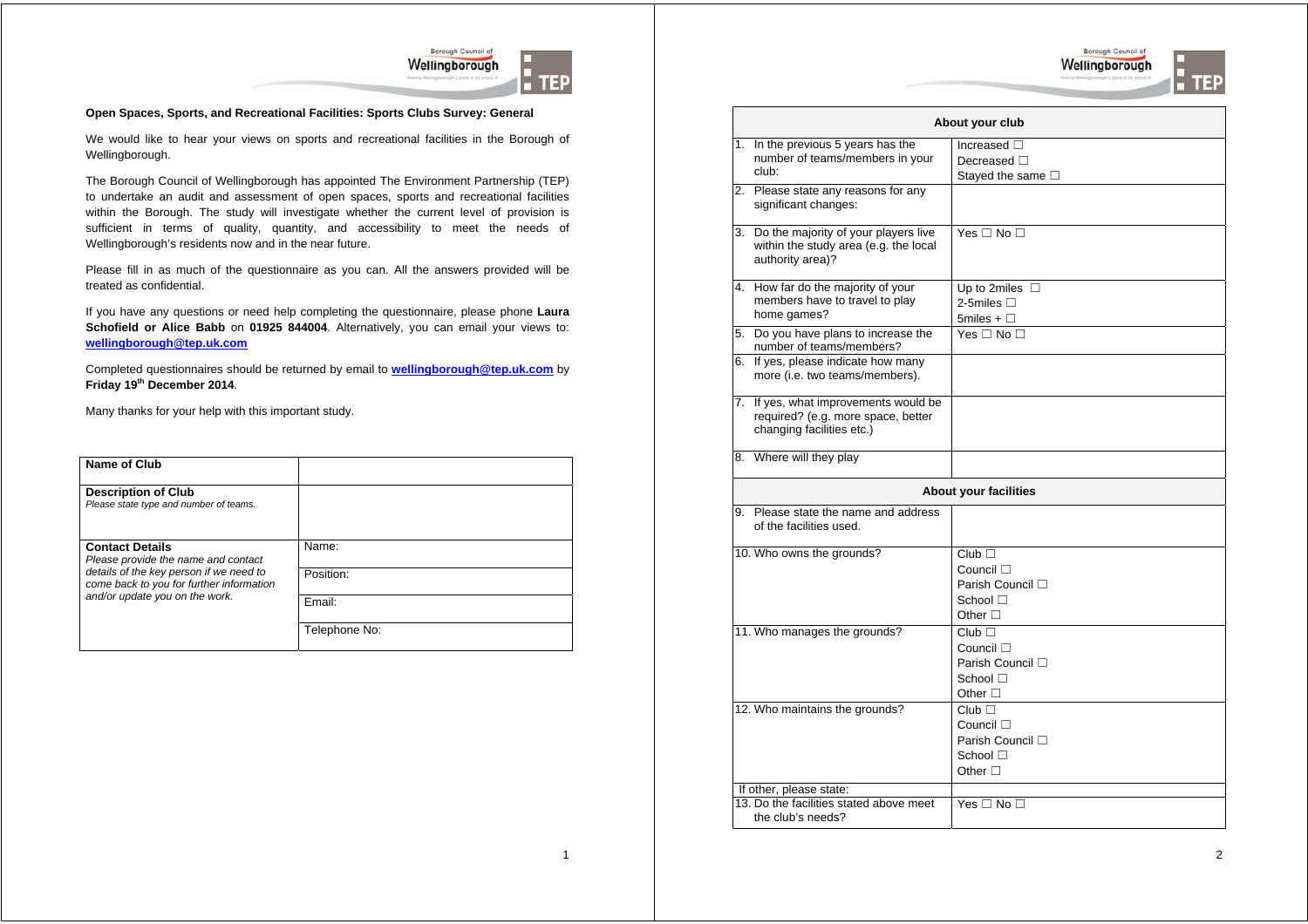

| 14. If no, why?                                                                                                     |                      |  |  |
|---------------------------------------------------------------------------------------------------------------------|----------------------|--|--|
| <b>Ancillary facilities</b>                                                                                         |                      |  |  |
| 15. Are changing facilities available to<br>your club?                                                              | Yes $\Box$ No $\Box$ |  |  |
| 16. Are there separate male and female<br>changing rooms?                                                           | Yes $\Box$ No $\Box$ |  |  |
| 17. Do the changing facilities meet the<br>needs of your club?                                                      | Yes $\Box$ No $\Box$ |  |  |
| 18. Are the facilities DDA compliant<br>(access for all abilities)?                                                 | Yes $\Box$ No $\Box$ |  |  |
| 19. Is appropriate car parking available                                                                            | Yes $\Box$ No $\Box$ |  |  |
| 20. Is there a fence preventing<br>unauthorised access to the site?                                                 | Yes $\Box$ No $\Box$ |  |  |
| 21. Has the site suffered from vandalism<br>in the last year?                                                       | Yes $\Box$ No $\Box$ |  |  |
| 22. Please state any specific issues you<br>have with the sport facilities and<br>ancillary facilities at the site. |                      |  |  |
| <b>Overall provision</b>                                                                                            |                      |  |  |
| 23. Are you satisfied with the overall<br>provision of facilities and ancillary<br>provision within the study area? | Yes $\Box$ No $\Box$ |  |  |
| 24. If no, please state the key issues<br>with provision:                                                           |                      |  |  |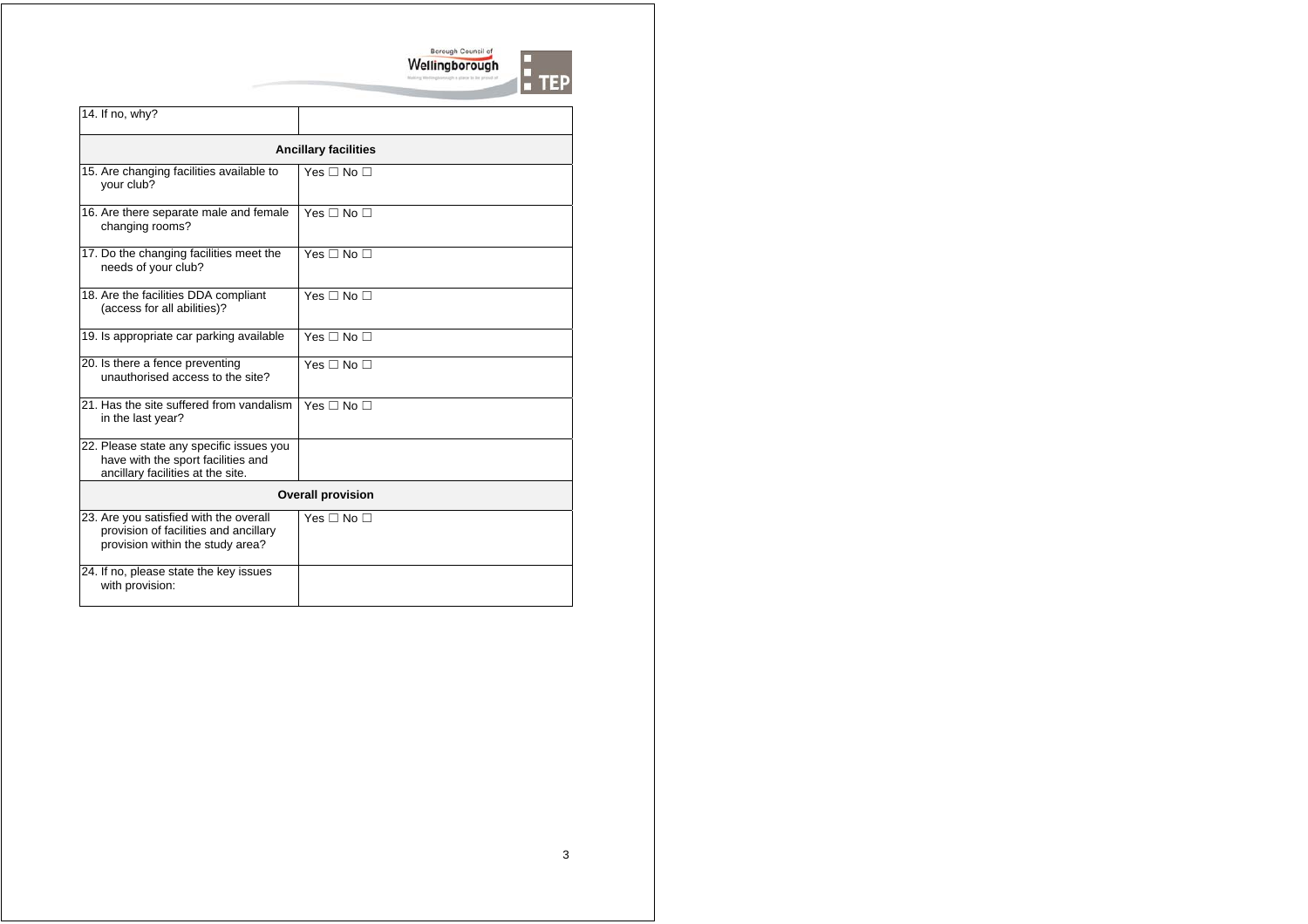



#### **Open Spaces, Sports, and Recreational Facilities: Sports Clubs Survey: Football**

We would like to hear your views on sports and recreational facilities in the Borough of Wellingborough.

The Borough Council of Wellingborough has appointed The Environment Partnership (TEP) to undertake an audit and assessment of open spaces, sports and recreational facilities within the Borough. The study will investigate whether the current level of provision is sufficient in terms of quality, quantity, and accessibility to meet the needs of Wellingborough's residents now and in the near future.

Please fill in as much of the questionnaire as you can. All the answers provided will be treated as confidential.

If you have any questions or need help completing the questionnaire, please phone **Laura Schofield or Alice Babb** on **01925 844004**. Alternatively, you can email your views to: **wellingborough@tep.uk.com**

Completed questionnaires should be returned by **Friday 31st January 2015** by post to:

Policy Survey Borough Council of Wellingborough Swanspool House Wellingborough Northamptonshire NN8 1BP by

| Name of Club                                                                        |               |
|-------------------------------------------------------------------------------------|---------------|
| <b>Description of Club</b><br>Please state type and number of teams.                |               |
| <b>Contact Details</b><br>Please provide the name and contact                       | Name:         |
| details of the key person if we need to<br>come back to you for further information | Position:     |
| and/or update you on the work.                                                      | Fmail:        |
|                                                                                     | Telephone No: |

| About your club                                                                                                                                                 |                                                           |                                                                      |  |
|-----------------------------------------------------------------------------------------------------------------------------------------------------------------|-----------------------------------------------------------|----------------------------------------------------------------------|--|
| 1. In the previous 5 years has the<br>number of teams in your club:                                                                                             | Adult                                                     | Increased $\square$<br>Decreased $\Box$<br>Stayed the same $\square$ |  |
|                                                                                                                                                                 | Youth (U11-U16<br>years)                                  | Increased $\square$<br>Decreased $\Box$<br>Stayed the same $\square$ |  |
|                                                                                                                                                                 | Mini Soccer (U7<br>to U10 years)                          | Increased □<br>Decreased $\square$<br>Stayed the same $\square$      |  |
| 2. Please state any reasons for any<br>significant changes:                                                                                                     |                                                           |                                                                      |  |
| 3. Do you have plans to increase the<br>number of teams?                                                                                                        | Yes $\Box$ No $\Box$                                      |                                                                      |  |
| 4. If yes, please indicate how many                                                                                                                             | Adults mens teams                                         |                                                                      |  |
| more (i.e. two teams):                                                                                                                                          | Adult womens teams                                        |                                                                      |  |
|                                                                                                                                                                 | Youth boys teams                                          |                                                                      |  |
|                                                                                                                                                                 | Youth girls teams                                         |                                                                      |  |
|                                                                                                                                                                 | Mini soccer teams:                                        |                                                                      |  |
| 5. Where will they play?                                                                                                                                        |                                                           |                                                                      |  |
| 6. Do the majority of your players live<br>within Wellingborough?                                                                                               | Yes $\Box$ No $\Box$                                      |                                                                      |  |
| 7. How far do the majority of your<br>members have to travel to play home<br>qames?                                                                             | Up to 2miles $\Box$<br>2-5miles $\Box$<br>5miles + $\Box$ |                                                                      |  |
| 8. Do any of your teams travel outside of<br>Wellingborough to access provision?<br>If so, please state which facility and<br>the reason why it is used.        | Yes $\Box$ No $\Box$                                      |                                                                      |  |
| 9. Would you prefer this play to take<br>place within Wellingborough as<br>oppose to outside? If so, please<br>indicate your preferred location or<br>facility? | Yes $\Box$ No $\Box$                                      |                                                                      |  |
| 10. Do you have any current unmet<br>demand?                                                                                                                    | Yes $\Box$ No $\Box$                                      |                                                                      |  |
| 11. If yes, what is the nature of this<br>demand (e.g. age group)                                                                                               |                                                           |                                                                      |  |
| 12. What provision is required to meet the                                                                                                                      | Training facilities $\square$                             |                                                                      |  |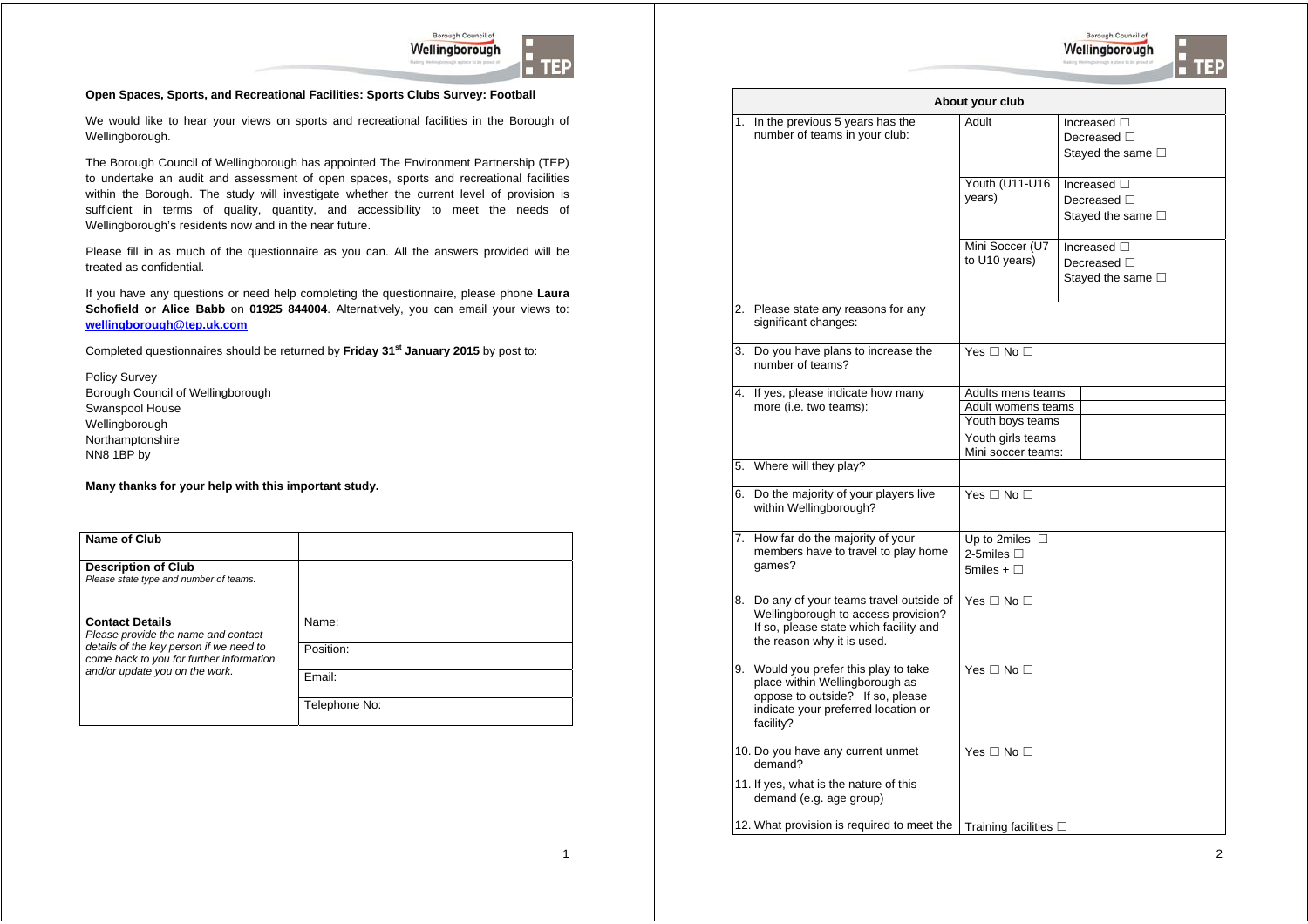

**:**<br>• TEP

|                                                                             | Borough Council of                      |
|-----------------------------------------------------------------------------|-----------------------------------------|
|                                                                             | Wellingborough                          |
|                                                                             |                                         |
| demand?                                                                     | Better quality pitches $\square$        |
|                                                                             | More pitches $\square$                  |
|                                                                             | More ancillary facilities $\square$     |
|                                                                             | Home ground & pitch quality information |
| 13. Name of ground or playing field and<br>the address:                     |                                         |
| 14. Who owns the grounds?                                                   | Club                                    |
|                                                                             | Council $\Box$                          |
|                                                                             | Parish Council □                        |
|                                                                             | School $\square$                        |
|                                                                             | Other $\square$                         |
| 15. Who manages the grounds?                                                | $Club$ $\Box$                           |
|                                                                             | Council $\square$                       |
|                                                                             | Parish Council $\square$                |
|                                                                             | School □                                |
| 16. Who maintains the grounds?                                              | Other $\Box$                            |
|                                                                             | Club<br>Council $\square$               |
|                                                                             | Parish Council □                        |
|                                                                             | School $\Box$                           |
|                                                                             | Other $\square$                         |
| If other, please state:                                                     |                                         |
| 17. How would the Club rate the                                             | Good $\Box$ Standard $\Box$             |
| maintenance on the pitches?                                                 | Poor $\Box$ Unsuitable $\Box$           |
|                                                                             |                                         |
| 18. If maintained by the club please<br>answer the following question: What | E<br>per annum                          |
| is the approximate total expenditure                                        |                                         |
| for the ground/each pitch?                                                  |                                         |
|                                                                             |                                         |
| 19. Are there facilities for any other                                      | Yes $\Box$ No $\Box$                    |
| sport(s) at this site?                                                      |                                         |
| 20. If yes, please could you specify:                                       |                                         |
|                                                                             |                                         |
| 21. Do any other clubs/teams play at this                                   |                                         |
| site? Please state the name of the                                          |                                         |
| club/team if known.                                                         |                                         |
| 22. Is this your preferred home ground?                                     | Yes $\square$ No $\square$              |

23. If no, please state the reason why and where your preferred home ground would be.

| <b>Pitch quality</b>                                                                     |                                                       |  |  |
|------------------------------------------------------------------------------------------|-------------------------------------------------------|--|--|
| Please tick accordingly to provide an over view of the quality of your designated pitch: |                                                       |  |  |
| 24. Grass coverage                                                                       | Good <80% coverage $\square$                          |  |  |
|                                                                                          | Adequate 60-80% □                                     |  |  |
|                                                                                          | Poor >60 $\Box$                                       |  |  |
| 25. Do you consider your pitch to be the<br>recommended size?                            | Yes as per FA recommendation □                        |  |  |
|                                                                                          | Within minimum & maximum allowed $\square$            |  |  |
|                                                                                          | $No \ \Box$                                           |  |  |
| 26. Slope of pitch (Gradient and cross                                                   | Flat $\square$                                        |  |  |
| fall):                                                                                   | Moderate $\Box$                                       |  |  |
|                                                                                          | Severe $\Box$                                         |  |  |
| 27. Length of grass:                                                                     | Good (30mm to 50mm) □                                 |  |  |
|                                                                                          | Too long (51mm+) $\Box$                               |  |  |
|                                                                                          | Too short (less than 29mm) $\Box$                     |  |  |
| 28. Evenness of pitch:                                                                   | Good $\Box$                                           |  |  |
|                                                                                          | Adequate $\square$                                    |  |  |
|                                                                                          | Poor $\Box$                                           |  |  |
| 29. Problem areas (evidence of dog<br>fouling, glass, litter, vehicle tracks):           | None $\square$                                        |  |  |
|                                                                                          | Some $\Box$<br>Lots $\Box$                            |  |  |
| 30. Problem areas (evidence of unofficial                                                | None $\Box$                                           |  |  |
| use of the pitch):                                                                       | Some $\Box$                                           |  |  |
|                                                                                          | Lots $\square$                                        |  |  |
| 31. Problem areas (evidence of poor                                                      | No evidence of standing water/poor drainage $\square$ |  |  |
| drainage):                                                                               | Some evidence of poor drainage $\square$              |  |  |
|                                                                                          | Yes, poor drainage $\square$                          |  |  |
| 32. In total, how many pitches are there                                                 | $\Box$<br>$\mathbf{1}$                                |  |  |
| at your home ground:                                                                     | $\Box$<br>$\overline{2}$                              |  |  |
|                                                                                          | $3\Box$                                               |  |  |
|                                                                                          | $4 \square$                                           |  |  |
|                                                                                          | $5 \square$                                           |  |  |
|                                                                                          | $6 + \Box$                                            |  |  |
|                                                                                          | If 6+ please state how many:                          |  |  |
| 33. Please state the number of each type                                                 | Adult (11v11) _____ Youth (11v11) ____ Youth          |  |  |
| of pitch at your home ground,                                                            | (9v9) _____ Mini (7v7) _____ Mini (5v5) ____          |  |  |
| including pitches marked out on top of                                                   |                                                       |  |  |
| others.                                                                                  |                                                       |  |  |
| 34. How many matches were cancelled                                                      |                                                       |  |  |
| last season per pitch type?                                                              |                                                       |  |  |
| 35. What were the main reasons for the                                                   |                                                       |  |  |
| cancellations? (e.g. weather<br>conditions)                                              |                                                       |  |  |
|                                                                                          |                                                       |  |  |
| 36. Are pitches floodlit?                                                                | Yes $\Box$ No $\Box$                                  |  |  |
|                                                                                          |                                                       |  |  |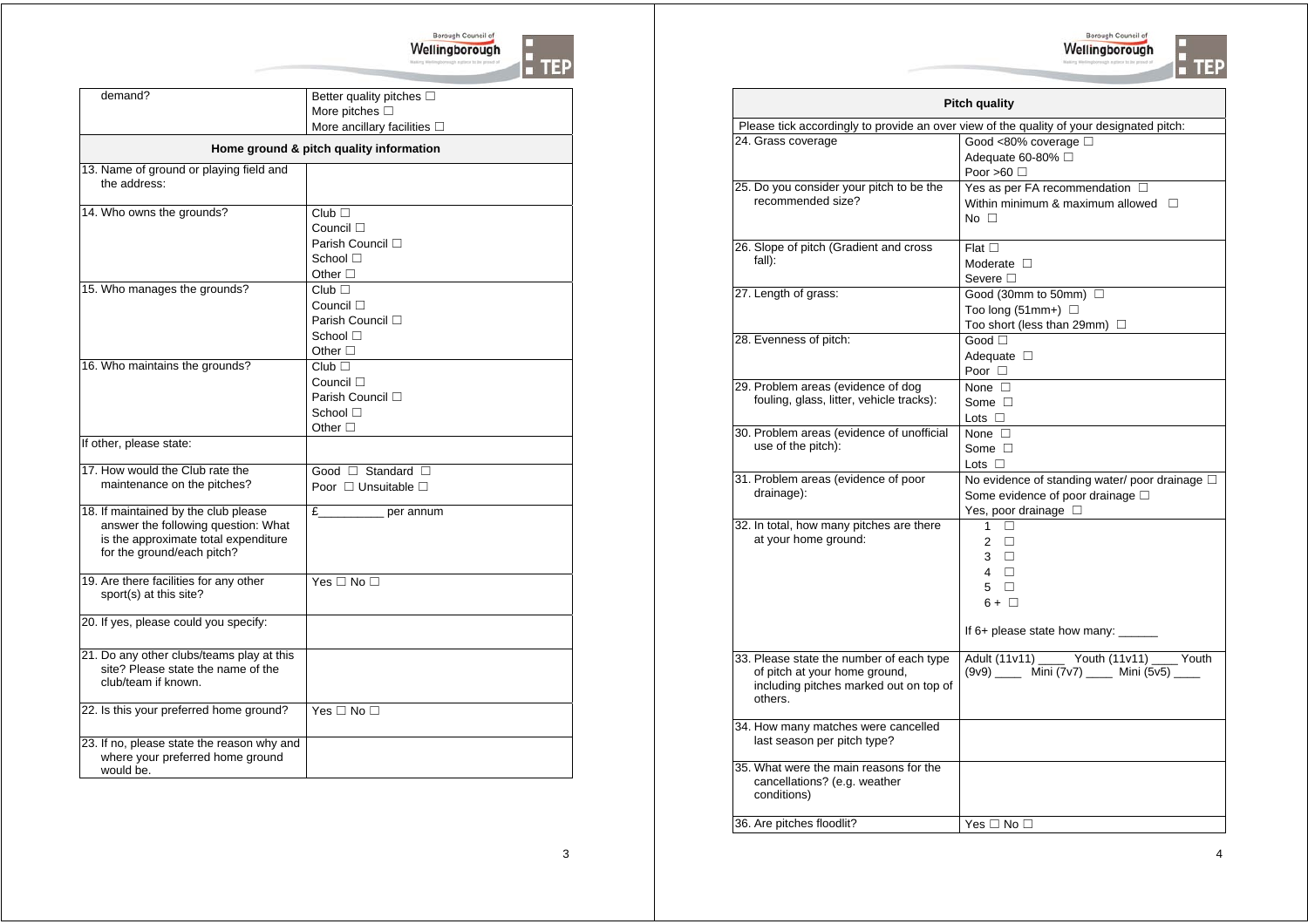

| 37. If no, is there demand for this to be<br>floodlit?                                                              | Yes $\square$ No $\square$  |  |
|---------------------------------------------------------------------------------------------------------------------|-----------------------------|--|
|                                                                                                                     | <b>Ancillary facilities</b> |  |
| 38. Are changing facilities available to<br>your club?                                                              | Yes $\Box$ No $\Box$        |  |
| 39. Are there separate male and female<br>changing rooms?                                                           | Yes $\Box$ No $\Box$        |  |
| 40. Do the changing facilities meet the<br>needs of your club?                                                      | Yes $\Box$ No $\Box$        |  |
| 41. Are the facilities DDA compliant<br>(access for all abilities)?                                                 | Yes $\Box$ No $\Box$        |  |
| 42. Is appropriate car parking available                                                                            | Yes $\Box$ No $\Box$        |  |
| 43. Is there a fence preventing<br>unauthorised access to the site?                                                 | Yes $\square$ No $\square$  |  |
| 44. Has the site suffered from vandalism<br>in the last year?                                                       | Yes $\Box$ No $\Box$        |  |
| 45. Please state any specific issues you<br>have with the pitches and ancillary<br>facilities at the site:          |                             |  |
| <b>Overall provision</b>                                                                                            |                             |  |
| 46. Are you satisfied with the overall<br>provision of facilities and ancillary<br>provision within the study area? | Yes $\Box$ No $\Box$        |  |
| 47. If no, please state the key issues with<br>provision:                                                           |                             |  |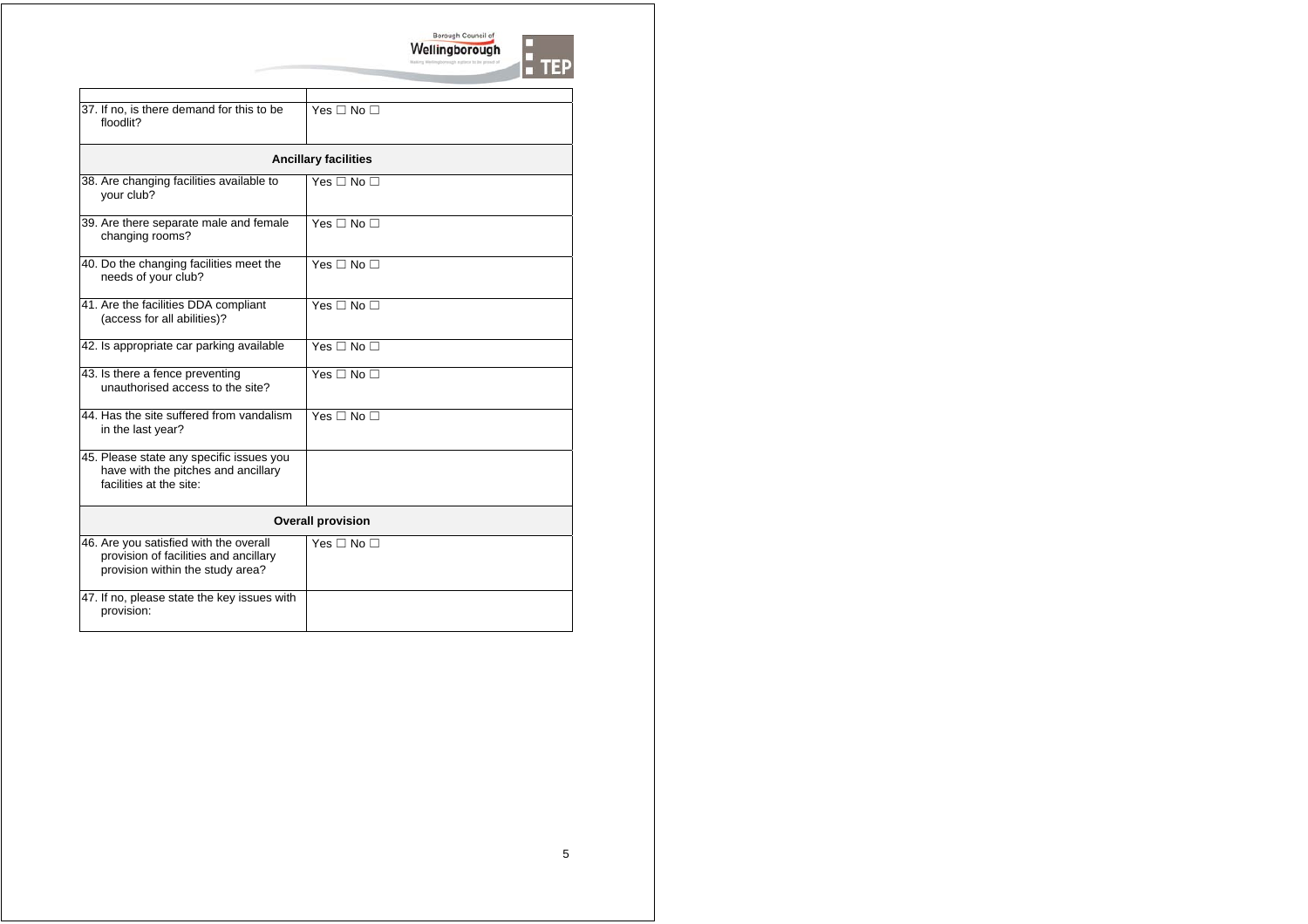

Borough Council of

I TEP

Wellingborough

We would like to hear your views on sports and recreational facilities in the Borough of Wellingborough.

The Borough Council of Wellingborough has appointed The Environment Partnership (TEP) to undertake an audit and assessment of open spaces, sports and recreational facilities within the Borough. The study will investigate whether the current level of provision is sufficient in terms of quality, quantity, and accessibility to meet the needs of Wellingborough's residents now and in the near future.

Please fill in as much of the questionnaire as you can. All the answers provided will be treated as confidential.

If you have any questions or need help completing the questionnaire, please phone **Laura Schofield or Alice Babb** on **01925 844004**. Alternatively, you can email your views to: **wellingborough@tep.uk.com**

Completed questionnaires should be returned by email to **wellingborough@tep.uk.com** by **Friday 19th December 2014**.

| Name of Club                                                                                             |                    |
|----------------------------------------------------------------------------------------------------------|--------------------|
| <b>Description of Club</b><br>Please state type and number of teams.                                     |                    |
| <b>Contact Details</b><br>Please provide the name and contact<br>details of the key person if we need to | Name:<br>Position: |
| come back to you for further information<br>and/or update you on the work.                               | Email:             |
|                                                                                                          | Telephone No:      |

| About your club                                                                                                                                                    |                                  |                           |  |
|--------------------------------------------------------------------------------------------------------------------------------------------------------------------|----------------------------------|---------------------------|--|
| 1. In the previous 5 years has the                                                                                                                                 | Seniors (19-45 ages)             | Increased <sub>1</sub>    |  |
| number of teams in your club:                                                                                                                                      |                                  | Decreased $\square$       |  |
|                                                                                                                                                                    |                                  | Stayed the same $\square$ |  |
|                                                                                                                                                                    | <b>Youth (U13-U17</b>            | Increased $\square$       |  |
|                                                                                                                                                                    | ages)                            | Decreased $\Box$          |  |
|                                                                                                                                                                    |                                  | Stayed the same $\square$ |  |
|                                                                                                                                                                    | Colts (U18-U19)                  | Increased $\square$       |  |
|                                                                                                                                                                    | ages)                            | Decreased $\Box$          |  |
|                                                                                                                                                                    |                                  | Stayed the same $\square$ |  |
|                                                                                                                                                                    | Mini/midi (U7-U12                | Increased $\square$       |  |
|                                                                                                                                                                    | ages)                            | Decreased $\square$       |  |
|                                                                                                                                                                    |                                  | Stayed the same $\square$ |  |
| 2. Please state any reasons for<br>any significant changes:                                                                                                        |                                  |                           |  |
| 3. Do you have plans to increase<br>the number of teams?                                                                                                           | Yes $\Box$ No $\Box$             |                           |  |
| 4. If yes, please indicate how                                                                                                                                     | Senior men's teams:              |                           |  |
| many more (i.e. two teams):                                                                                                                                        | Senior women's teams:            |                           |  |
|                                                                                                                                                                    | Youth boys teams:                |                           |  |
|                                                                                                                                                                    | Youth girls teams:<br>Colt boys: |                           |  |
|                                                                                                                                                                    | Colt girls:                      |                           |  |
|                                                                                                                                                                    | Mini/midi teams:                 |                           |  |
| 5. Where will they play?                                                                                                                                           |                                  |                           |  |
| 6. Do the majority of your players<br>live within Wellingborough?                                                                                                  | Yes $\Box$ No $\Box$             |                           |  |
| 7. How far do the majority of your                                                                                                                                 | Up to 2miles $\Box$              |                           |  |
| members have to travel to play                                                                                                                                     | 2-5miles $\Box$                  |                           |  |
| home games?                                                                                                                                                        | 5miles + $\Box$                  |                           |  |
| 8. Do any of your teams travel<br>outside of Wellingborough to<br>access provision? If so, please<br>state which facility and the<br>reason why it is used.        | Yes $\Box$ No $\Box$             |                           |  |
| 9. Would you prefer this play to<br>take place within<br>Wellingborough as oppose to<br>outside? If so, please indicate<br>your preferred location or<br>facility? | Yes $\Box$ No $\Box$             |                           |  |
| 10. Do you have any current unmet<br>demand?                                                                                                                       | Yes $\Box$ No $\Box$             |                           |  |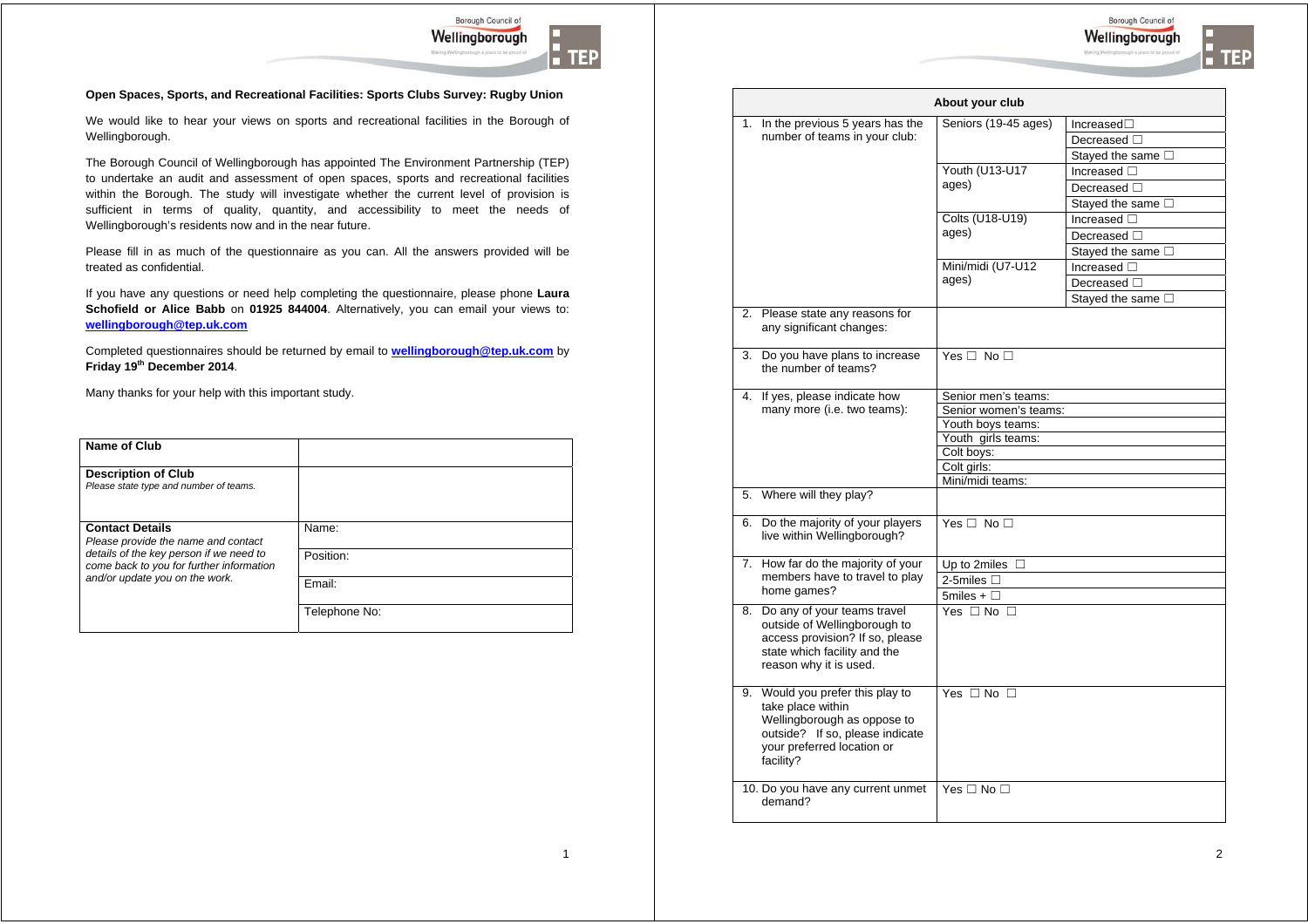

| 11. If yes, what is the nature of this<br>demand (e.g. age group)                                                                             |                                                                                                                        |
|-----------------------------------------------------------------------------------------------------------------------------------------------|------------------------------------------------------------------------------------------------------------------------|
| 12. What provision is required to<br>meet the demand?                                                                                         | Training facilities $\square$ Better quality pitches $\square$<br>More pitches $\Box$ More ancillary facilities $\Box$ |
|                                                                                                                                               | Home ground & pitch quality information                                                                                |
| 13. Do you use facilities in<br>Wellingborough?                                                                                               | Yes $\Box$ No $\Box$                                                                                                   |
| 14. If yes, please state the name<br>and address of the facilities<br>used.                                                                   |                                                                                                                        |
| 15. Who owns the facilities?                                                                                                                  | Club                                                                                                                   |
|                                                                                                                                               | Council $\square$                                                                                                      |
|                                                                                                                                               | Parish Council $\square$                                                                                               |
|                                                                                                                                               | School $\Box$                                                                                                          |
|                                                                                                                                               | Other $\Box$                                                                                                           |
| 16. Who maintains the facilities?                                                                                                             | $Club$ $\Box$                                                                                                          |
|                                                                                                                                               | Council $\square$                                                                                                      |
|                                                                                                                                               | Parish Council $\square$                                                                                               |
|                                                                                                                                               | School $\Box$                                                                                                          |
|                                                                                                                                               | Other $\Box$                                                                                                           |
| 17. If other, please state:                                                                                                                   |                                                                                                                        |
| 18. Where known, what is the<br>approximate total expenditure<br>for this pitch per annum?                                                    | $E_{-}$<br>per annum                                                                                                   |
| 19. In total, how many rugby<br>pitches are there at your home<br>ground (including those which<br>are marked over another)?                  | Senior:<br>Midi/mini:___                                                                                               |
| 20. In total, how many mini/midi                                                                                                              | $1 \Box$                                                                                                               |
| rugby pitches are there at your                                                                                                               | $2\Box$                                                                                                                |
| home ground:                                                                                                                                  | 3 <sub>1</sub>                                                                                                         |
|                                                                                                                                               | If more than 3 please state how many $\Box$                                                                            |
| 21. Are pitches floodlit?                                                                                                                     |                                                                                                                        |
| 22. Is there an artificial grass pitch<br>(AGP) on site?                                                                                      | Yes $\Box$ No $\Box$                                                                                                   |
| 23. Do any other clubs/teams play<br>at this site? If yes, please could<br>you state the name(s) and when<br>they access the site (if known). |                                                                                                                        |

**T**<br>TEP

| 24. Are there facilities for any other<br>sport(s) at this site? If yes,<br>please specify (e.g. 4 tennis<br>courts, 1 cricket square etc.) |           |                                                                                                                                          |
|---------------------------------------------------------------------------------------------------------------------------------------------|-----------|------------------------------------------------------------------------------------------------------------------------------------------|
| 25. Is this your preferred home<br>ground?                                                                                                  |           | Yes $\Box$ No $\Box$                                                                                                                     |
| 26. If no, please state the reason<br>why and where you would<br>prefer to play.                                                            |           |                                                                                                                                          |
| 27. How many matches and training<br>sessions are cancelled on<br>average per annum:                                                        | $0\ \Box$ | Winter (season):<br>$1-3$ $\Box$ 4-6 $\Box$ 7+ $\Box$<br>Summer (closed season):<br>$0 \square$ 1-3 $\square$ 4-6 $\square$ 7+ $\square$ |
| 28. What do you consider to be the<br>main reasons for these<br>cancellations (e.g.<br>waterlogging/snow/frost)?                            |           |                                                                                                                                          |
| 29. Are there any specific problems<br>with this pitch? (e.g.<br>sloped/uneven/water<br>pooling/grass<br>growth/vandalism)                  |           |                                                                                                                                          |
|                                                                                                                                             |           |                                                                                                                                          |
|                                                                                                                                             |           | <b>Pitch quality</b>                                                                                                                     |
| 30. Grass coverage                                                                                                                          |           | Good □ Standard □ Poor □                                                                                                                 |
| 31. Size of pitch                                                                                                                           |           | Acceptable □ Unacceptable □                                                                                                              |
| 32. Length of grass                                                                                                                         |           | Too long $\Box$ Good $\Box$ Too short $\Box$                                                                                             |
| 33. Evidence of glass/litter/vehicle<br>tracks/dog foul                                                                                     |           | None $\Box$ Yes some $\Box$ Lots $\Box$                                                                                                  |
| 34. Is there evidence of rust on the<br>goal posts?                                                                                         |           | Yes $\Box$ No $\Box$                                                                                                                     |
| 35. How would you rate the quality<br>of this pitch?                                                                                        |           | Good □ Standard □ Poor □                                                                                                                 |
| problems you have with your<br>pitch/pitches.                                                                                               |           |                                                                                                                                          |
| 36. Please describe any specific                                                                                                            |           | <b>Ancillary facilities</b>                                                                                                              |

3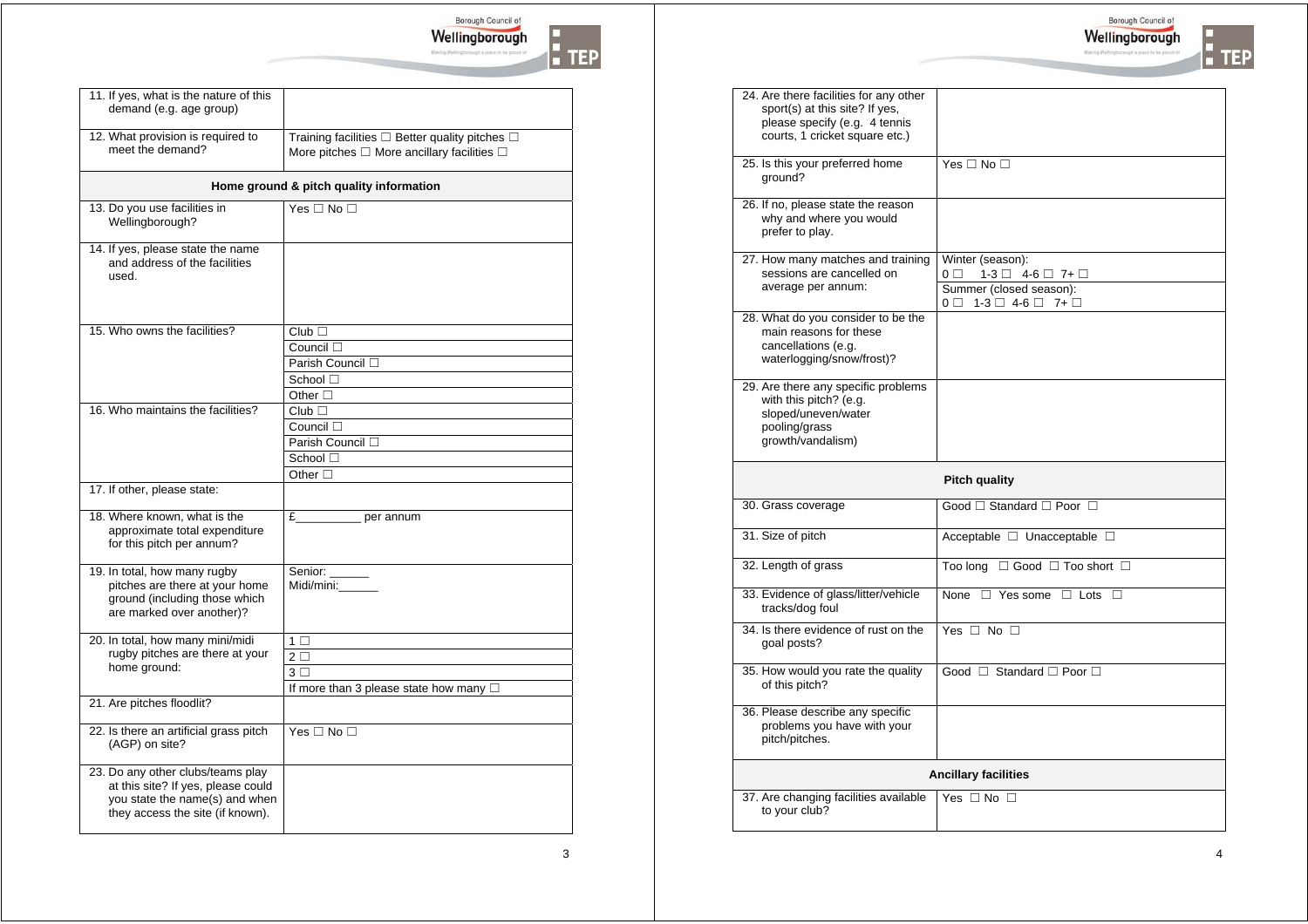Borough Council of Making Wellingt

|  | ı |
|--|---|

| 38. Are there separate male and<br>female changing rooms?                                                                 | Yes $\Box$ No $\Box$ |  |
|---------------------------------------------------------------------------------------------------------------------------|----------------------|--|
| 39. Do the changing facilities meet<br>the needs of your club?                                                            | Yes $\Box$ No $\Box$ |  |
| 40. Are the facilities DDA compliant<br>(access for all abilities)?                                                       | Yes $\Box$ No $\Box$ |  |
| 41. Is appropriate car parking<br>available                                                                               | Yes $\Box$ No $\Box$ |  |
| 42. Is there a fence preventing<br>unauthorised access to the<br>site?                                                    | Yes $\Box$ No $\Box$ |  |
| 43. Has the site suffered from<br>vandalism in the last year?                                                             | Yes $\Box$ No $\Box$ |  |
| 44. Please state any specific issues<br>you have with the pitches and<br>ancillary facilities at the site:                |                      |  |
| <b>Overall provision</b>                                                                                                  |                      |  |
| 45. Are you satisfied with the<br>overall provision of rugby<br>pitches and ancillary provision<br>within the study area? | Yes $\Box$ No $\Box$ |  |
| 46. If no, please state the key<br>issues with provision:                                                                 |                      |  |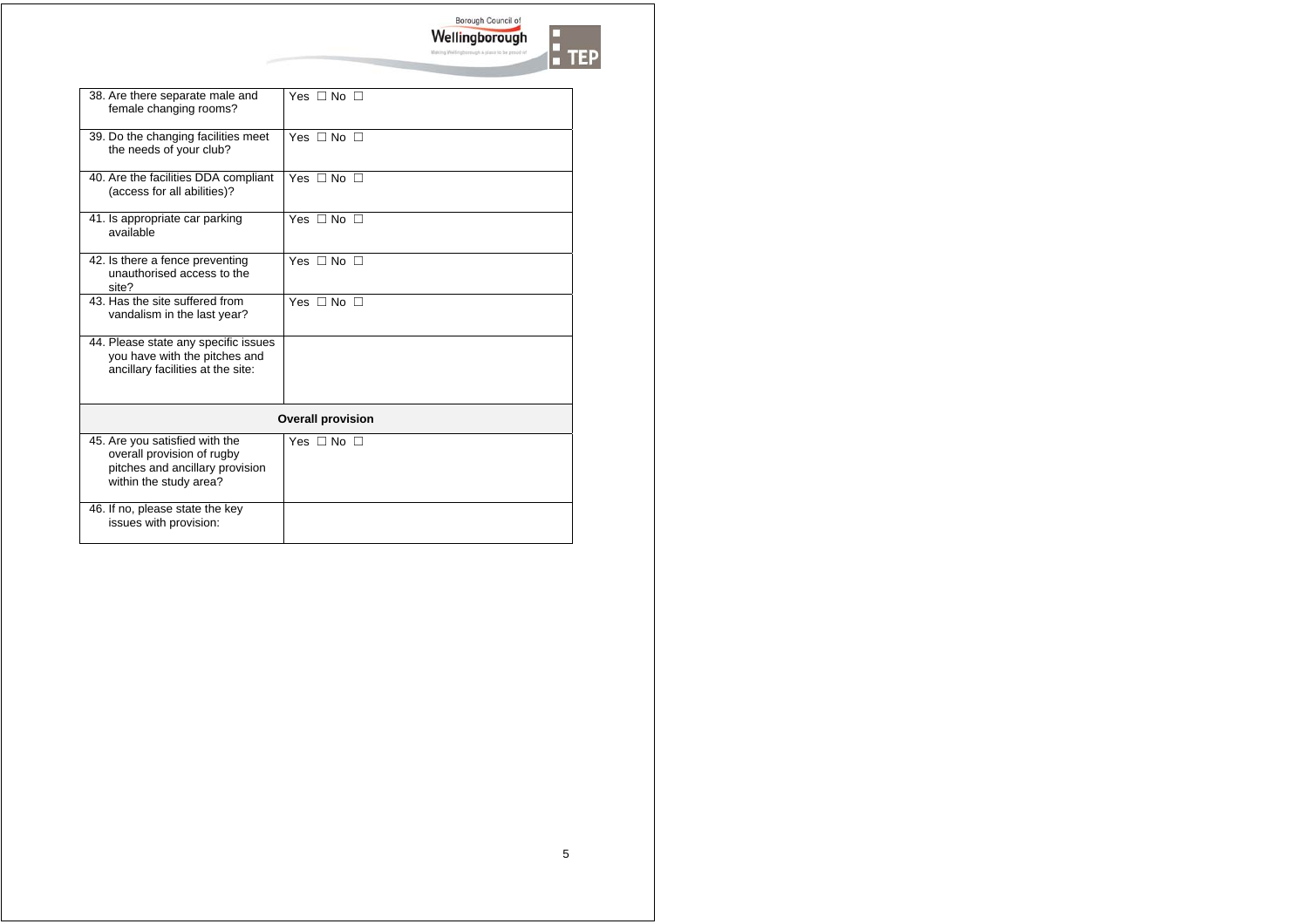



#### **Open Spaces, Sports, and Recreational Facilities: Sports Clubs Survey: Cricket**

We would like to hear your views on sports and recreational facilities in the Borough of Wellingborough.

The Borough Council of Wellingborough has appointed The Environment Partnership (TEP) to undertake an audit and assessment of open spaces, sports and recreational facilities within the Borough. The study will investigate whether the current level of provision is sufficient in terms of quality, quantity, and accessibility to meet the needs of Wellingborough's residents now and in the near future.

Please fill in as much of the questionnaire as you can. All the answers provided will be treated as confidential.

If you have any questions or need help completing the questionnaire, please phone **Laura Schofield or Alice Babb** on **01925 844004**. Alternatively, you can email your views to: **wellingborough@tep.uk.com**

Completed questionnaires should be returned by email to **wellingborough@tep.uk.com** by **Friday 19th December 2014**.

| Name of Club                                                                        |               |
|-------------------------------------------------------------------------------------|---------------|
| <b>Description of Club</b><br>Please state type and number of teams.                |               |
| <b>Contact Details</b><br>Please provide the name and contact                       | Name:         |
| details of the key person if we need to<br>come back to you for further information | Position:     |
| and/or update you on the work.                                                      | Email:        |
|                                                                                     | Telephone No: |

|                               |                                                                                                                                                                 | About your club                                                |                           |
|-------------------------------|-----------------------------------------------------------------------------------------------------------------------------------------------------------------|----------------------------------------------------------------|---------------------------|
| 1.                            | In the previous 5 years has the                                                                                                                                 | Open age (Men 18-55                                            | Increased □               |
| number of teams in your club: | ages):                                                                                                                                                          | Decreased $\square$                                            |                           |
|                               |                                                                                                                                                                 |                                                                | Stayed the same □         |
|                               |                                                                                                                                                                 | Open age (Women 18-                                            | Increased □               |
|                               |                                                                                                                                                                 | 55 ages):                                                      | Decreased $\Box$          |
|                               |                                                                                                                                                                 |                                                                | Stayed the same $\square$ |
|                               |                                                                                                                                                                 | Junior (7-18 ages):                                            | Increased $\Box$          |
|                               |                                                                                                                                                                 |                                                                | Decreased $\Box$          |
|                               |                                                                                                                                                                 |                                                                | Stayed the same $\square$ |
| 2.                            | Please state any reasons for any<br>significant changes:                                                                                                        |                                                                |                           |
| 3.                            | Do you have plans to increase the<br>number of teams?                                                                                                           | Yes $\Box$ No $\Box$                                           |                           |
|                               | 4. If yes, please indicate how many                                                                                                                             | Open age (Men 18-55 ages):                                     |                           |
|                               | more of each team:                                                                                                                                              | Open age (Women 18-55 ages):                                   |                           |
|                               |                                                                                                                                                                 | Junior (7-18 ages):                                            |                           |
|                               | 5. Where will they play?                                                                                                                                        |                                                                |                           |
|                               | 6. Do the majority of your players live<br>within Wellingborough?                                                                                               | Yes $\Box$ No $\Box$                                           |                           |
|                               | 7. How far do the majority of your                                                                                                                              | Up to 2miles $\Box$                                            |                           |
|                               | members have to travel to play                                                                                                                                  | 2-5miles $\square$                                             |                           |
|                               | home games?                                                                                                                                                     | 5miles + $\Box$                                                |                           |
|                               | 8. Do any of your teams travel outside<br>of Wellingborough to access<br>provision? If so, please state which<br>facility and the reason why it is<br>used.     | Yes $\Box$ No $\Box$                                           |                           |
|                               | 9. Would you prefer this play to take<br>place within Wellingborough as<br>oppose to outside? If so, please<br>indicate your preferred location or<br>facility? | Yes $\Box$ No $\Box$                                           |                           |
|                               | 10. Do you have any current unmet<br>demand?                                                                                                                    | Yes $\Box$ No $\Box$                                           |                           |
|                               | 11. If yes, what is the nature of this<br>demand (e.g. age group)                                                                                               |                                                                |                           |
|                               | 12. What provision is required to meet                                                                                                                          | Training facilities $\square$ Better quality pitches $\square$ |                           |
|                               | the demand?                                                                                                                                                     | More pitches $\Box$ More ancillary facilities $\Box$           |                           |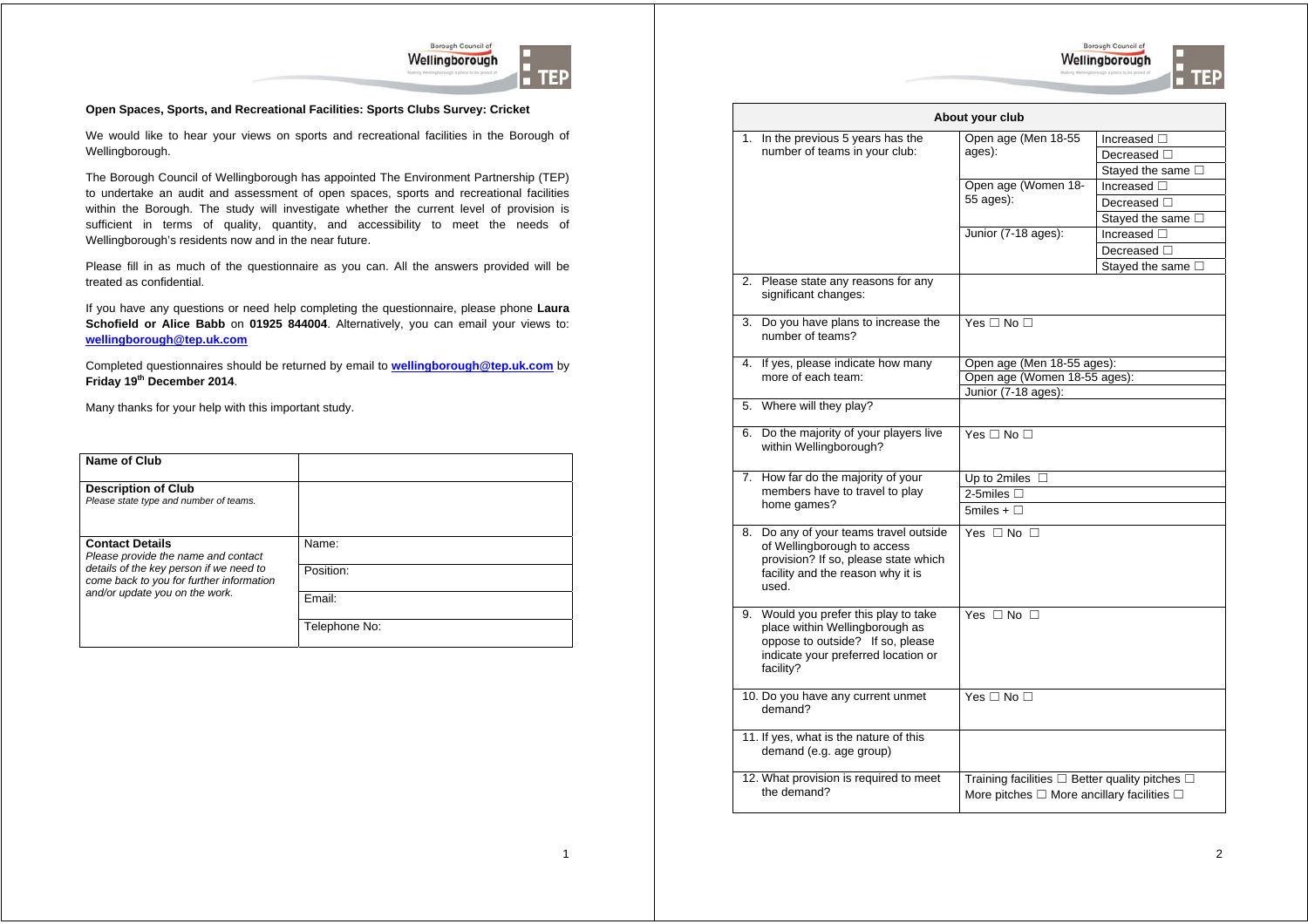



|                                                                                                                                                                                | <b>Home Ground</b>                                                                                                                              |
|--------------------------------------------------------------------------------------------------------------------------------------------------------------------------------|-------------------------------------------------------------------------------------------------------------------------------------------------|
| 13. Please state the name and address<br>of the facilities used.                                                                                                               |                                                                                                                                                 |
| 14. Who owns the grounds?                                                                                                                                                      | $Club$ $\Box$<br>Council $\Box$<br>Parish Council □<br>School □<br>Other $\Box$                                                                 |
| 15. Who manages the grounds?                                                                                                                                                   | $Club$ $\Box$<br>Council $\Box$<br>Parish Council □<br>School $\Box$<br>Other $\Box$                                                            |
| 16. Who maintains the facilities?                                                                                                                                              | Other $\square$<br>Council $\Box$<br>Parish Council $\square$<br>School $\Box$<br>Other $\square$                                               |
| 17. If other, please state:                                                                                                                                                    |                                                                                                                                                 |
| 18. How many cricket pitches/squares<br>are there on the site?                                                                                                                 |                                                                                                                                                 |
| 19. Please state the number of wickets<br>per pitch/square:                                                                                                                    | Pitch/square 1: _____ grass wickets _____ non<br>turf wickets                                                                                   |
|                                                                                                                                                                                | Pitch/square 2: _____ grass wickets _____ non<br>turf wickets                                                                                   |
|                                                                                                                                                                                | Pitch/square 3: _____ grass wickets _____ non<br>turf wickets                                                                                   |
| 20. If so, which teams use the non turf<br>wickets:                                                                                                                            |                                                                                                                                                 |
| 21. Are any other pitches (e.g. football<br>and/or rugby) marked out<br>over/within the outfield of any of the<br>cricket pitches?                                             | Yes $\Box$ No $\Box$                                                                                                                            |
| 22. How many competitive matches per<br>season are played per cricket pitch<br>(if the Club is in the middle of its<br>season please use the last playing<br>season figures) : | Pitch 1: _____ competitive matches per season<br>Pitch 2: _____ competitive matches per season<br>Pitch 3: _____ competitive matches per season |
| 23. How many matches were cancelled<br>last season?                                                                                                                            | matches                                                                                                                                         |

| 24. What were the main reasons for the<br>cancellations? (i.e. weather<br>conditions):            |                                                                                          |  |
|---------------------------------------------------------------------------------------------------|------------------------------------------------------------------------------------------|--|
| 25. Please indicate why:                                                                          |                                                                                          |  |
| 26. Is this your preferred home ground?                                                           | Yes $\Box$ No $\Box$                                                                     |  |
| 27. If no, please state where your<br>preferred home ground would be<br>and why.                  |                                                                                          |  |
|                                                                                                   | <b>Pitch Quality</b>                                                                     |  |
|                                                                                                   | Please tick accordingly to provide an over view of the quality of your designated pitch: |  |
| 28. Overall quality of cricket pitch                                                              | Good □ Standard □ Poor □                                                                 |  |
| 29. Grass coverage                                                                                | Good □ Acceptable □ Unacceptable □                                                       |  |
| 30. Length of grass                                                                               | Good $\Box$ Acceptable $\Box$ Unacceptable $\Box$                                        |  |
| 31. Condition of pavilion/clubhouse                                                               | Good $\Box$ Acceptable $\Box$ Unacceptable $\Box$                                        |  |
| 32. Evidence of<br>glass/litter/stones/dog foul                                                   | Yes $\Box$ No $\Box$                                                                     |  |
| 33. Is there evidence of damage to<br>surface                                                     | Yes $\Box$ No $\Box$                                                                     |  |
| 34. Evidence of unofficial use:                                                                   | Yes $\Box$ No $\Box$                                                                     |  |
| 35. Is the outfield                                                                               | Fven □ Uneven □                                                                          |  |
| 36. Are the grass wickets                                                                         | Even □ Uneven □                                                                          |  |
| 37. Is any non turf wicket                                                                        | Fven $\Box$ Uneven $\Box$                                                                |  |
| 38. Please describe any specific<br>problems you have with your<br>designated pitch:              |                                                                                          |  |
| 39. Do you have a Performance<br><b>Quality Standards assessment</b><br>for your home ground?     | Yes $\Box$ No $\Box$                                                                     |  |
| 40. If so, how did it rate the quality<br>of pitches and did it highlight<br>any specific issues? |                                                                                          |  |
| 41. If so, is a copy available?                                                                   | Yes $\Box$ No $\Box$                                                                     |  |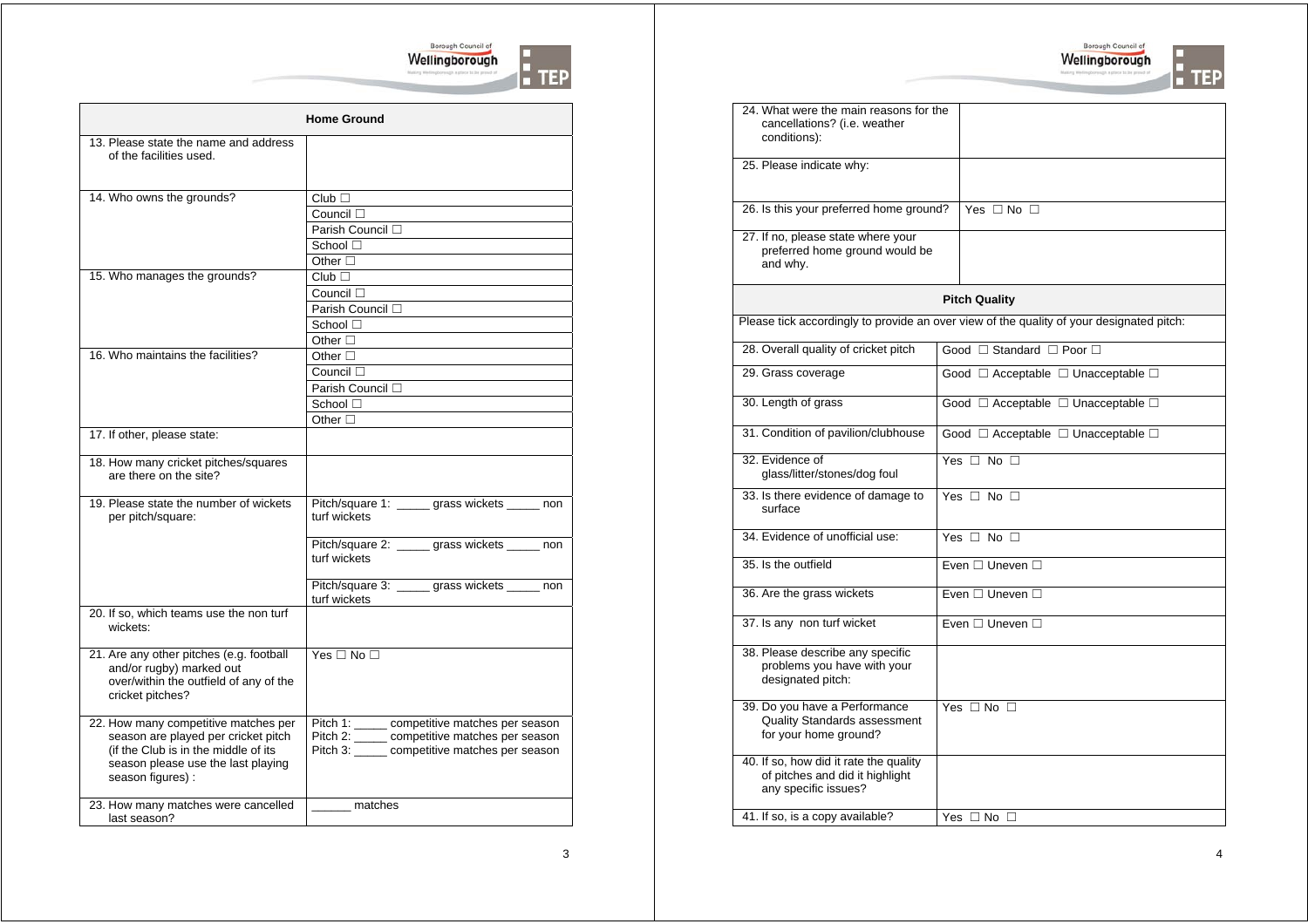

| 42. Do any other clubs/ teams play<br>at this site? If yes, could you<br>state the name(s) and when<br>they access the site (f known).       |                             |  |
|----------------------------------------------------------------------------------------------------------------------------------------------|-----------------------------|--|
| 43. Are there facilities for any other<br>sport(s) at this site? If yes,<br>please specify (e.g. 4 tennis<br>courts, 1 cricket square etc.). |                             |  |
|                                                                                                                                              | <b>Ancillary facilities</b> |  |
| 44. Are changing facilities available<br>to your club?                                                                                       | Yes $\Box$ No $\Box$        |  |
| 45. Are there separate male and<br>female changing rooms?                                                                                    | Yes $\Box$ No $\Box$        |  |
| 46. Do the changing facilities meet<br>the needs of your club?                                                                               | Yes $\Box$ No $\Box$        |  |
| 47. Are the facilities DDA compliant<br>(access for all abilities)?                                                                          | Yes $\Box$ No $\Box$        |  |
| 48. Is appropriate car parking<br>available                                                                                                  | Yes $\Box$ No $\Box$        |  |
| 49. Is there a fence preventing<br>unauthorised access to the<br>site?                                                                       | Yes $\Box$ No $\Box$        |  |
| 50. Has the site suffered from<br>vandalism in the last year?                                                                                | Yes $\Box$ No $\Box$        |  |
| 51. Please state any specific issues<br>you have with the pitches and<br>ancillary facilities at the site.                                   |                             |  |
| <b>Overall provision</b>                                                                                                                     |                             |  |
| 52. Are you satisfied with the<br>overall provision of cricket<br>pitches and ancillary provision<br>within the study area?                  | Yes $\Box$ No $\Box$        |  |
| 53. If no, please state the key<br>issues with provision.                                                                                    |                             |  |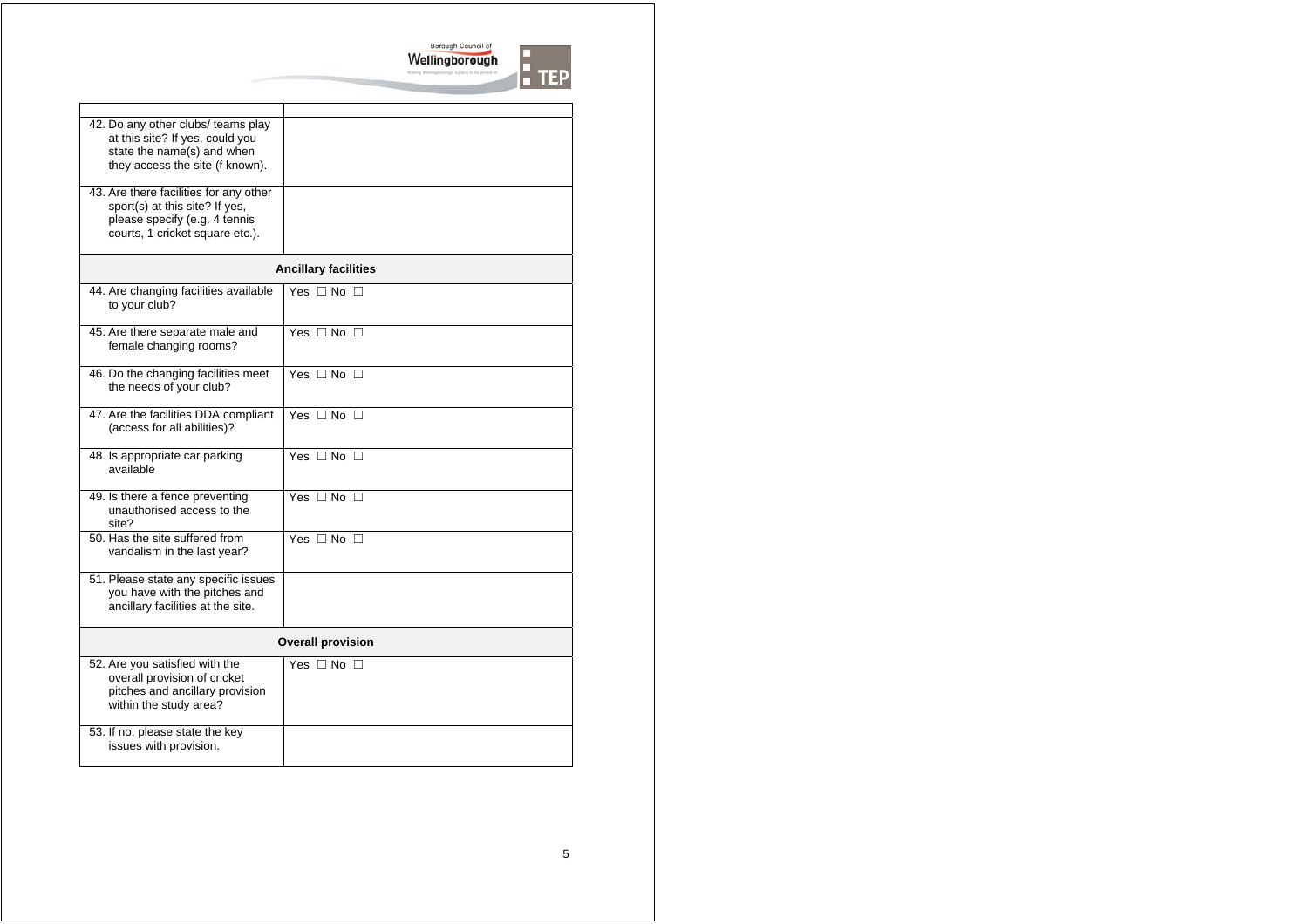

IIE)

Borough Council of Wellingborough

F TER

#### **Open Spaces, Sports, and Recreational Facilities: Sports Clubs Survey: Hockey**

We would like to hear your views on sports and recreational facilities in the Borough of Wellingborough.

The Borough Council of Wellingborough has appointed The Environment Partnership (TEP) to undertake an audit and assessment of open spaces, sports and recreational facilities within the Borough. The study will investigate whether the current level of provision is sufficient in terms of quality, quantity, and accessibility to meet the needs of Wellingborough's residents now and in the near future.

Please fill in as much of the questionnaire as you can. All the answers provided will be treated as confidential.

If you have any questions or need help completing the questionnaire, please phone **Laura Schofield or Alice Babb** on **01925 844004**. Alternatively, you can email your views to: **wellingborough@tep.uk.com**

Completed questionnaires should be returned by **Friday 31st January 2015** by post to:

Policy Survey Borough Council of Wellingborough Swanspool House Wellingborough Northamptonshire NN8 1BP by

| Name of Club                                                                        |               |
|-------------------------------------------------------------------------------------|---------------|
| <b>Description of Club</b><br>Please state type and number of teams.                |               |
| <b>Contact Details</b><br>Please provide the name and contact                       | Name:         |
| details of the key person if we need to<br>come back to you for further information | Position:     |
| and/or update you on the work.                                                      | Fmail:        |
|                                                                                     | Telephone No: |

|                                                                                                                                                                    | About your club      |                           |
|--------------------------------------------------------------------------------------------------------------------------------------------------------------------|----------------------|---------------------------|
| 1. In the previous 5 years has the                                                                                                                                 | Seniors (16+)        | Increased $\square$       |
| number of teams in your club:                                                                                                                                      |                      | Decreased $\square$       |
|                                                                                                                                                                    |                      | Stayed the same $\square$ |
|                                                                                                                                                                    | Junior (11-15)       | Increased $\square$       |
|                                                                                                                                                                    |                      | Decreased $\Box$          |
|                                                                                                                                                                    |                      | Stayed the same $\square$ |
| 2. Please state any reasons for<br>any significant changes:                                                                                                        |                      |                           |
| 3. Do the majority of your players<br>live within Wellingborough?                                                                                                  | Yes $\Box$ No $\Box$ |                           |
| 4. How far do the majority of your                                                                                                                                 | Up to 2miles $\Box$  |                           |
| members have to travel to play                                                                                                                                     | 2-5miles $\square$   |                           |
| home games?                                                                                                                                                        | 5miles + $\Box$      |                           |
| 5. Do any of your teams travel<br>outside of Wellingborough to<br>access provision? If so, please<br>state which facility and the<br>reason why it is used.        | Yes $\Box$ No $\Box$ |                           |
| 6. Would you prefer this play to<br>take place within<br>Wellingborough as oppose to<br>outside? If so, please indicate<br>your preferred location or<br>facility? | Yes $\Box$ No $\Box$ |                           |
| 7. Do you have plans to increase<br>the number of teams?                                                                                                           | Yes $\Box$ No $\Box$ |                           |
| 8. If yes, please indicate how                                                                                                                                     | Senior mens teams:   |                           |
| many more (i.e. two teams):                                                                                                                                        | Senior womens teams: |                           |
|                                                                                                                                                                    | Junior boys teams:   |                           |
|                                                                                                                                                                    | Junior girls teams:  |                           |
| 9. If yes, where will they play?                                                                                                                                   |                      |                           |
| 10. Do you have any current unmet<br>demand?                                                                                                                       | Yes $\Box$ No $\Box$ |                           |
|                                                                                                                                                                    | <b>Home Ground</b>   |                           |
| 11. Please state the name and<br>address of the facilities used.                                                                                                   |                      |                           |
| 12. Who owns the grounds?                                                                                                                                          | Club                 |                           |
|                                                                                                                                                                    | Council $\square$    |                           |
|                                                                                                                                                                    | Parish Council□      |                           |
|                                                                                                                                                                    | School $\Box$        |                           |
|                                                                                                                                                                    | Other $\Box$         |                           |
| 13. Who manages the grounds?                                                                                                                                       | Club                 |                           |
|                                                                                                                                                                    | Council $\square$    |                           |
|                                                                                                                                                                    |                      |                           |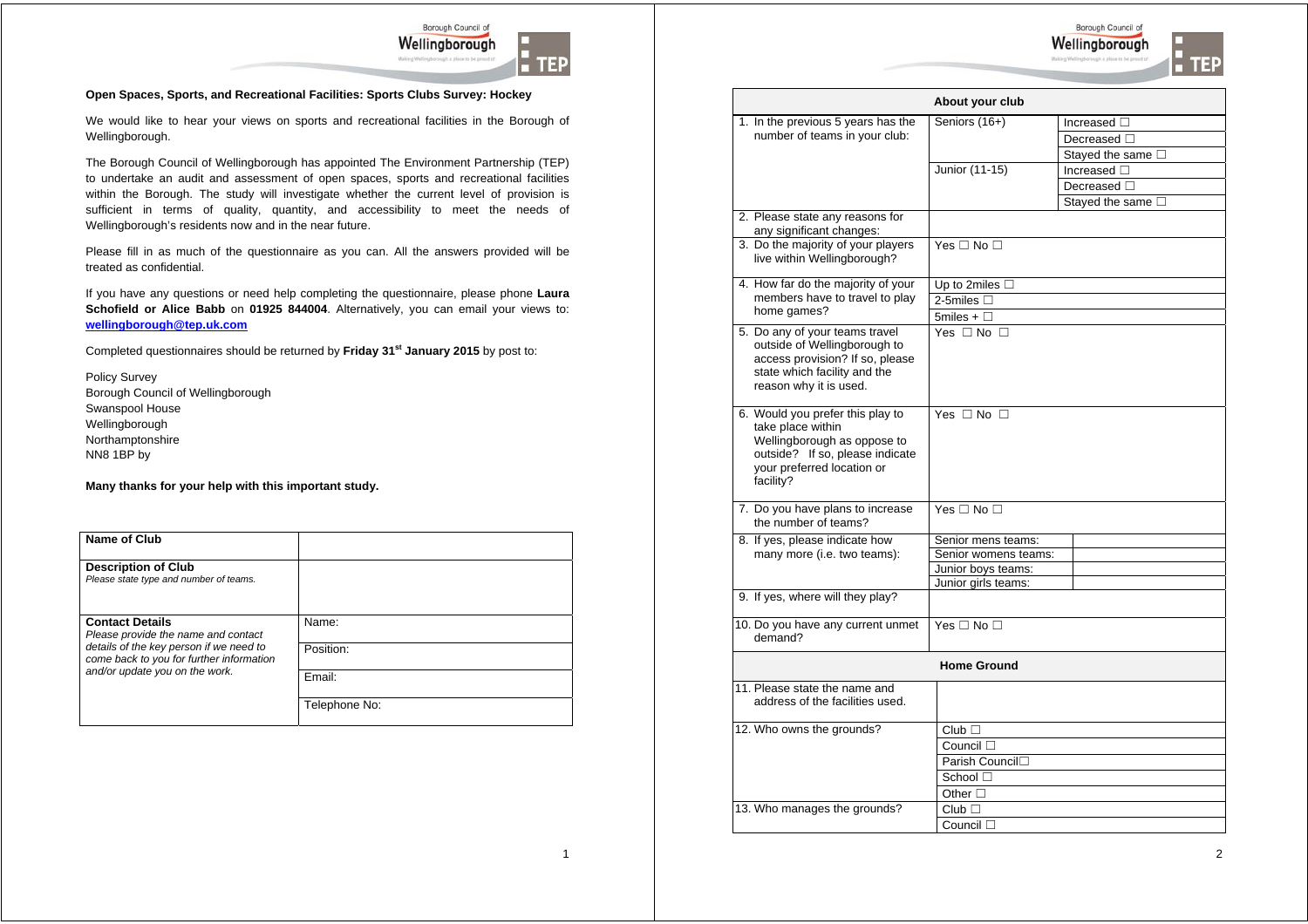

|                                                                             | Parish Council□                             |
|-----------------------------------------------------------------------------|---------------------------------------------|
|                                                                             | School □                                    |
|                                                                             | Other $\Box$                                |
| 14. Who maintains the grounds?                                              | $Club$ $\Box$                               |
|                                                                             | Council $\square$                           |
|                                                                             | Parish Council□                             |
|                                                                             | School □                                    |
|                                                                             | Other $\Box$                                |
| 15. If other, please state:                                                 |                                             |
|                                                                             |                                             |
| 16. How many pitches are there at                                           | Full. Size:                                 |
| your home ground?                                                           | Half size:                                  |
|                                                                             |                                             |
| 17. Please indicate the surface for                                         | Artificial grass:                           |
| each of the hockey pitches at                                               | Sand filled:                                |
| your home ground.                                                           | Sand dressed:                               |
|                                                                             | Water based:                                |
|                                                                             | Short Pile 3G (40mm):                       |
|                                                                             | Medium Pile 3G (55-60mm):                   |
| 18. Are pitches floodlit?                                                   | Long Pile 3G (65mm with shock pad):         |
|                                                                             |                                             |
| 19. Is this your preferred home                                             | Yes $\Box$ No $\Box$                        |
| facility?                                                                   |                                             |
|                                                                             |                                             |
| 20. If no, please state where you                                           |                                             |
| would prefer to play and why.                                               |                                             |
|                                                                             |                                             |
| 21. Are there facilities for any other                                      | Yes $\Box$ No $\Box$                        |
| sport(s) at this site?                                                      |                                             |
|                                                                             |                                             |
| 22. If yes, please could you specify:                                       |                                             |
| 23. Do any other clubs/teams play at                                        |                                             |
| this site? Please state the name                                            |                                             |
| of the club/team if known.                                                  |                                             |
|                                                                             |                                             |
| How would you rate the quality of the facility (please select accordingly)? |                                             |
|                                                                             |                                             |
| 24. Evidence of moss/lichen (all                                            | None □ Yes-some □ Yes-lots □                |
| surface)                                                                    |                                             |
|                                                                             |                                             |
| 25. Holes or rips in surface                                                | None $\square$<br>Yes-some □ Yes-lots □     |
|                                                                             |                                             |
| 26. Loose gravel                                                            | None $\Box$ Yes-some $\Box$ Yes-lots $\Box$ |
|                                                                             |                                             |
| 27. Grip underfoot                                                          | $Good \squareAdequate □ Poor □$             |
|                                                                             |                                             |
| 28. Quality of line markings                                                | Good $\Box$<br>Adequate □ Poor □            |
|                                                                             |                                             |
|                                                                             |                                             |



| 29. Evidence of glass/stones/litter                                                                                                                                                                                                                   | None $\Box$<br>Yes-some □ Yes-lots □                      |
|-------------------------------------------------------------------------------------------------------------------------------------------------------------------------------------------------------------------------------------------------------|-----------------------------------------------------------|
| 30. Evidence of inappropriate use                                                                                                                                                                                                                     | None $\square$<br>Yes-some $\Box$ Yes-lots $\Box$         |
| 31. Evidence of damage to the<br>surface                                                                                                                                                                                                              | None $\Box$<br>Yes-some □ Yes-lots □                      |
| 32. Condition of posts/nets/goals                                                                                                                                                                                                                     | Good □ Adequate □ Poor □                                  |
| 33. Surrounding fencing                                                                                                                                                                                                                               | Good □ Adequate □ Poor □                                  |
| 34. Adequate safety margins                                                                                                                                                                                                                           | Yes-fully □ No-but adequate □ No-not adequate □           |
| 35. Overall quality of pitch                                                                                                                                                                                                                          | $Good \square$<br>Standard <sup>1</sup> Poor <sup>1</sup> |
| 36. Quality of changing facilities                                                                                                                                                                                                                    | $Good \square$<br>Standard □ Poor □                       |
| 37. Facility as a whole                                                                                                                                                                                                                               | Good □ Standard □ Poor □                                  |
| 38. Please describe any specific<br>problems you have with your<br>designated pitches:                                                                                                                                                                |                                                           |
| 39. Do the facilities stated above<br>meet the club's needs?                                                                                                                                                                                          | Yes $\Box$ No $\Box$                                      |
| 40. If no, why?                                                                                                                                                                                                                                       |                                                           |
| 41. Is there is any unmet demand?                                                                                                                                                                                                                     |                                                           |
| 42. If yes, how many additional hours<br>per week of an pitch are required<br>to meet the demand, what use<br>would this be for (e.g. senior<br>and/or junior play, competitive<br>matches and/or training) and<br>what facilities would be required? |                                                           |
|                                                                                                                                                                                                                                                       | <b>Ancillary facilities</b>                               |
| 43. Are changing facilities available<br>to your club?                                                                                                                                                                                                | Yes $\Box$ No $\Box$                                      |
| 44. Are there separate male and<br>female changing rooms?                                                                                                                                                                                             | Yes $\Box$ No $\Box$                                      |
| 45. Do the changing facilities meet<br>the needs of your club?                                                                                                                                                                                        | Yes $\Box$ No $\Box$                                      |
| 46. Are the facilities DDA compliant<br>(access for all abilities)?                                                                                                                                                                                   | Yes $\Box$ No $\Box$                                      |
|                                                                                                                                                                                                                                                       |                                                           |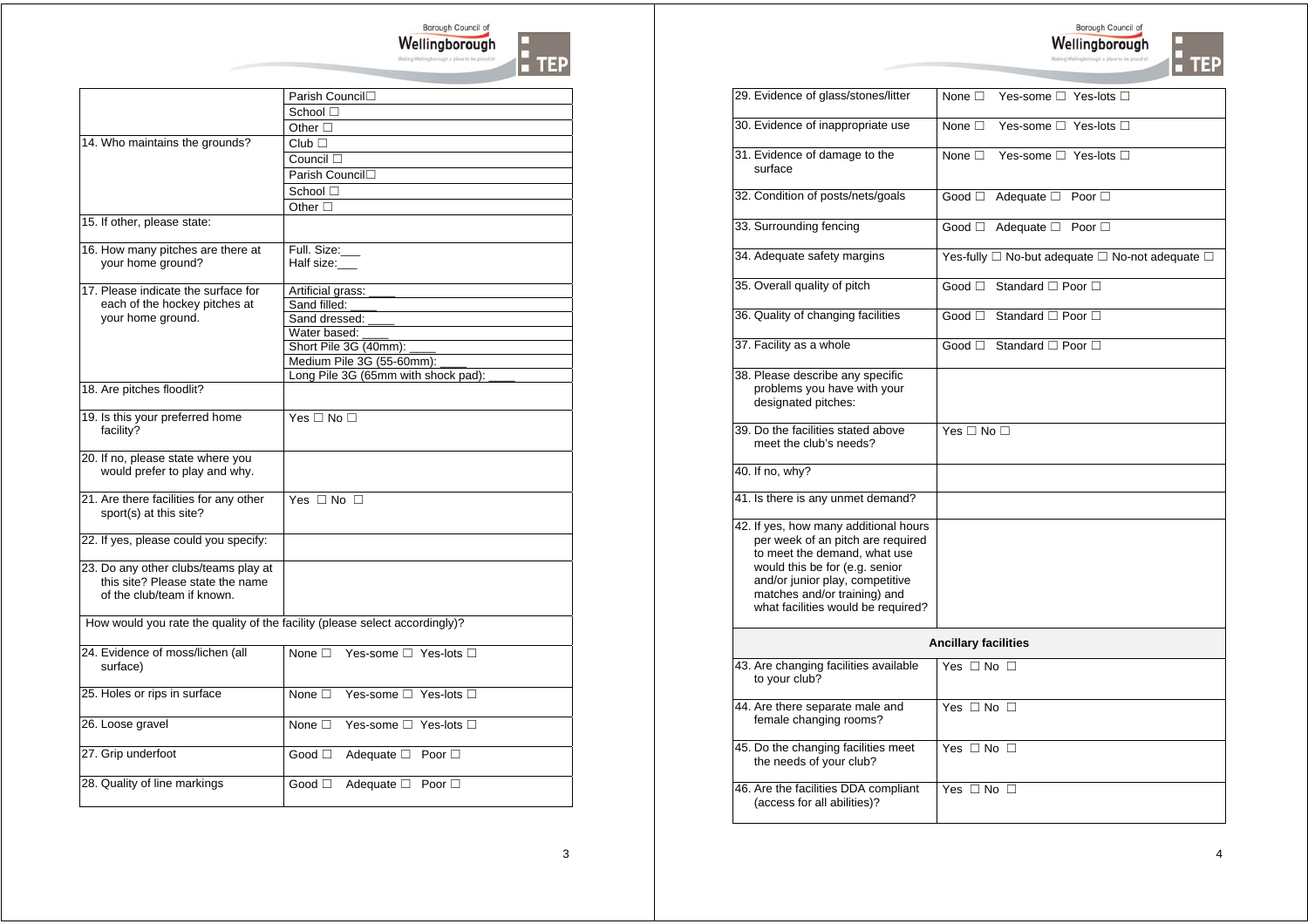

| 47. Is appropriate car parking<br>available                                                                                | Yes $\Box$ No $\Box$     |
|----------------------------------------------------------------------------------------------------------------------------|--------------------------|
| 48. Is there a fence preventing<br>unauthorised access to the site?                                                        | Yes $\Box$ No $\Box$     |
| 49. Has the site suffered from<br>vandalism in the last year?                                                              | Yes $\Box$ No $\Box$     |
| 50. Please state any specific issues<br>you have with the pitches and<br>ancillary facilities at the site:                 |                          |
| 51. If yes, what improvements would<br>be required? (e.g. more space,<br>better changing facilities etc.)                  |                          |
|                                                                                                                            | <b>Overall provision</b> |
| 52. Are you satisfied with the overall<br>provision of hockey pitches and<br>ancillary provision within the<br>study area? | Yes $\Box$ No $\Box$     |
| 53. If no, please state the key issues<br>with provision.                                                                  |                          |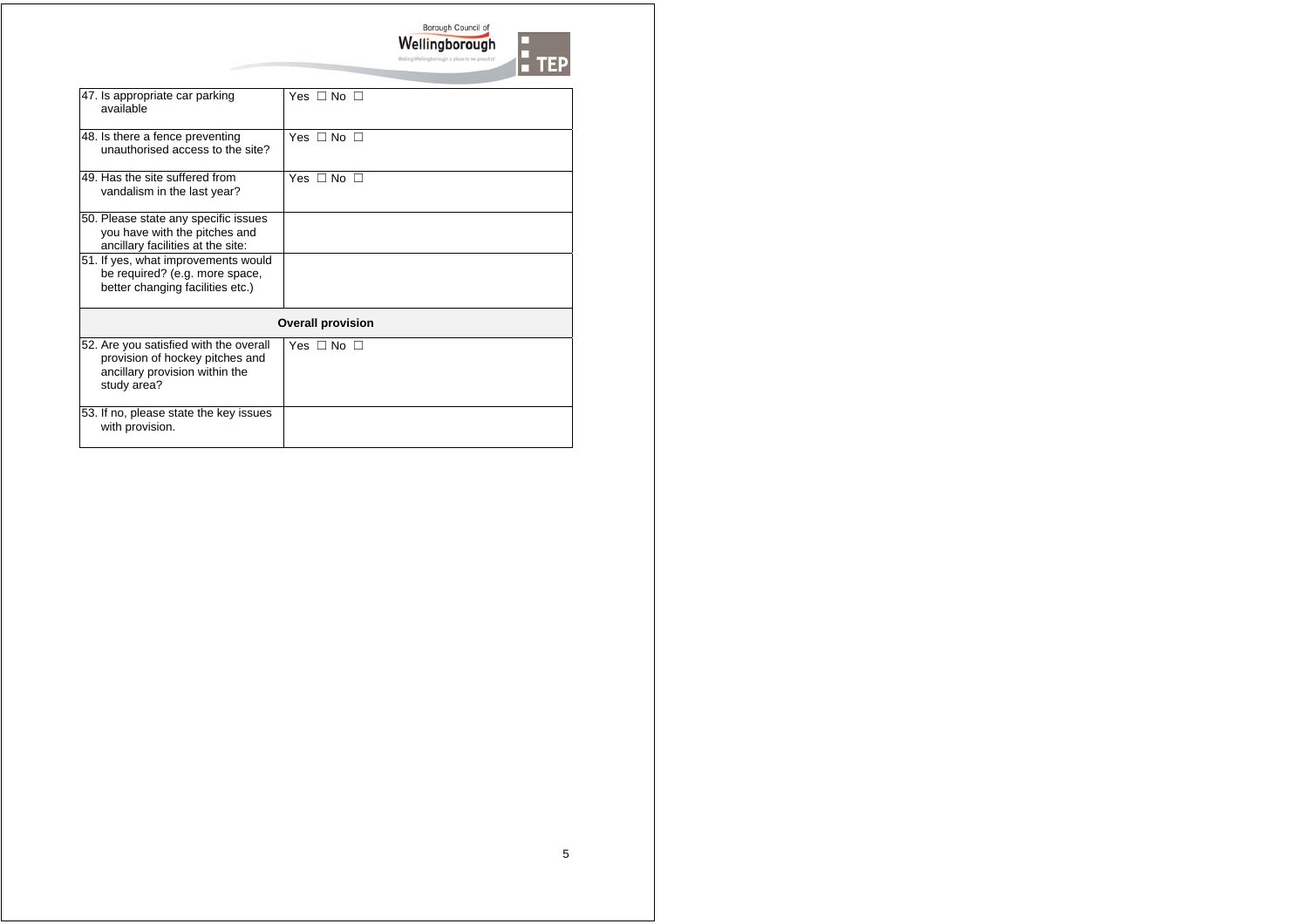





## **Open Spaces, Sports, and Recreational Facilities**

## **Parish and Ward Survey**

The Borough Council of Wellingborough has appointed **The Environment Partnership (TEP)** to undertake an audit and assessment of open spaces, sports, and recreational facilities within the Borough. The study will investigate whether the current level of provision is sufficient in terms of quality, quantity, and accessibility to meet the needs of Wellingborough's residents now and in the near future.

We have provided a questionnaire and a series of site plans for your Ward/Parish. If you would like to discuss any aspects of the questionnaire, please phone **Laura Schofield** or **Alice Babb** on **01925 844004**.

Please return the completed questionnaire to **TEP, Genesis Centre, Birchwood Science Park, Warrington, WA3 7BH** by **24th February 2015.**

| Ward/Parish:                                                                                |               |
|---------------------------------------------------------------------------------------------|---------------|
| <b>Contact details</b>                                                                      | Name:         |
| Please provide the name and contact details<br>of the key person if we need to come back to | Position:     |
| you for further information and/or update you<br>on the work.                               | Email:        |
|                                                                                             | Telephone No: |

#### **Definitions of Terms Used**

*Parks and Gardens: formal garden areas like Croyland Gardens, Swanspool Gardens* 

*Natural and Semi-Natural Open Space: wooded areas normally for nature conservation* 

*Green Corridors: pedestrian rights of way, cycle ways, public footpaths, canal and river banks* 

*Amenity Greenspace: small informal grass areas in and around housing estates, village greens* 

*Provision for Children and Young People: children's playgrounds, skate parks, climbing walls, small enclosed tarmac areas for basketball, football* 

*Outdoor and Indoor Sports and Recreational Facilities: football fields, cricket pitches, bowling greens and indoor sports halls for badminton, football, squash* 

*Allotments and Community Gardens: allotment gardens, community gardens for growing fruit and vegetables* 

*Cemeteries and Churchyards: quiet contemplation and burial* 

*Civic Spaces: setting of a civic building, public demonstrations and community events*

1

### **Supply of Open Space, Sports, and Recreational Facilities**

#### **Quantity**

1. Please state below whether you feel there is enough or not enough of each type of open space within your area. (Please select all that apply)

|                                            | More than<br>enough | Satisfactory | Not enough | No opinion |
|--------------------------------------------|---------------------|--------------|------------|------------|
| Parks and Gardens                          |                     |              |            |            |
| Natural and Semi-Natural Open Space        |                     |              |            |            |
| <b>Green Corridors</b>                     |                     |              |            |            |
| Amenity Greenspace                         | $\mathbf{L}$        |              |            | п          |
| Provision for Children and Young People    |                     |              |            |            |
| Outdoor Sports and Recreational Facilities |                     |              |            | П          |
| Indoor Sports and Recreational Facilities  |                     |              |            | П          |
| Allotments and Community Gardens           |                     |              |            |            |
| Cemeteries and Churchyards                 | $\mathbf{I}$        |              |            |            |
| Civic Spaces                               |                     |              |            |            |

#### If you answered 'Not enough' please provide more details below.

#### **Cemeteries**

2. With specific regards to cemeteries in your area\*, please state the capacity in terms of the number of years the cemetery is likely to be able to operate for in the future? *\* Please note Wellingborough Norse is providing this information for Finedon, Doddington Road and Wollaston Cemeteries.*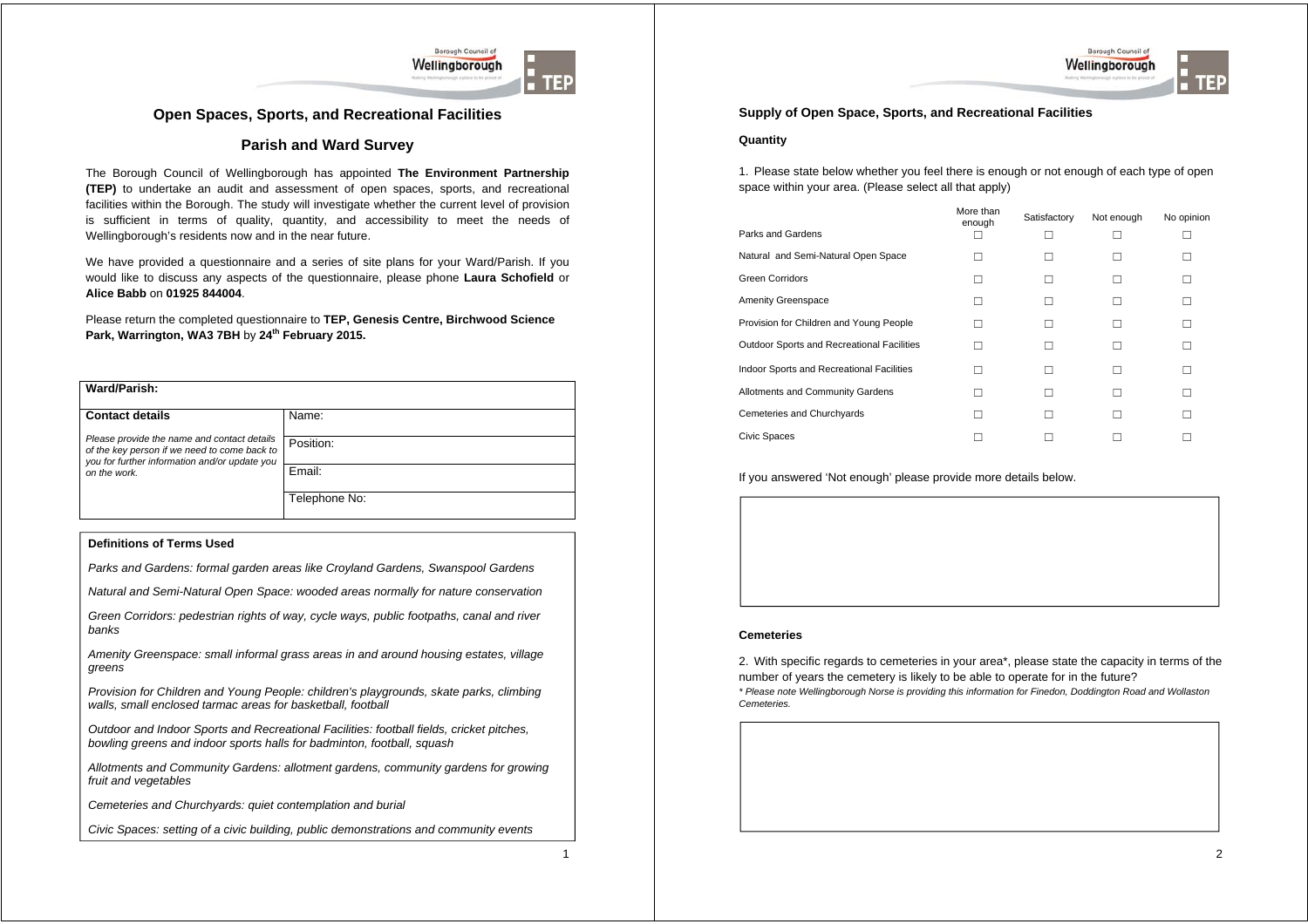

#### **Quality**

#### 3. Please select the level of satisfaction with the facilities listed below from very satisfied to very dis-satisfied.

|                                                  | Very<br>satisfied | Fairly<br>satisfied | Neither<br>satisfied nor<br>dis-satisfied | Fairly<br>dis-satisfied | Very<br>dis-satisfied | Don't know-<br>no view |
|--------------------------------------------------|-------------------|---------------------|-------------------------------------------|-------------------------|-----------------------|------------------------|
| Parks and<br>Gardens                             | $\Box$            | $\Box$              | $\Box$                                    | $\Box$                  | □                     | $\Box$                 |
| Natural and<br>Semi-Natural<br>Open Space        | $\Box$            | □                   | □                                         | □                       | □                     | □                      |
| Green<br>Corridors                               | $\Box$            | □                   | □                                         | □                       | □                     | □                      |
| Amenity<br>Green Space                           | □                 | □                   | □                                         | □                       | $\Box$                | □                      |
| Provision for<br>Children and<br>Young<br>People | $\Box$            | □                   | □                                         | □                       | □                     | □                      |
| Allotments<br>and<br>Community<br>Gardens        | $\Box$            | □                   | $\Box$                                    | $\Box$                  | $\Box$                | $\Box$                 |
| Cemeteries<br>and<br>Churchyards                 | □                 | □                   | □                                         | □                       | □                     | □                      |
| Civic Spaces                                     | □                 | □                   | □                                         | □                       | □                     | □                      |
| Sports Halls                                     | $\Box$            | □                   | □                                         | $\Box$                  | □                     | □                      |
| Skate parks                                      | $\Box$            | $\Box$              | □                                         | $\Box$                  | □                     | $\Box$                 |
| Swimming<br>Pools                                | $\Box$            | □                   | □                                         | □                       | □                     | □                      |
| Gym/ fitness<br>facilities                       | $\Box$            | □                   | □                                         | □                       | $\Box$                | □                      |
| Grass<br>pitches                                 | $\Box$            | $\Box$              | $\Box$                                    | $\Box$                  | □                     | $\Box$                 |
| Synthetic/<br>all-weather<br>pitches             | $\Box$            | $\Box$              | □                                         | □                       | □                     | □                      |

|                                                 | Very<br>satisfied | Fairly<br>satisfied | Neither<br>satisfied nor<br>dis-satisfied | Fairly<br>dis-satisfied | Very<br>dis-satisfied | Don't know-<br>no view |
|-------------------------------------------------|-------------------|---------------------|-------------------------------------------|-------------------------|-----------------------|------------------------|
| Outside hard<br>courts                          | п                 | п                   | □                                         | П                       | П                     | П                      |
| Multi-use<br>games area/<br>outdoor<br>courts   | п                 |                     | П                                         | П                       | □                     |                        |
| Village Halls/<br>Community<br>Centres          | п                 |                     | П                                         | П                       | П                     | п                      |
| Golf courses/<br>raring                         | п                 | п                   | П                                         | П                       | П                     | п                      |
| <b>Bowls</b>                                    | п                 |                     | п                                         | п                       | П                     | п                      |
| Cycling<br>routes (traffic<br>free)             | п                 |                     | П                                         | □                       | П                     |                        |
| Walking/<br>running<br>routes (traffic<br>free) | п                 |                     |                                           | □                       |                       |                        |

Borough Council of

 $\mathbf{F}$  TEP

3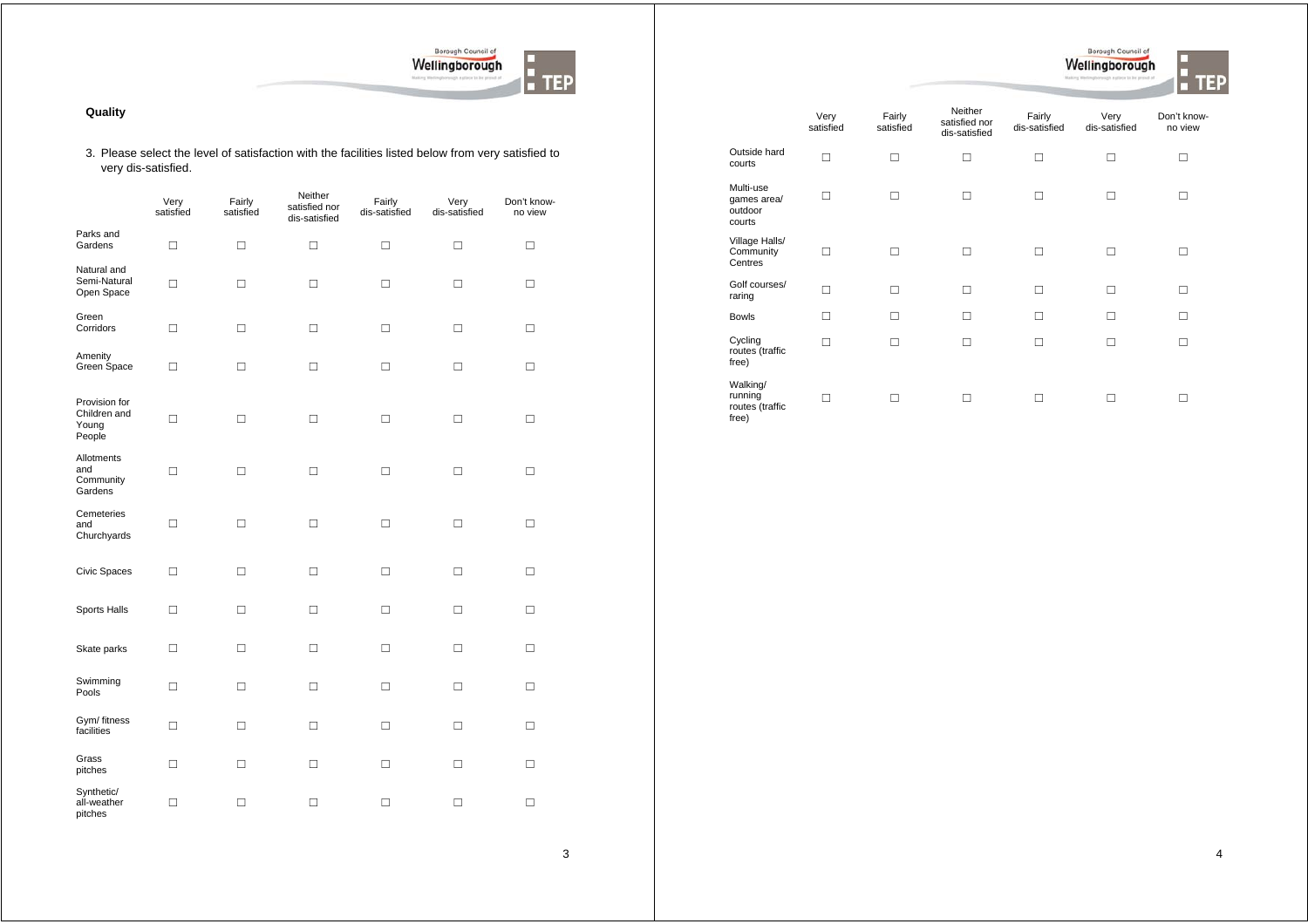

#### **Availability**

4. What do you consider the barriers are to accessing open spaces, sports and recreational facilities in Wellingborough? (Please select all that apply)

Too far to travel **□** 

Public transport not available  $\square$ 

Public transport costs □

No safe cycle route **□** 

Cultural Reasons □

Costs too much to use  $\Box$ 

Feels unsafe □

Poor quality **□** 

Unsuitable facilities  $□$ 

Lack of facilities in local area  $□$ 

Car access/ parking problems □

Booking arrangements **□** 

Lack of safe cycle routes  $□$ 

Close to busy road  $□$ 

Poor maintenance **□** 

Lack of information about what is available  $□$ 

Opening times **□** 

Other (please specify):



#### **Demand for Open Space, Sports, and Recreational Facilities**

5. Do you think there is any demand for open spaces, sport and recreational facilities within your area that is not being met? Yes  $□$  No  $□$ 

If yes, please explain below:

6. What do you feel are the key issues, concerns or constraints affecting the development of sport and physical activity in your area?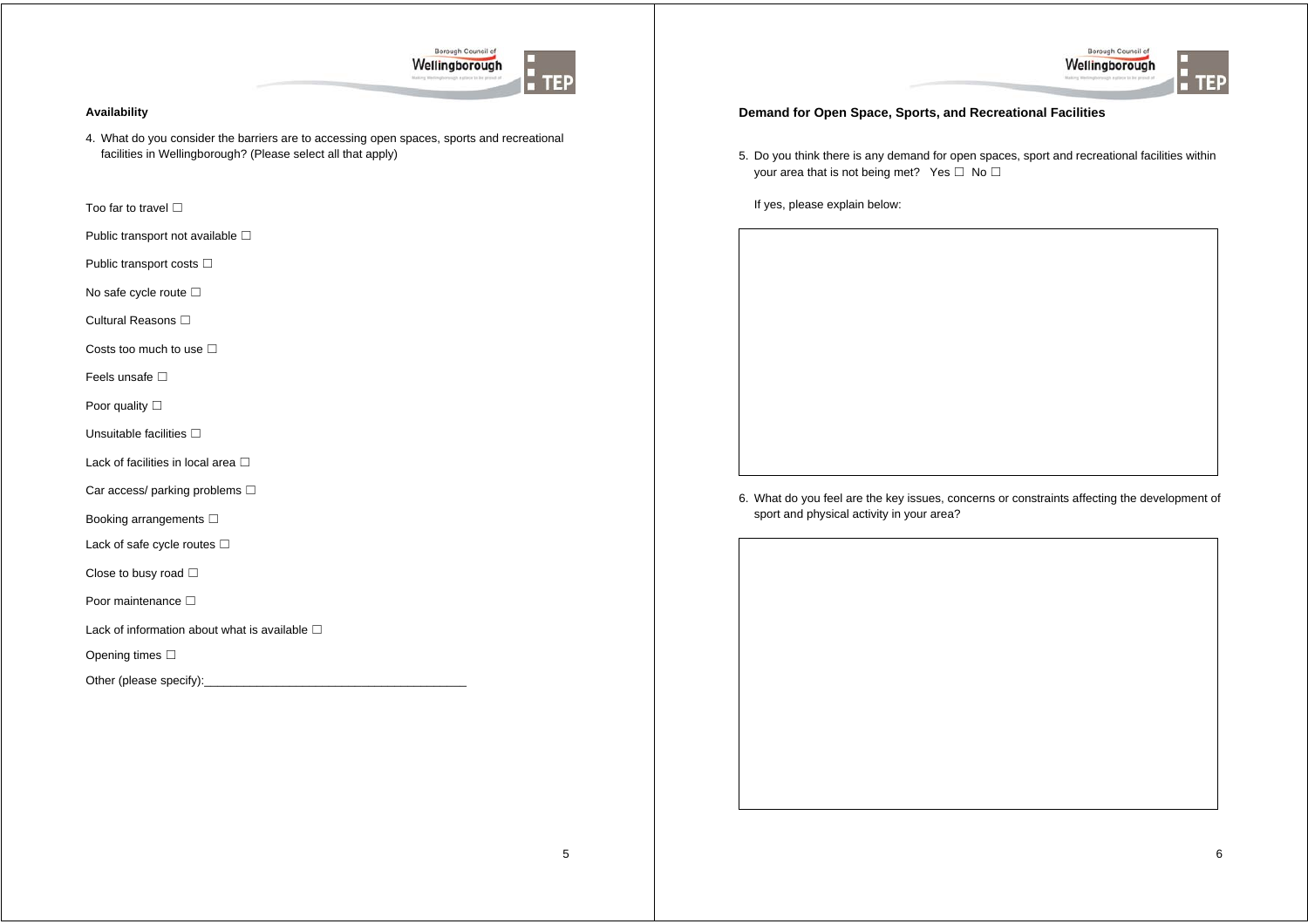



7. What do you see as the main needs in terms of new or improved open spaces, sport and recreational facilities and/or activities in your area?

8. Do you have any future plans to improve the open spaces, sport and recreational provision in your area? Yes □ No □



9. Please state whether you feel any improvements should be made to the following aspects of open space, sports, and recreational facilities.

|                                             | No improvements<br>needed | Some improvements<br>needed | Major improvements<br>needed |
|---------------------------------------------|---------------------------|-----------------------------|------------------------------|
| Play equipment                              | П                         | п                           | п                            |
| Maintenance                                 | П                         | п                           | п                            |
| Boundaries (fences, hedges)                 | п                         | п                           | п                            |
| <b>Toilets</b>                              | П                         | п                           | п                            |
| Parking                                     | п                         | п                           | п                            |
| Provision of litter bins                    | п                         | п                           | п                            |
| Dog fouling bins                            | П                         | П                           | п                            |
| Seats/benches                               | п                         | п                           | п                            |
| <b>Shelters</b>                             | П                         | п                           | п                            |
| Tables                                      | п                         | п                           | п                            |
| <b>BBQ Facilities</b>                       | п                         | п                           | п                            |
| Access points to site                       | п                         | п                           | п                            |
| Pathways                                    | П                         | п                           | п                            |
| Level surfaces                              | п                         | п                           | п                            |
| Information boards and<br>signage           | П                         | п                           | п                            |
| Community notice board                      | П                         | п                           | п                            |
| Planted areas                               | п                         | п                           | п                            |
| Grassed areas                               | п                         | п                           | п                            |
| Natural features e.g.<br>woodland, wildlife | п                         | п                           | п                            |
| Art/sculptures                              | п                         | п                           | п                            |
| Changing rooms                              | п                         | п                           | п                            |
| Lighting                                    | п                         | п                           | п                            |
| Pitches                                     | П                         | П                           | п                            |
| Artificial grass pitches                    | П                         | п                           | п                            |
| On site security e.g. CCTV<br>cameras       | П                         | п                           | п                            |
| Dog free areas                              | П                         |                             | П                            |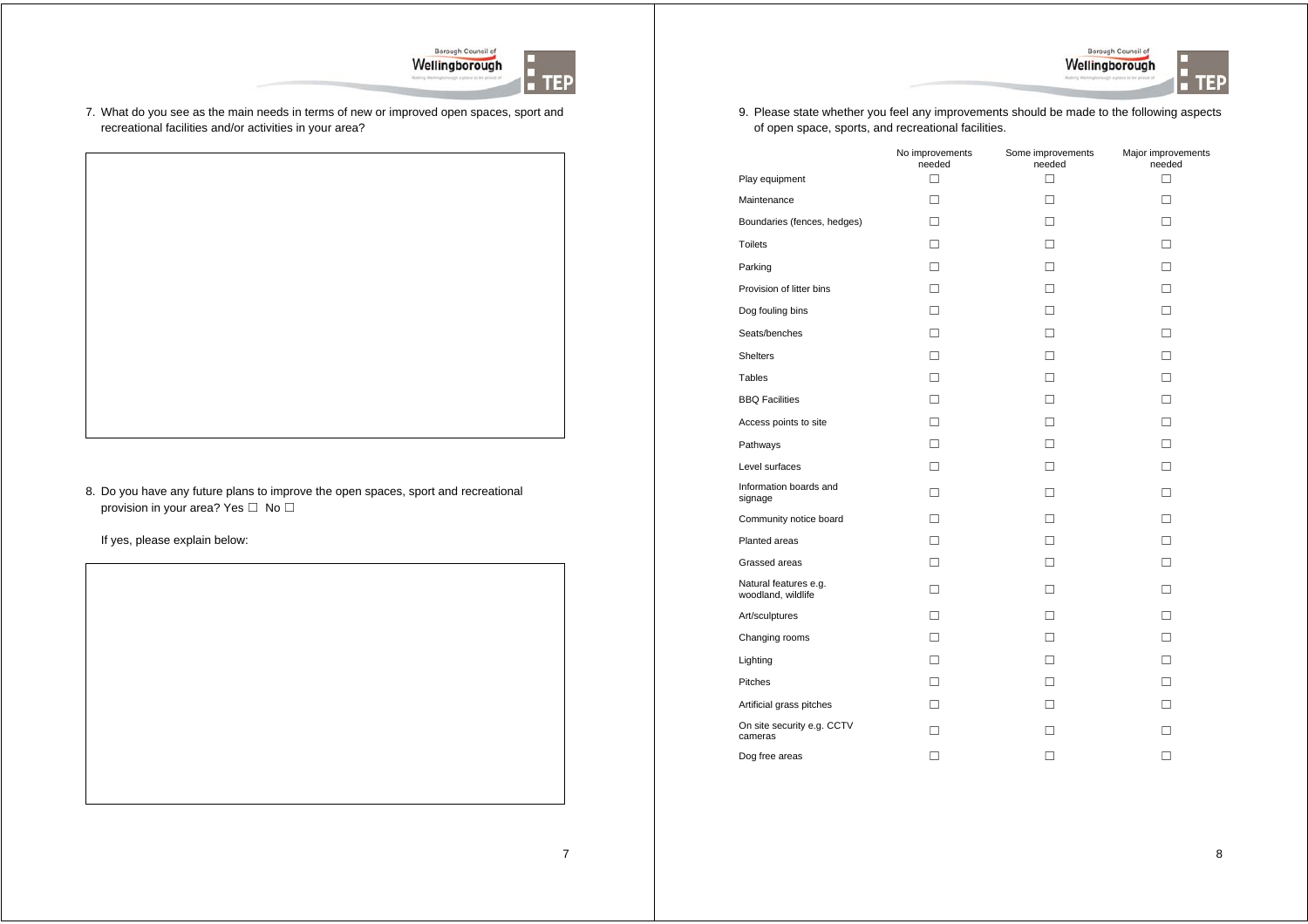



#### **Locally Designated Green Spaces**

Using the plans enclosed which show the current designated sites in your area:

#### **Definitions of Terms Used**

*Environmentally Important Open Spaces (EIOS): Sites identified as important for their visual or physical character and structure protected from development so that their open character is not eroded. These include parks, traditional village greens, or more informal areas such as spaces where important views to the countryside can be obtained. EIOS do not need to be publicly accessible.* 

*Important Amenity Areas (IAA): Sites identified as important for their recreational value including recreational/sports grounds (including school sports grounds), playing fields, the town's linear park system, formal town parks, pocket parks allotment gardens, informal open space and children's play areas as well as civic spaces, churchyards and cemeteries in close association with housing development. IAAs must be accessible.* 

10. If you are aware of any additional sites you think should be designated, please identify them on the map provided and write the name and address below.

11. If you are aware of any sites which are currently designated but no longer relevant, please identify them on the map provided and write the name and address below.

#### **General Open Space, Sports, and Recreational Facilities**

Using the plans enclosed which shows the existing open space, sports, and recreational facilities in your area:

12. If you are aware of any open space sites that have been developed or new ones which have been created, please identify them on the map provided and write the name and address below.



#### **Any other questions?**

If you would like to discuss anything in more detail, please phone **Laura Schofield** or **Alice Babb** on **01925 844004**, or email us at **wellingborough@tep.uk.com**.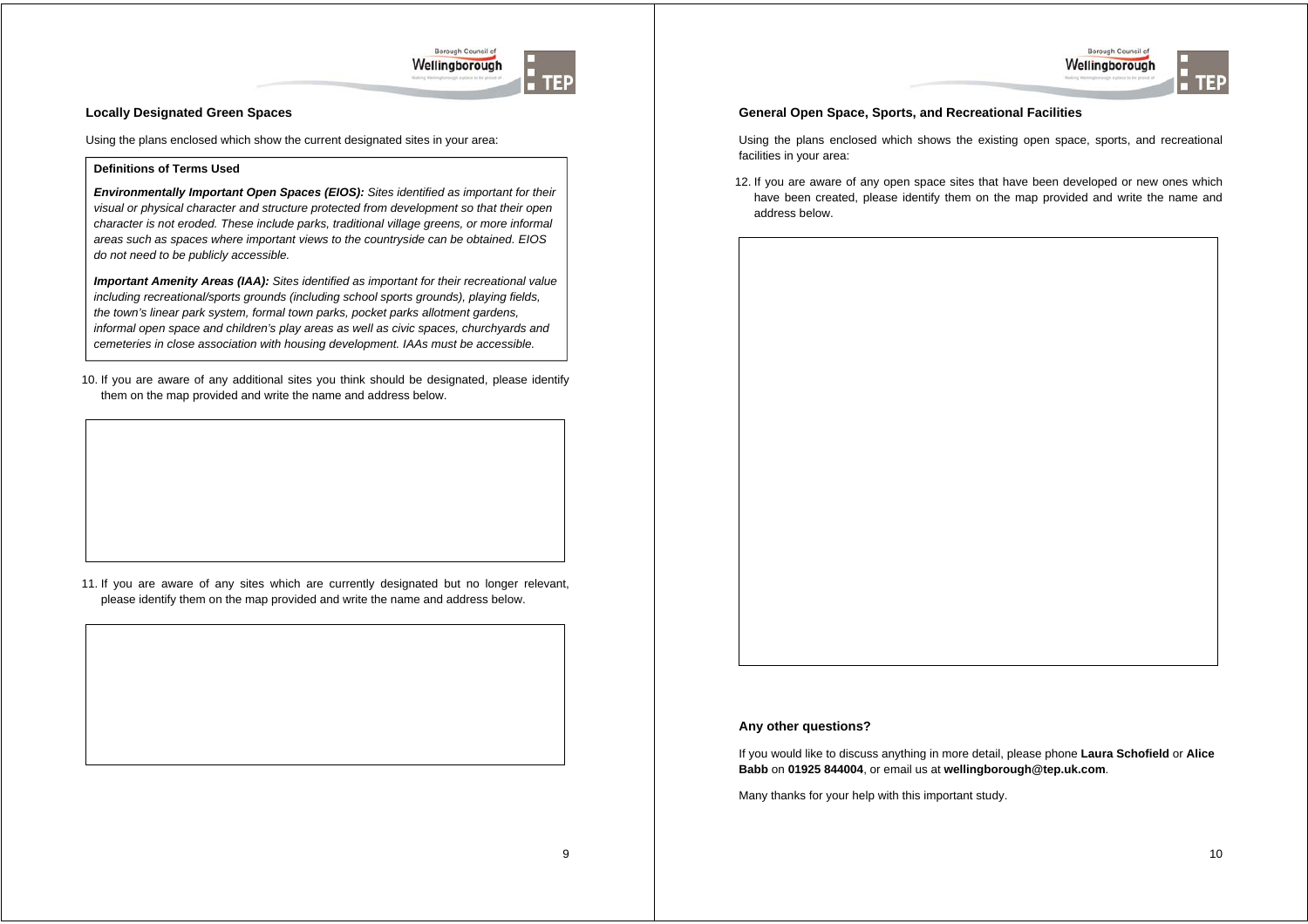

## **Open Spaces, Sports, and Recreational Facilities: NGBs/CSPs Survey**

We would like to hear your views on sports and recreational facilities in the Borough of Wellingborough.

The Borough Council of Wellingborough has appointed The Environment Partnership (TEP) to undertake an audit and assessment of open spaces, sports and recreational facilities within the Borough. The study will investigate whether the current level of provision is sufficient in terms of quality, quantity, and accessibility to meet the needs of Wellingborough's residents now and in the near future.

Please fill in as much of the questionnaire as you can. All the answers provided will be treated as confidential.

If you have any questions or need help completing the questionnaire, please phone **Laura Schofield or Alice Babb** on **01925 844004**.

Completed questionnaires should be returned by email to **wellingborough@tep.uk.com**.

| Name of Sport:                                                 |               |  |
|----------------------------------------------------------------|---------------|--|
| Contact details  <br>Please provide the                        | Name:         |  |
| name and contact<br>details of the key<br>person if we need to | Position:     |  |
| come back to you<br>for further                                | Email:        |  |
| information and/or<br>update you on the<br>work.               | Telephone No: |  |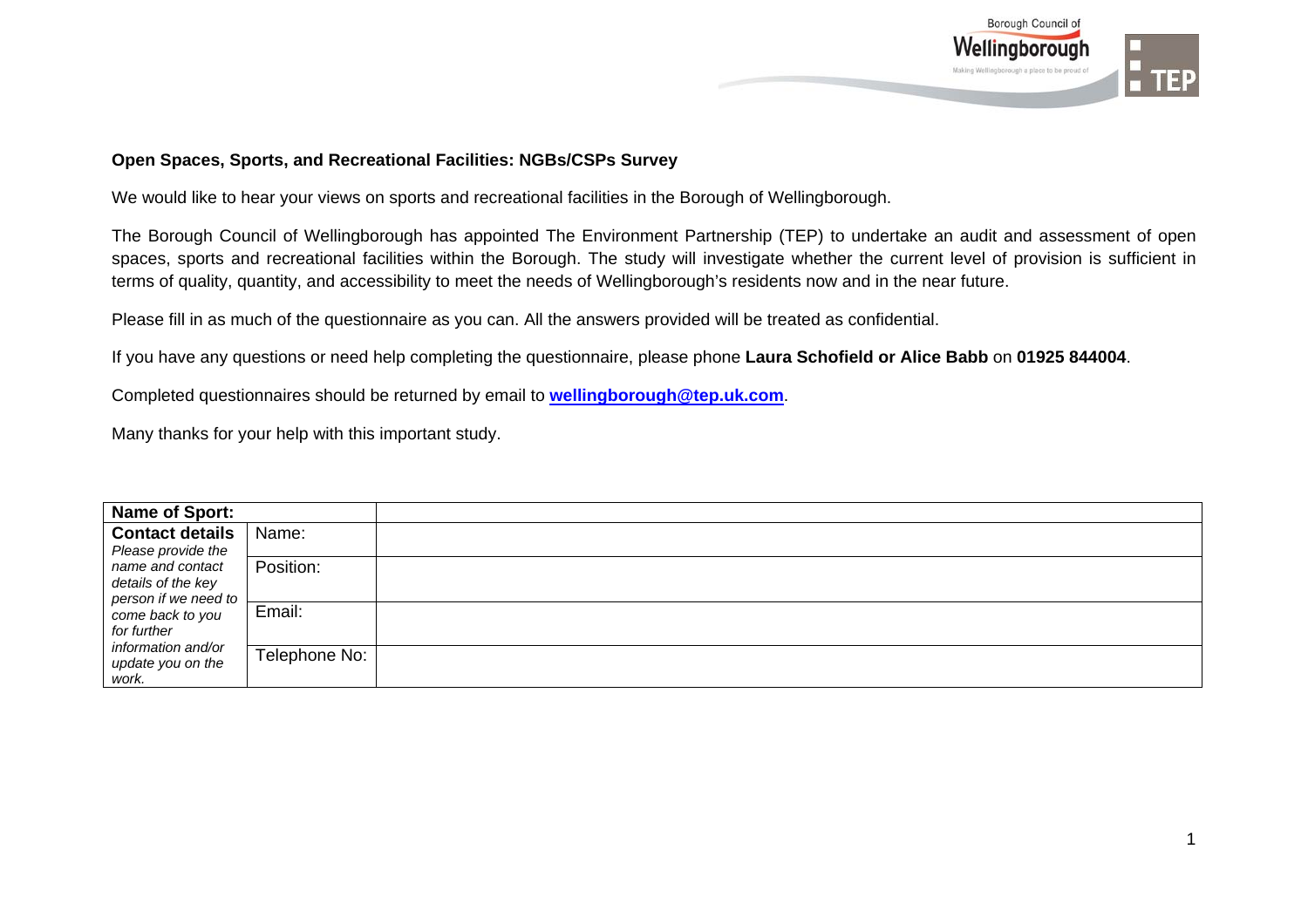Borough Council of Wellingborough

Making Wellingborough a place to be proud of

 $\frac{1}{2}$  TEP

| 1. What strategic facility<br>statement does your Whole<br><b>Sport Plan include? (NGBs</b><br>only) List and/ or provide link to<br>relevant document with a high level<br>summary. |  |
|--------------------------------------------------------------------------------------------------------------------------------------------------------------------------------------|--|
| 2. Does your sport have a<br>current facility strategy?<br>(NGBs only)<br>(please provide a link/copy)                                                                               |  |
| 3. Is Wellingborough part of an<br>identified priority area for<br>your sport? If so, please<br>state here and provide any<br>relevant links.                                        |  |
| 4. Please summarise what the<br>demand is for the sport in<br>Wellingborough.                                                                                                        |  |
| 5. Do you feel there are<br>barriers to increasing use of<br>and availability of sports<br>facilities in Wellingborough?<br>If so, please state what<br>these barriers are.          |  |
| 6. Are you aware of any<br>demand for your sport in the<br>Wellingborough area which<br>are currently unmet? If so,<br>please state what these are.                                  |  |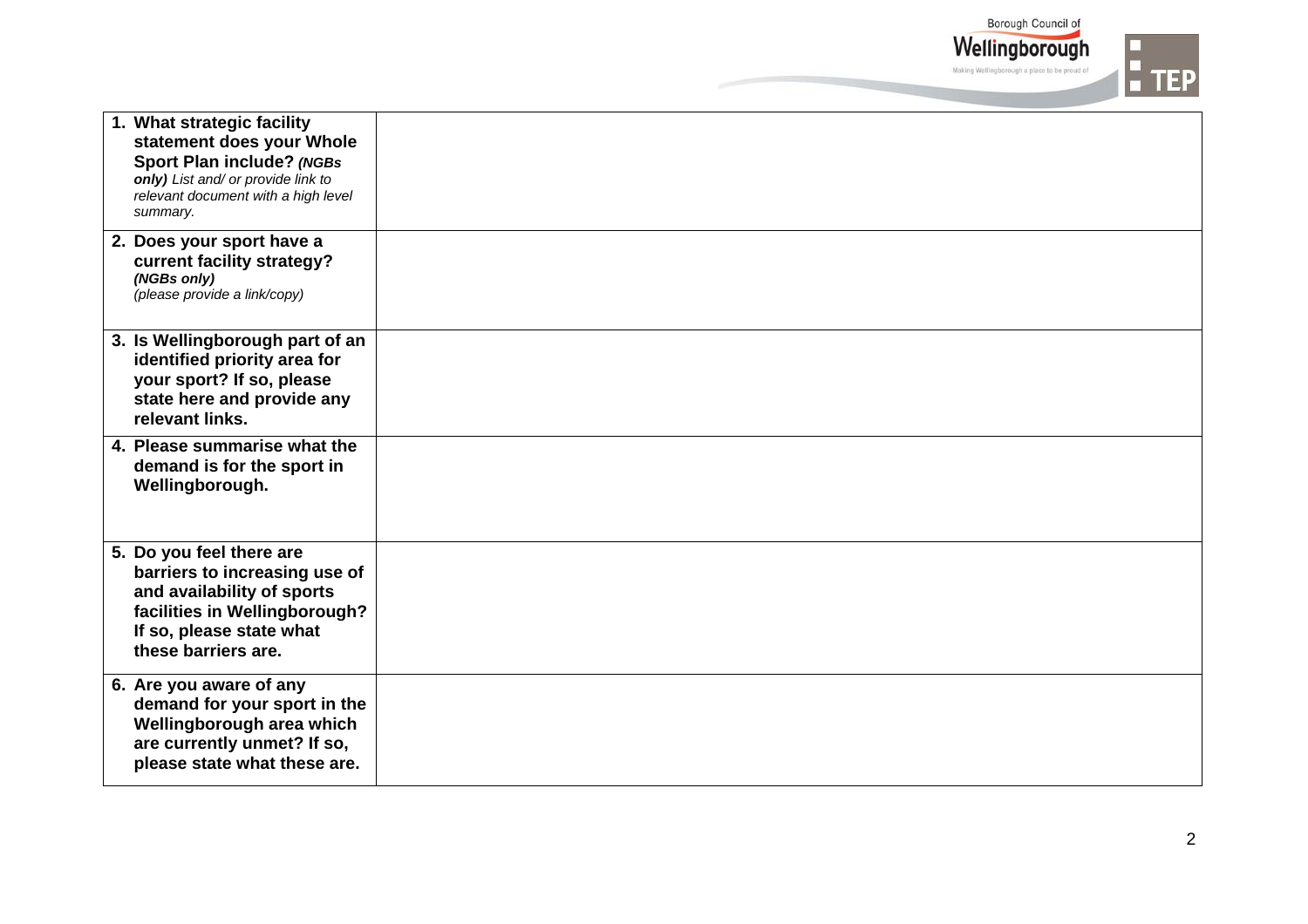Borough Council of

Wellingborough Making Wellingborough a place to be proud of



| 7. Does your organisation<br>have any specific capital or<br>revenue investment that<br>may be relevant for this<br>area?                                                                                                                            |  |
|------------------------------------------------------------------------------------------------------------------------------------------------------------------------------------------------------------------------------------------------------|--|
| 8. Are any interventions<br>planned that will increase<br>demand for facilities?                                                                                                                                                                     |  |
| 9. Do you have enough facility<br>capacity for your sport in<br>Wellingborough? Are they<br>well located for your sport?<br>Please indicate if these are based on<br>a formal assessment.                                                            |  |
| 10. Do facilities in neighbouring<br>areas meet the needs for<br>your sport? If so, please<br>state where.                                                                                                                                           |  |
| 11. Do you believe there is<br>potential to grow your sport<br>significantly in<br>Wellingborough?                                                                                                                                                   |  |
| 12. Any other comments?<br>For example, are any facilities at risk;<br>are there any issues of access?<br>Please state here any facility<br>information you think Wellingborough<br>Borough Council should be aware of<br>that has not been covered. |  |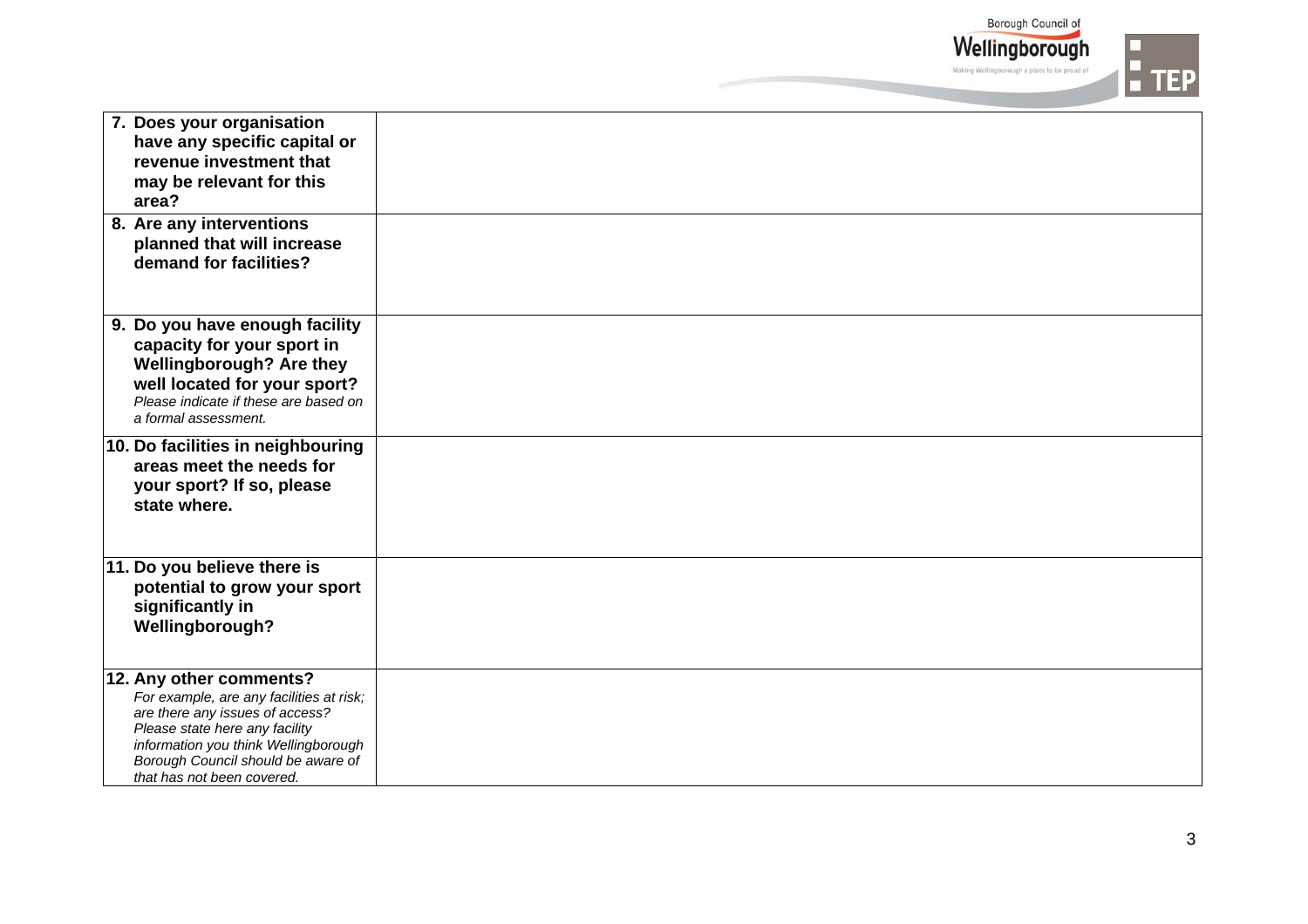## **Open Spaces, Sports, and Recreational Facilities: Community Survey**

**You will notice that the survey has not been addressed to any particular individual in your household. This is because we would like to hear the views of the widest possible range of people. Therefore, please ask the person in your household who will next have their birthday to complete the survey. This includes children aged 10 and over.** 

We would like to hear your views on parks, play areas, sports facilities, recreational land and other open spaces in the Borough of Wellingborough.

The Borough Council of Wellingborough has appointed The Environment Partnership (TEP) to undertake an audit and assessment of open spaces, sports and recreational facilities within the Borough. The study will investigate whether the current level of provision is sufficient in terms of quality, quantity, and accessibility to meet the needs of Wellingborough's residents now and in the near future.

Please fill in as much of the questionnaire as you can, even if you do not use open space or sports facilities we would still like to hear your views.

All the answers provided will be treated as confidential.

If you have any questions or need help completing the questionnaire, please phone **Laura Schofield or Alice Babb** on **01925 844004**. Alternatively, you can email your views to: **wellingborough@tep.uk.com**



Completed questionnaires should be returned in the pre-paid envelope provided by **Monday 15th December 2014**.

Many thanks for your help with this important study.

### **Prize Draw**

Anyone who completes the Open Spaces, Sports, and Recreational Facilities: Community Survey 2014 has the opportunity to enter a draw to win £50. If you would like to be entered into the prize draw please state your name, email address, and telephone number so we can contact you if you are the winner (your details will not be used for any other purpose).

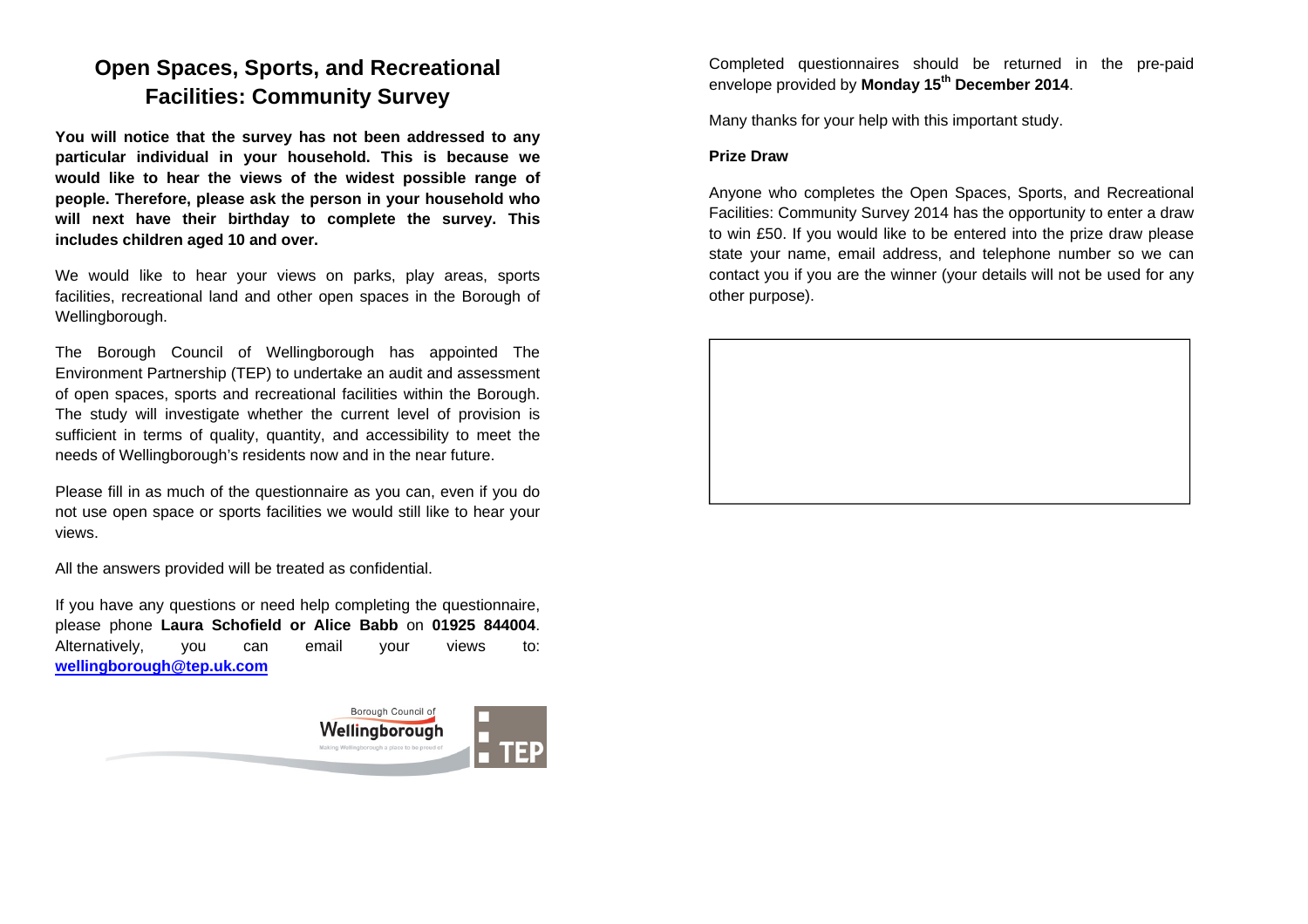## **Open Spaces, Sports, and Recreational Facilities: Community Survey**

| <b>Definitions of Terms Used</b>                                                                                                                                      |
|-----------------------------------------------------------------------------------------------------------------------------------------------------------------------|
| Parks and Gardens: formal garden areas like Croyland Gardens, Swanspool<br>Gardens                                                                                    |
| Natural and Semi-Natural Open Space: wooded areas normally for nature<br>conservation                                                                                 |
| Green Corridors: pedestrian rights of way, cycle ways, public footpaths,<br>canal and river banks                                                                     |
| Amenity Greenspace: small informal grass areas in and around housing<br>estates, village greens                                                                       |
| Provision for Children and Young People: children's playgrounds, skate<br>parks, climbing walls, small enclosed tarmac areas for basketball, football                 |
| Outdoor and Indoor Sports and Recreational Facilities: football fields, cricket<br>pitches, bowling greens and indoor sports halls for badminton, football,<br>squash |
| Allotments and Community Gardens: allotment gardens, community<br>gardens for growing fruit and vegetables                                                            |
| Cemeteries and Churchyards: quiet contemplation and burial                                                                                                            |
| Civic Spaces: setting of a civic building, public demonstrations and<br>community events                                                                              |

1. Please tick the category to which you fall into:

Wellingborough Resident (urban area)  $\Box$  Postcode: \_\_\_\_\_\_

Wellingborough Resident (rural area)  $\Box$  Postcode: \_\_\_\_\_\_

## **Supply of Open Space, Sports, and Recreational Facilities**

## **Quantity**

2. Please tick below whether you feel there is enough or not enough of each type of open space within your area. (please select all that apply)

|                                                                    | More<br>than<br>enough | Satisfactory | <b>Not</b><br>enough | No<br>opinion |
|--------------------------------------------------------------------|------------------------|--------------|----------------------|---------------|
| Parks and Gardens                                                  |                        |              |                      |               |
| Natural and Semi-<br>Natural Open Space                            |                        |              |                      |               |
| <b>Green Corridors</b>                                             |                        |              |                      |               |
| <b>Amenity Greenspace</b>                                          | - 1                    |              |                      |               |
| Provision for Children<br>and Young People                         |                        |              |                      |               |
| Outdoor and Indoor<br>Sports and Recreational<br><b>Facilities</b> |                        | - 1          |                      |               |
| Allotments and<br><b>Community Gardens</b>                         |                        |              |                      |               |
| Cemeteries and<br>Churchyards                                      |                        |              |                      |               |
| Civic Spaces                                                       |                        |              |                      |               |

If you answered "Not enough" could you please give more detail below.

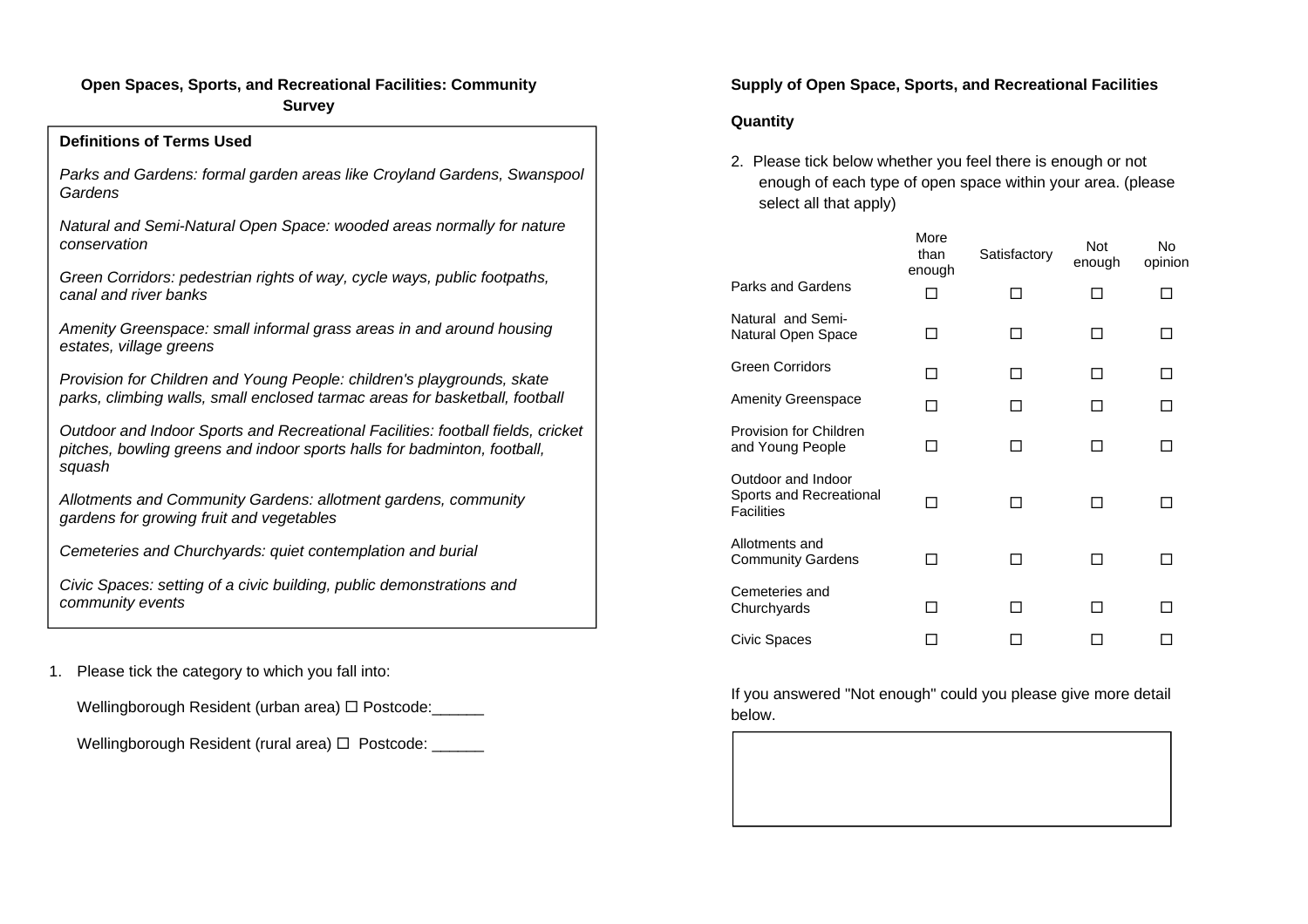## **Accessibility**

3. Please tick in the boxes below, in minutes, how long would you be prepared to walk to the following? (please select all that apply)

|                                                                       | 1-5<br>minutes           | $6 - 10$<br>minutes      | 11-15<br>minutes | 16-20<br>minutes | $20+$<br>minutes |
|-----------------------------------------------------------------------|--------------------------|--------------------------|------------------|------------------|------------------|
| Parks and<br>Gardens                                                  | ┑                        | ⊓                        | П                |                  | п                |
| Natural and Semi-<br>Natural Open<br>Space                            | П                        | П                        | П                |                  | П                |
| <b>Green Corridors</b>                                                | п                        | П                        | П                | п                | П                |
| <b>Amenity Green</b><br>space                                         | п                        | п                        | п                | П                | П                |
| Provision for<br>Children and<br>Young People                         | П                        | п                        | П                | п                | п                |
| Outdoor and<br>Indoor Sports and<br>Recreational<br><b>Facilities</b> | - 1                      |                          | H                |                  | ΙI               |
| Allotments and<br>Community<br>Gardens                                | - 1                      | - 1                      | □                |                  |                  |
| Cemeteries and<br>Churchyards                                         | $\overline{\phantom{a}}$ | $\overline{\phantom{a}}$ | H                |                  | ΙI               |
| Civic Spaces                                                          |                          | П                        | H                | - 1              | П                |

4. Would you travel by any other mode of transport (car, cycle, public transport) to any of the above? If so, please specify in the box below which open space type, what type of transport you would use, and how long you would be prepared to travel for.

## **Quality**

5. Please tick the level of satisfaction with the facilities listed below from very satisfied to very dis-satisfied.

|                                                  | Very<br>satis-<br>fied | Fairly<br>satis-<br>fied | Neither<br>satisfied<br>nor dis-<br>satisfied | Fairly<br>dis-<br>satisfied | Very dis-<br>satisfied | Don't<br>know-<br>no<br>view |
|--------------------------------------------------|------------------------|--------------------------|-----------------------------------------------|-----------------------------|------------------------|------------------------------|
| Parks and<br>Gardens                             | □                      | □                        | П                                             | П                           | П                      | П                            |
| Natural and<br>Semi-Natural<br>Open Space        | П                      | П                        | П                                             | П                           | П                      | П                            |
| Green<br>Corridors                               | п                      | п                        | П                                             | п                           | П                      |                              |
| Amenity<br>Green Space                           | ┐                      | ┐                        | П                                             |                             | П                      |                              |
| Provision for<br>Children and<br>Young<br>People | П                      | П                        | П                                             | П                           | П                      |                              |
| Allotments<br>and<br>Community<br>Gardens        | ⊓                      | П                        | П                                             | П                           | П                      |                              |
| Cemeteries<br>and<br>Churchyards                 | П                      | п                        | П                                             | п                           | п                      |                              |
| Civic Spaces                                     | п                      | П                        | п                                             | П                           | п                      |                              |
| Sports Halls                                     | П                      | П                        | П                                             | П                           | П                      |                              |
| Skate parks                                      | П                      | П                        | П                                             | □                           | П                      | П                            |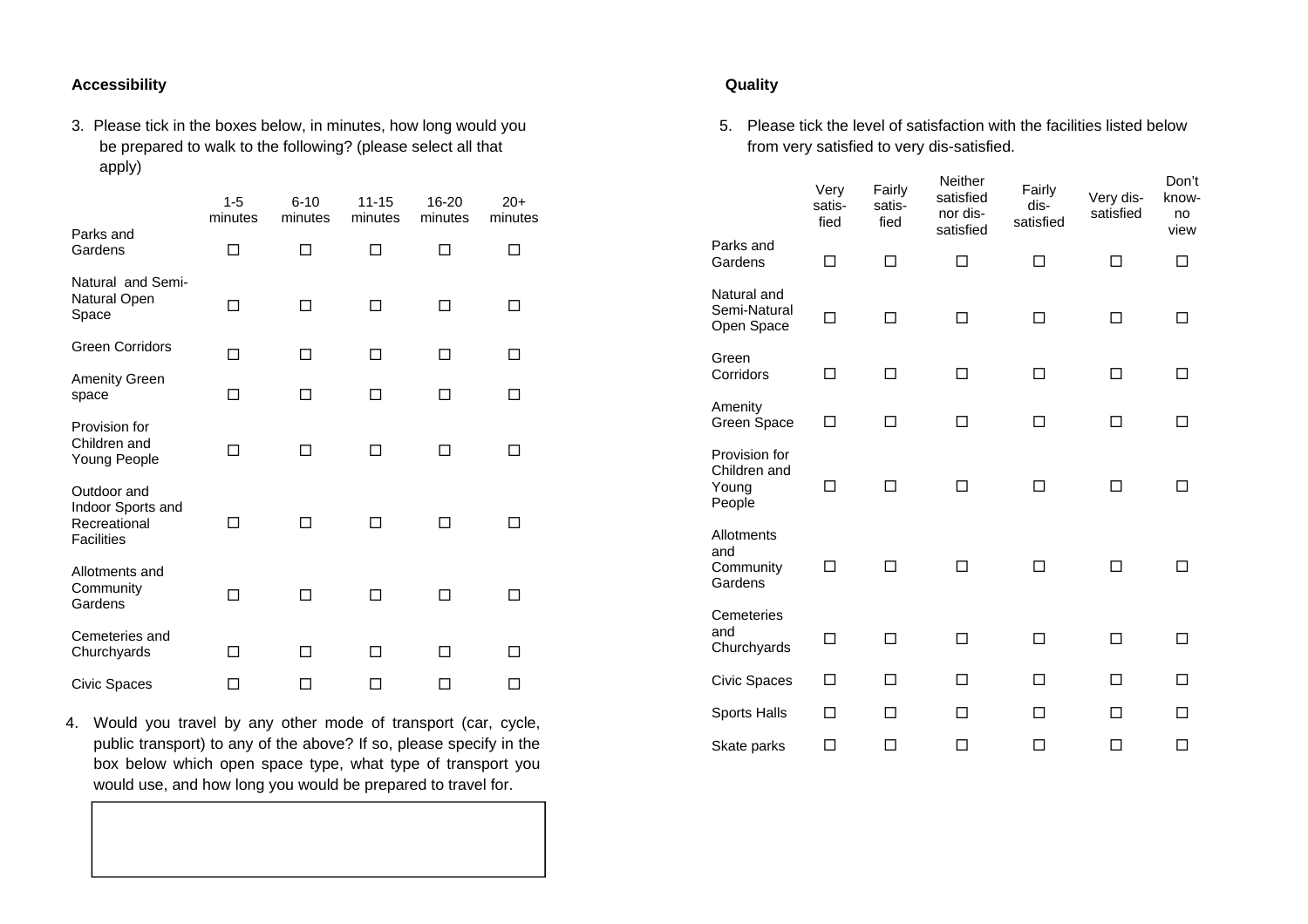|                                                 | Very<br>satis-<br>fied | Fairly<br>satis-<br>fied | Neither<br>satisfied<br>nor dis-<br>satisfied | Fairly<br>dis-<br>satisfied | Very dis-<br>satisfied | Don't<br>know-<br>no<br>view |  |
|-------------------------------------------------|------------------------|--------------------------|-----------------------------------------------|-----------------------------|------------------------|------------------------------|--|
| Swimming<br>Pools                               | □                      | $\Box$                   | □                                             | $\Box$                      | $\Box$                 | $\Box$                       |  |
| Gym/ fitness<br>facilities                      | $\Box$                 | $\Box$                   | $\Box$                                        | □                           | □                      | □                            |  |
| Grass<br>pitches                                | $\Box$                 | П                        | П                                             | П                           | п                      | □                            |  |
| Synthetic/<br>all-weather<br>pitches            | $\Box$                 | П                        | П                                             | П                           | п                      | $\Box$                       |  |
| Outside hard<br>courts                          | $\Box$                 | □                        | П                                             | П                           | п                      | $\Box$                       |  |
| Multi-use<br>games area/<br>outdoor<br>courts   | □                      | □                        | $\Box$                                        | $\Box$                      | □                      | □                            |  |
| Village Halls/<br>Community<br>Centres          | □                      | □                        | П                                             | П                           | □                      | □                            |  |
| Golf courses/<br>raring                         | □                      | □                        | □                                             | п                           | П                      | П                            |  |
| <b>Bowls</b>                                    | □                      | □                        | П                                             | □                           | □                      | $\Box$                       |  |
| Cycling<br>routes (traffic<br>free)             | □                      | □                        | П                                             | □                           | П                      | □                            |  |
| Walking/<br>running<br>routes (traffic<br>free) | □                      | □                        | П                                             | П                           | □                      | □                            |  |

**Demand for Open Space, Sports, and Recreational Facilities** 

#### **Current Needs**

6. How often have you used each of the following types of open spaces in the last 12 months? (please select all that apply)

|                                                              | Daily | Weekly | Monthly | Occasionally/<br>seasonally | Don't<br>use |
|--------------------------------------------------------------|-------|--------|---------|-----------------------------|--------------|
| Parks and<br>Gardens                                         | п     | п      | п       | п                           | П            |
| Natural and<br>Semi-Natural<br>Open Space                    | п     | п      | п       | п                           |              |
| <b>Green Corridors</b>                                       | П     | П      | п       | П                           |              |
| Amenity<br>Greenspace                                        | П     | П      | П       | П                           |              |
| Provision for<br>Children and<br>Young People<br>Outdoor and | П     | - 1    | п       | ΙI                          |              |
| Indoor Sports and<br>Recreational<br><b>Facilities</b>       | - 1   |        | H       | - 1                         |              |
| Allotments and<br>Community<br>Gardens                       | П     | ┓      | п       | H                           |              |
| Cemeteries and<br>Churchyards                                |       |        |         |                             |              |
| <b>Civic Spaces</b>                                          |       |        |         |                             |              |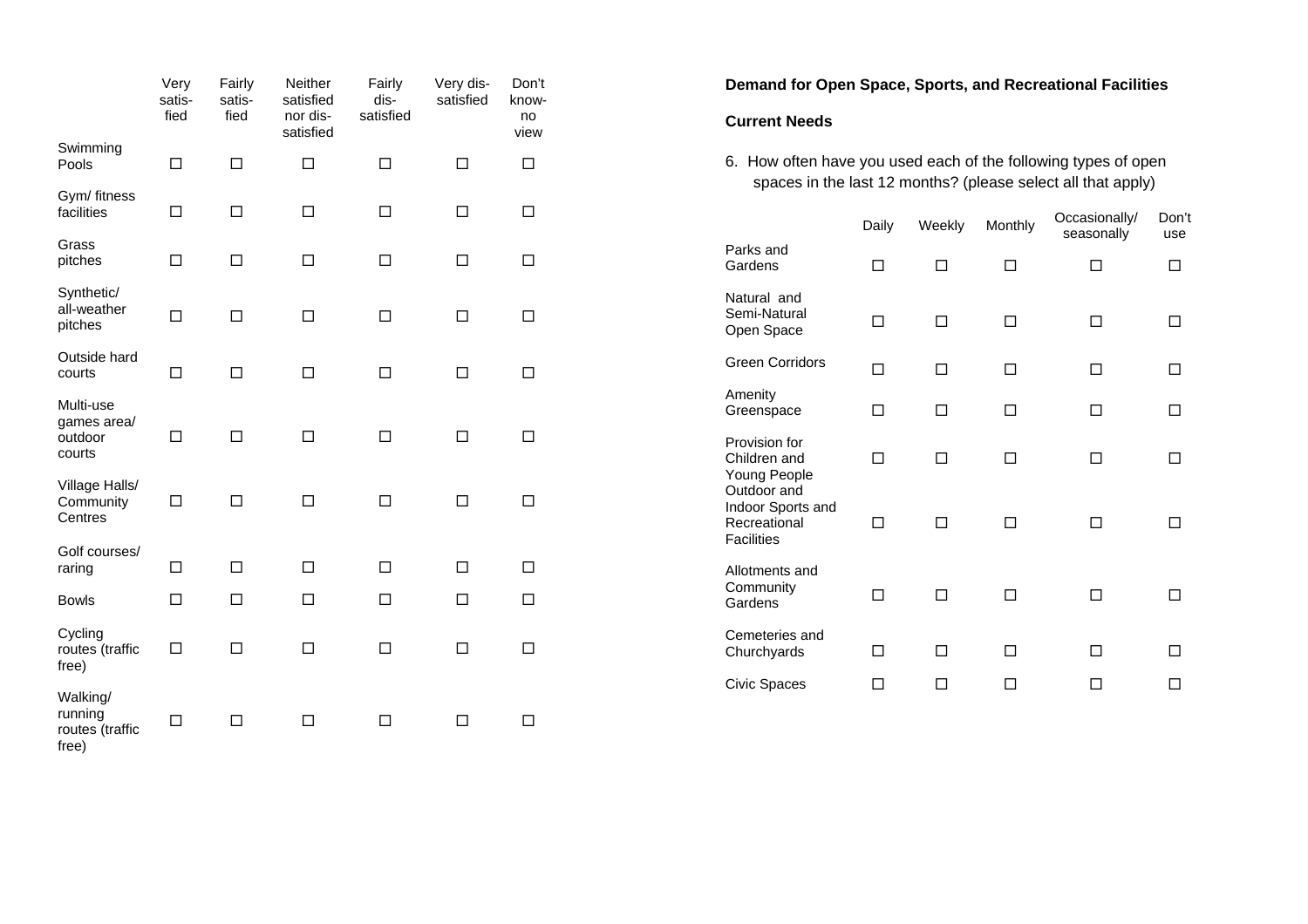7. If you do use the open spaces, sports and recreation facilities in the Borough, could you give the address or the name below of the site you use most frequently?

8. For the above site select 3 reasons for visiting the site rating them from 1 to 3 (1 being the main purpose to visit)?

To play sport (including angling) \_\_\_

Passive recreation (walking, sitting) \_\_\_

Historical or cultural interest \_\_\_

Food production (allotment) \_\_\_

Access (riverside path, cycle path) \_\_\_

Children's play area \_\_\_

Community involvement

Socialise \_\_\_

9. What would encourage you to use the open spaces and sports facilities that you don't currently use? (Please tick all that apply)

If I had more time  $\Box$ 

If I had more of an interest  $\Box$ 

If it cost less to take part  $\Box$ 

If public transport was available  $\square$ Better public transport  $\Box$ If public transport cost less  $\Box$ Safe cycle route  $\square$ More suitable facilities  $\Box$ Better quality  $\square$ If it were cleaner/more pleasant changing facilities  $\square$ Better parking  $\square$ If it was not so close to a busy road  $\Box$ Better booking arrangements  $\square$ Better site management  $\square$ If there were more facilities in my area  $\Box$ If facilities were closer to where I live  $\Box$ If there were the appropriate clubs locally  $\Box$ If there were more local fitness classes (e.g. pilates)  $\Box$ If there was more information about what was available  $\square$ If I felt safer  $\square$ Longer opening times  $\Box$ Nothing, I already do enough  $\Box$ Nothing, I do not want to exercise  $\Box$ Other (please specify): \_\_\_\_\_\_\_\_\_\_\_\_\_\_\_\_\_\_\_\_\_\_\_\_\_\_\_\_\_\_\_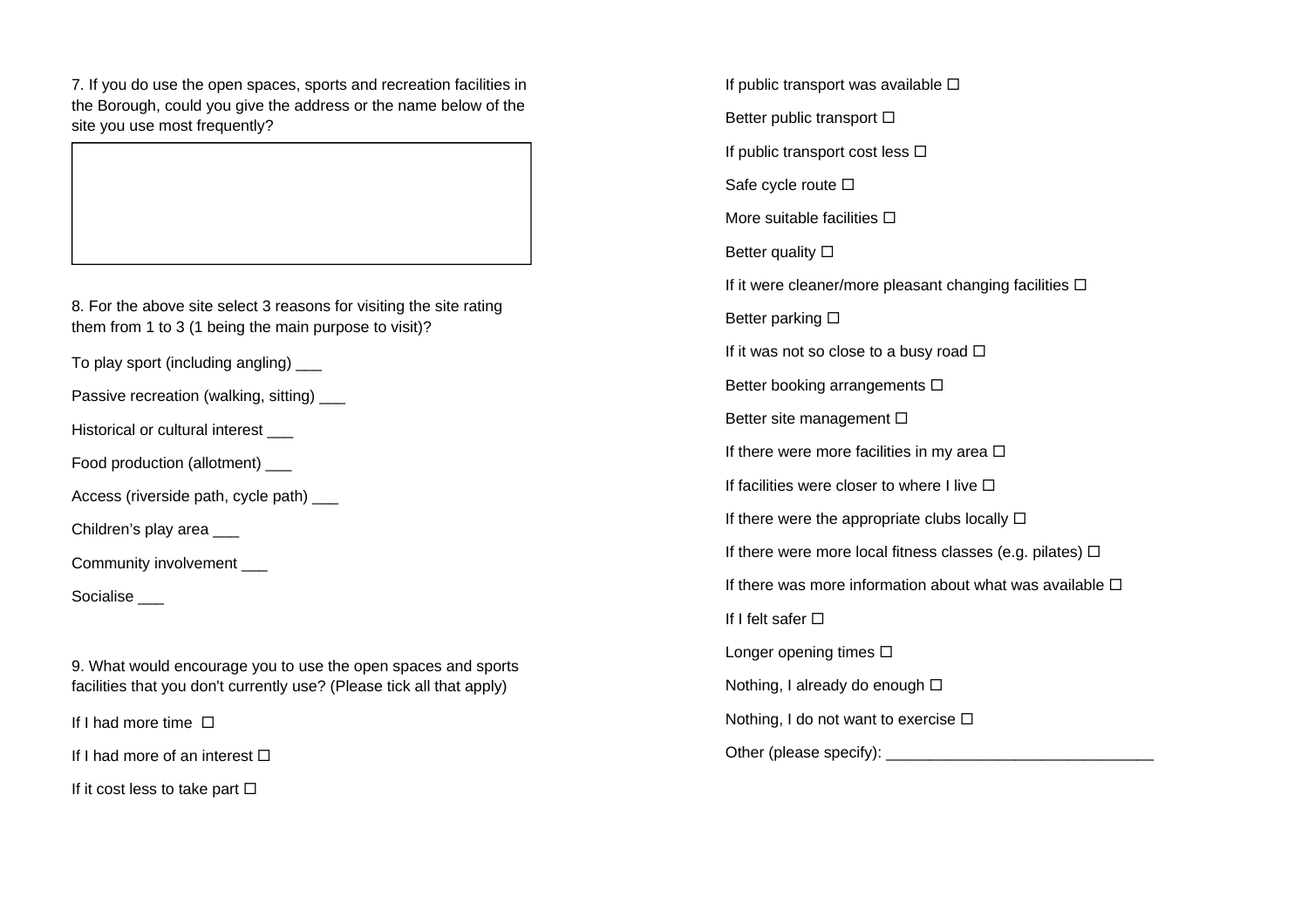10. Which sports or activities do you participate in? (Please tick all that apply)

Athletics/ Running ロ

Basketball □

Badminton □

Cricket ロ

Cycling ⊡

Football **⊡** 

Golf ⊡

Gym/fitness facilities

Hockey □

Indoor bowls ⊡

Martial arts  $\, \Box \,$ 

Netball **⊡** 

Outdoor bowls ⊡

Rugby □

Running □

Skating ⊡

Swimming

Table tennis ⊟

Tennis **⊡** 

Walking **□** 

Other □ (please specify) \_\_\_\_\_\_\_\_\_\_\_\_\_\_\_\_\_\_\_\_\_\_\_\_\_\_\_\_\_\_\_\_\_

11. Where do you participate in these activities? Please include facilities outside of the Borough of Wellingborough.

12. Are you a member of any sports or leisure clubs?

Yes  $\square$  $\square$  No  $\square$ 

If yes, please name:

## **Future Demand**

13. Please state whether you feel any improvements should be made to the following aspects of open space, sports, and recreational facilities.

|                                       | No<br>improvements<br>needed | Some<br>improvements<br>needed | Major<br>improvements<br>needed |
|---------------------------------------|------------------------------|--------------------------------|---------------------------------|
| Play equipment                        |                              |                                |                                 |
| Maintenance                           |                              |                                |                                 |
| <b>Boundaries</b><br>(fences, hedges) |                              |                                |                                 |
| <b>Toilets</b>                        |                              |                                |                                 |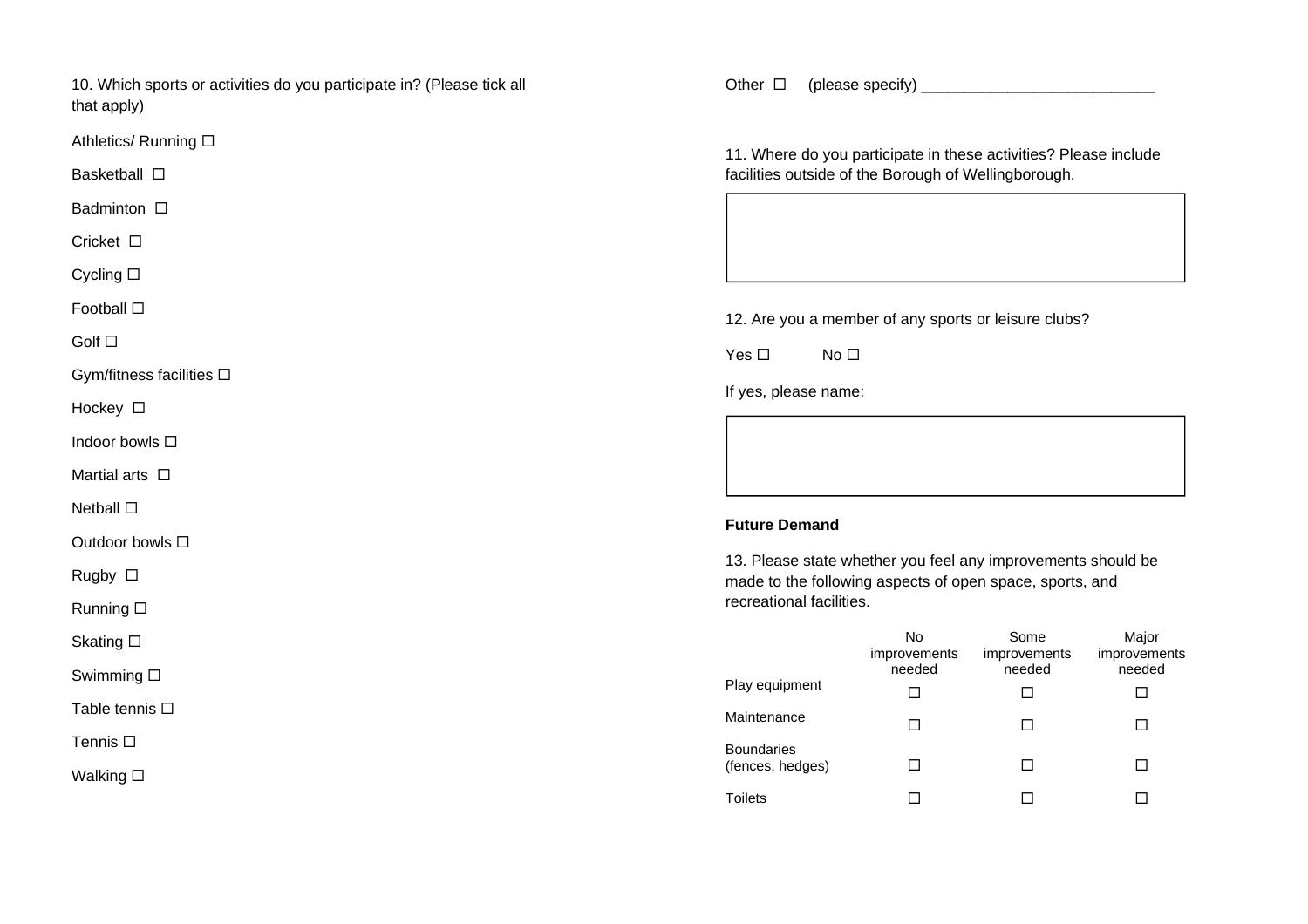|                                                | No<br>improvements<br>needed | Some<br>improvements<br>needed | Major<br>improvements<br>needed |
|------------------------------------------------|------------------------------|--------------------------------|---------------------------------|
| Parking                                        | П                            | П                              | П                               |
| Provision of litter<br>bins                    | П                            | П                              | П                               |
| Dog fouling bins                               | п                            | П                              | П                               |
| Seats/benches                                  | П                            | П                              | П                               |
| <b>Shelters</b>                                | П                            | П                              | П                               |
| <b>Tables</b>                                  | П                            | П                              | П                               |
| <b>BBQ Facilities</b>                          | п                            | п                              | п                               |
| Access points to<br>site                       | □                            | □                              | □                               |
| Pathways                                       | П                            | □                              | П                               |
| Level surfaces                                 | □                            | □                              | П                               |
| Information boards<br>and signage              | П                            | □                              | П                               |
| Community notice<br>board                      | П                            | п                              | п                               |
| Planted areas                                  | П                            | П                              | П                               |
| Grassed areas                                  | П                            | П                              | П                               |
| Natural features<br>e.g. woodland,<br>wildlife | П                            | П                              | ΙI                              |
| Art/sculptures                                 | п                            | п                              | ΙI                              |
| Changing rooms                                 | П                            | ΙI                             | ΙI                              |
| Lighting                                       | □                            | □                              | □                               |

|                                          | No<br>improvements<br>needed | Some<br>improvements<br>needed | Major<br>improvements<br>needed |
|------------------------------------------|------------------------------|--------------------------------|---------------------------------|
| <b>Pitches</b>                           |                              |                                |                                 |
| Artificial grass<br>pitches              |                              |                                |                                 |
| On site security<br>e.g. CCTV<br>cameras |                              |                                |                                 |
| Dog free areas                           |                              |                                |                                 |

15. Are there any sports or activities that you would like to try?

16. What do you feel is needed to improve the future provision and development of sport and physical activity in Wellingborough? (E.g. more sports and opportunities for older people)